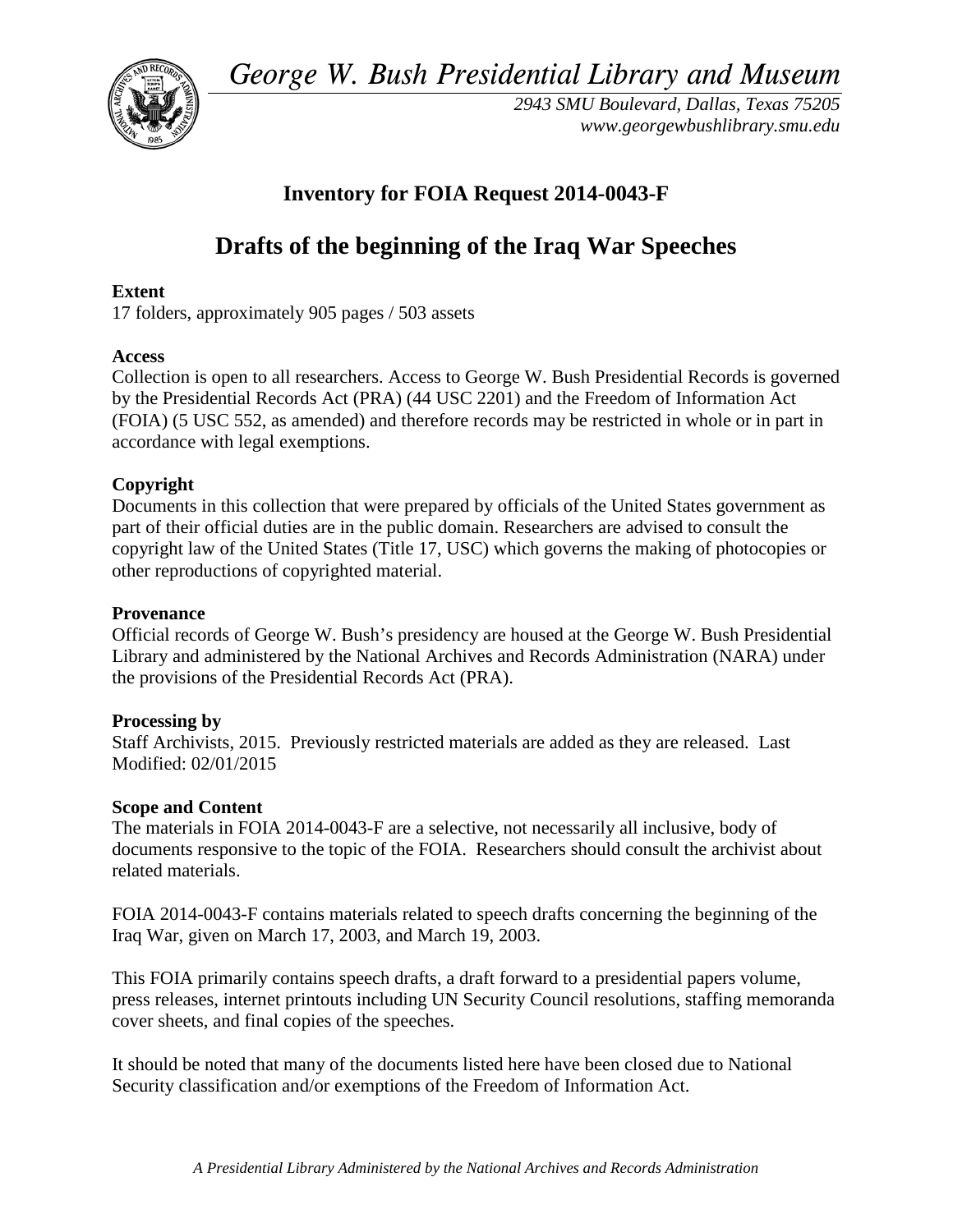#### **System of Arrangement**

The materials in FOIA 2014-0043-F are a systematic body of documents responsive to the topic of the FOIA. Researchers should consult an archivist about related materials.

Documents responsive to this FOIA were found in these collection areas – White House Office of Records Management (WHORM) Subject Files, Staff Member and Office Files, and George W. Bush Presidential Electronic Records.

Staff Member Office Files are maintained at the folder level by staff members within their individual offices and document all levels of administration activity.

Staff Member Office Files are processed at the folder level, that is, individual documents are not selected and removed from a folder for processing. While this method maintains folder integrity, it frequently results in the incidental processing of documents that are not wholly responsive to the subject area.

WHORM Subject Files are processed at the document level.

The WHORM Subject File compiled by the White House Office of Records Management is comprised of a series of documents assigned a letter/number combination and filed in a subject category. A complete listing of the subject categories including a detailed description of each category is available in our research room and on our website at www.georgewbushlibrary.smu.edu.

The Executive Office of the President (EOP) instance of the Electronic Records Archive (ERA) contains electronic records created or received by President George W. Bush. These records are stored in Search and Access Sets (SAS) that represent their originating computer program, such as Exchange Email or the Worker and Visitor Entry System (WAVES). In addition to records captured from the White House's electronic systems, EOP-ERA also contains records from the home and shared drives used by White House staff.

George W. Bush Presidential Electronic Records are a unique segment preserved in an electronic system separate from the Electronic Records Archive (ERA). The records are processed by topic, printed, and filed in folders. Folders are arranged by Search and Access Set and thereunder by date.

George W. Bush Presidential Electronic Records contain electronic records created or received by members of the White House staff, as well as the Commission on Weapons of Mass Destruction. These frequently classified records document the daily constitutional and statutory duties carried out by the George W. Bush administration and include record types such as email, email attachments, Night Notes, and cables.

The following is a list of documents and folders processed in response to FOIA 2014-0043-F:

## **Records Management, White House Office of**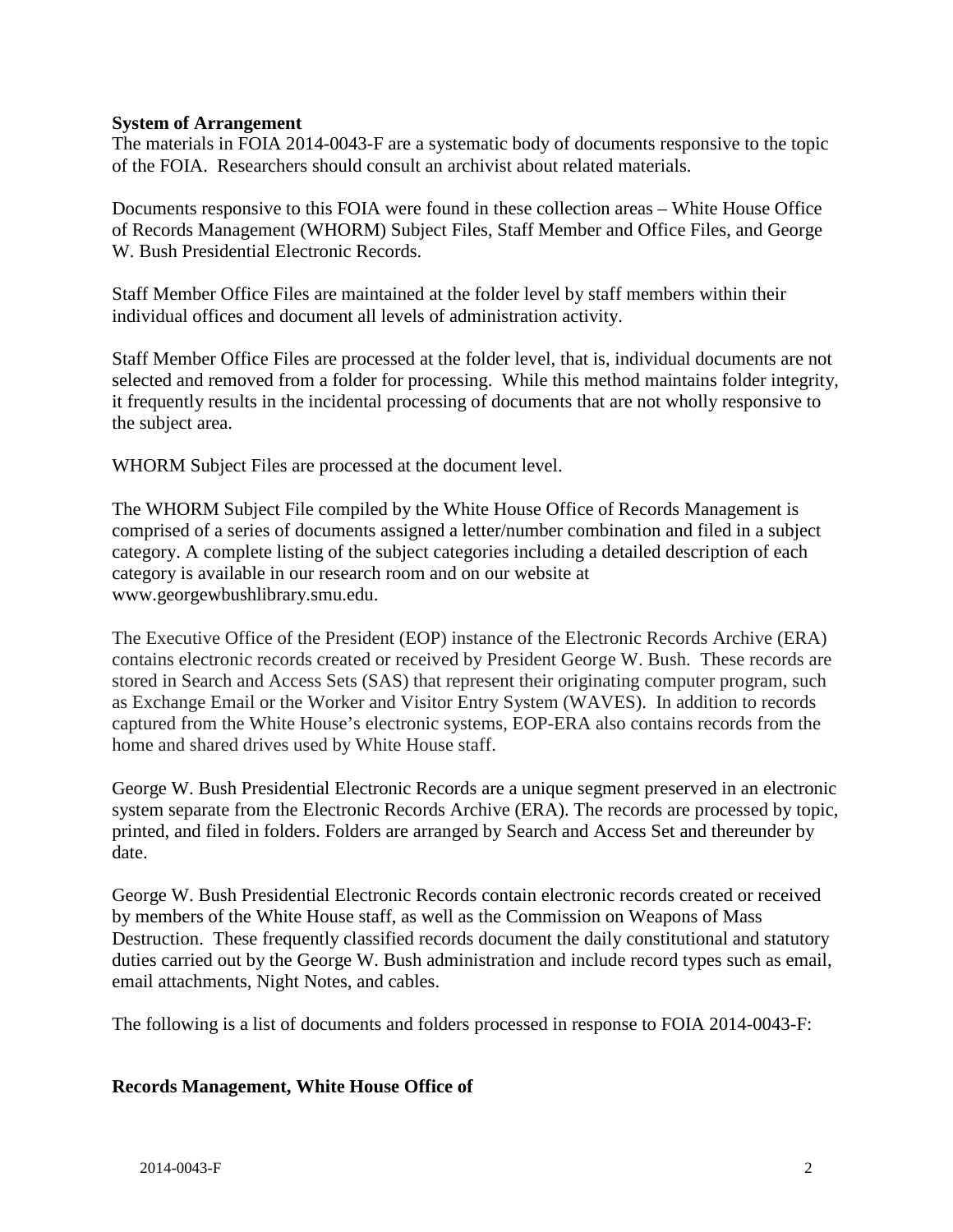| Subject Files - CO080 (Iraq)                                |
|-------------------------------------------------------------|
| 558868                                                      |
| 558876                                                      |
| <b>Staff Member Office Files</b>                            |
| Communications, White House Office of                       |
| Bartlett, Daniel (Dan)                                      |
| 03/17/2003 Address to the Nation (on the future of Iraq)    |
| Sforza, Scott                                               |
| Address to the Nation (Monday - 03/17/2003)                 |
| Counsel's Office, White House                               |
| Gonzales, Alberto                                           |
| Iraq: Statement on Future of Iraq                           |
| Miers, Harriet E. - Speech Files                            |
| <b>Iraq Statement</b>                                       |
| [Notes and Drafts for speech announcing invasion of Iraq]   |
| Speechwriting, White House Office of                        |
| Campbell, Anne                                              |
| Iraq Statement, 03/17/2003 [1]                              |
| Iraq Statement, 03/17/2003 [2]                              |
| Address to the Nation, 03/19/2003                           |
| Drouin, Lindsey                                             |
| Iraq Future, 03/17/2003                                     |
| Military Action in Iraq, 03/19/2003                         |
| Staff Secretary, White House Office of the                  |
| Miers, Harriet E. - Presidential Remarks                    |
| Statement on the Future of Iraq, 03/17/2003; 763348 [1]     |
| Statement on the Future of Iraq, 03/17/2003; 763348 [2]     |
| Statement on the Future of Iraq, 03/17/2003; 763354         |
| Announcement of Military Action in Iraq, 03/19/2003; 763362 |
| George W. Bush Presidential Electronic Records              |
| Emails                                                      |
| TS Email, March 2003 - [03/12/2003]                         |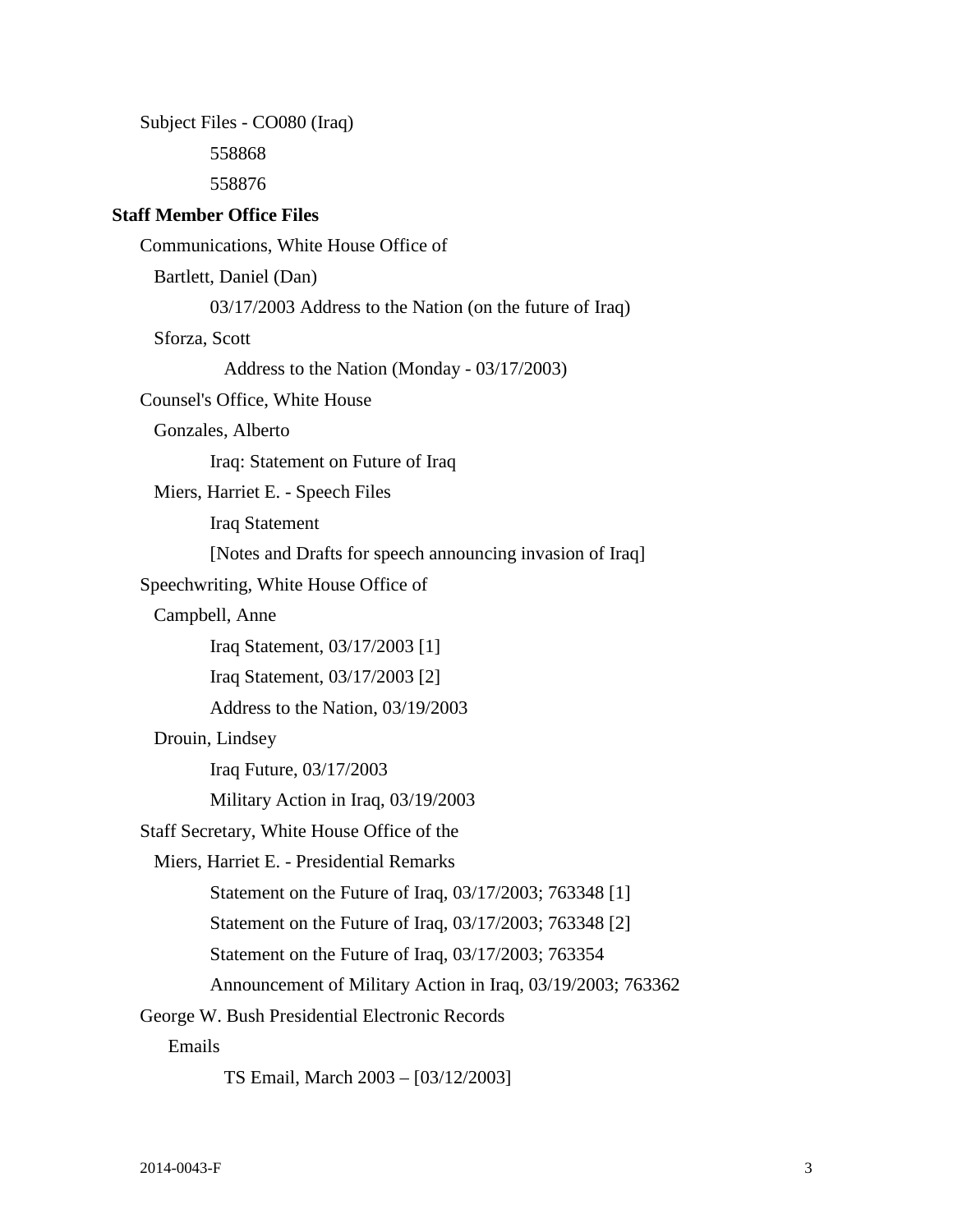## **ERA Sensitive**

# The records included here are George W. Bush presidential records reproduced from holdings of the National Archives and **Records Administration.**

## **Total Number of Assets: 89**

| <b>PATH</b>                                                       | <b>FILENAME</b>        | <b>RELEASABILITY</b> | WITHDRAWAL<br><b>SHEET</b> | <b>REDACTED</b><br><b>VERSION</b> |
|-------------------------------------------------------------------|------------------------|----------------------|----------------------------|-----------------------------------|
| /43Bush/ARMS-P/WHO/200303<br>/D20/P_3GWLE003_WHO.TXT.adaptations/ | P_3GWLE003_WHO.TXT.eml | Withheld In Full     | Ŧ                          | N/A                               |
| /43Bush/ARMS-P/WHO/200303<br>/D16/P_H9ZLE003_WHO.TXT.adaptations/ | P_H9ZLE003_WHO.TXT.eml | Withheld In Full     | B                          | N/A                               |
| /43Bush/ARMS-P/NSC/200303<br>/D69/F_K9ZLE003_NSC.TXT.adaptations/ | F_K9ZLE003_NSC.TXT.eml | Withheld In Full     | B                          | N/A                               |
| /43Bush/ARMS-P/WHO/200303<br>/D79/P_WJZLE003_WHO.TXT.adaptations/ | P_WJZLE003_WHO.TXT.eml | Withheld In Full     | B                          | N/A                               |
| /43Bush/ARMS-P/NSC/200303<br>/D3/F_WJZLE003_NSC.TXT.adaptations/  | F_WJZLE003_NSC.TXT.eml | Withheld In Full     | Đ                          | N/A                               |
| /43Bush/ARMS-P/NSC/200303<br>/D84/F_5VZLE003_NSC.TXT.adaptations/ | F_5VZLE003_NSC.TXT.eml | Withheld In Full     | Đ                          | N/A                               |
| /43Bush/ARMS-P/WHO/200303<br>/D71/P_DVBME003_WHO.TXT.adaptations/ | P DVBME003 WHO.TXT.eml | Withheld In Full     | B                          | N/A                               |
| /43Bush/ARMS-P/NSC/200303<br>/D62/F_6EFME003_NSC.TXT.adaptations/ | F 6EFME003 NSC.TXT.eml | Withheld In Full     | 體                          | N/A                               |
| /43Bush/ARMS-P/WHO/200303<br>/D29/P_6EFME003_WHO.TXT.adaptations/ | P_6EFME003_WHO.TXT.eml | Withheld In Full     | Đ                          | N/A                               |
| /43Bush/ARMS-P/NSC/200303<br>/D6/F_DEFME003_NSC.TXT.adaptations/  | F_DEFME003_NSC.TXT.eml | Withheld In Full     | Đ                          | N/A                               |
| /43Bush/ARMS-P/WHO/200303<br>/D6/P_VEFME003_WHO.TXT.adaptations/  | P_VEFME003_WHO.TXT.eml | Withheld In Full     | Đ                          | N/A                               |
| /43Bush/ARMS-P/WHO/200303<br>/D80/P_2OHME003_WHO.TXT.adaptations/ | P_2OHME003_WHO.TXT.eml | Withheld In Full     | Đ                          | N/A                               |
| /43Bush/ARMS-P/NSC/200303<br>/D56/F_2OHME003_NSC.TXT.adaptations/ | F_2OHME003_NSC.TXT.eml | Withheld In Full     | Đ                          | N/A                               |
| /43Bush/ARMS-P/NSC/200303<br>/D66/F_FGIME003_NSC.TXT.adaptations/ | F_FGIME003_NSC.TXT.eml | Withheld In Full     | Ŧ                          | N/A                               |
| /43Bush/ARMS-P/WHO/200303<br>/D15/P_5O8NE003_WHO.TXT.adaptations/ | P_5O8NE003_WHO.TXT.eml | Withheld In Full     | 體                          | N/A                               |
| /43Bush/ARMS-P/NSC/200303<br>/D24/F_L3ANE003_NSC.TXT.adaptations/ | F_L3ANE003_NSC.TXT.eml | Withheld In Full     | 體                          | N/A                               |
| /43Bush/ARMS-P/WHO/200303<br>/D31/P_WQDNE003_WHO.TXT.adaptations/ | P_WQDNE003_WHO.TXT.eml | Withheld In Full     | 醋                          | N/A                               |
| /43Bush/ARMS-P/WHO/200303<br>/D29/P_HCFNE003_WHO.TXT.adaptations/ | P_HCFNE003_WHO.TXT.eml | Withheld In Full     | 腊                          | N/A                               |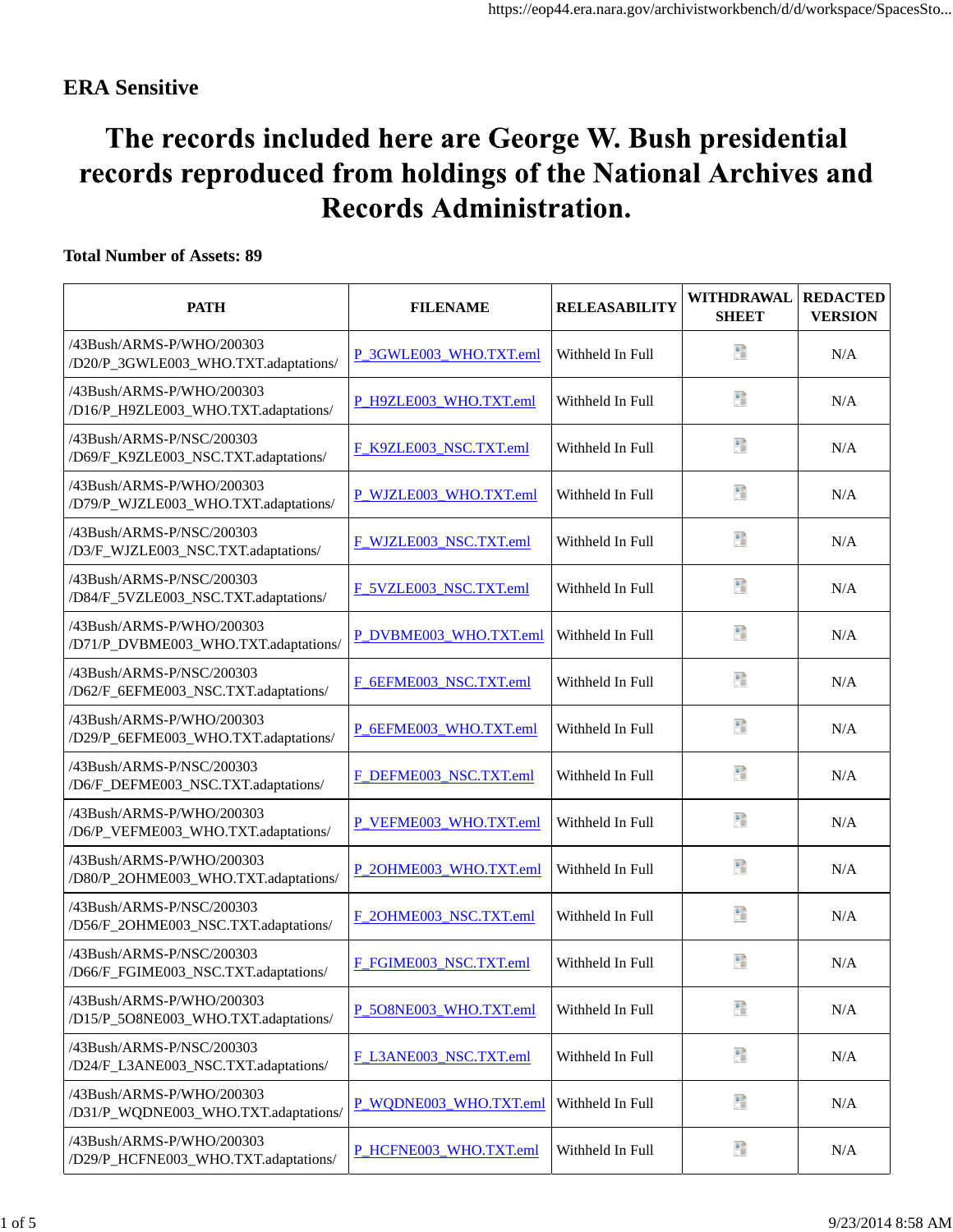| /43Bush/ARMS-P/NSC/200303<br>/D80/F_HCFNE003_NSC.TXT.adaptations/ | F_HCFNE003_NSC.TXT.eml | Withheld In Full | Ŧ | N/A |
|-------------------------------------------------------------------|------------------------|------------------|---|-----|
| /43Bush/ARMS-P/WHO/200303<br>/D88/P_PCFNE003_WHO.TXT.adaptations/ | P_PCFNE003_WHO.TXT.eml | Withheld In Full | n | N/A |
| /43Bush/ARMS-P/NSC/200303<br>/D28/F_PCFNE003_NSC.TXT.adaptations/ | F PCFNE003 NSC.TXT.eml | Withheld In Full | B | N/A |
| /43Bush/ARMS-P/NSC/200303<br>/D37/F_IDFNE003_NSC.TXT.adaptations/ | F_IDFNE003_NSC.TXT.eml | Withheld In Full | n | N/A |
| /43Bush/ARMS-P/WHO/200303<br>/D75/P_RDFNE003_WHO.TXT.adaptations/ | P_RDFNE003_WHO.TXT.eml | Withheld In Full | Ð | N/A |
| /43Bush/ARMS-P/WHO/200303<br>/D33/P_MZNPE003_WHO.TXT.adaptations/ | P_MZNPE003_WHO.TXT.eml | Withheld In Full | 醋 | N/A |
| /43Bush/ARMS-P/WHO/200303<br>/D48/P_1UEOE003_WHO.TXT.adaptations/ | P_1UEOE003_WHO.TXT.eml | Withheld In Full | 됍 | N/A |
| /43Bush/ARMS-P/WHO/200303<br>/D88/P_E2GOE003_WHO.TXT.adaptations/ | P E2GOE003 WHO.TXT.eml | Withheld In Full | Ð | N/A |
| /43Bush/ARMS-P/NSC/200303<br>/D46/F_E2GOE003_NSC.TXT.adaptations/ | F E2GOE003 NSC.TXT.eml | Withheld In Full | B | N/A |
| /43Bush/ARMS-P/NSC/200303<br>/D81/F_J2GOE003_NSC.TXT.adaptations/ | F_J2GOE003_NSC.TXT.eml | Withheld In Full | Đ | N/A |
| /43Bush/ARMS-P/WHO/200303<br>/D3/P_J2GOE003_WHO.TXT.adaptations/  | P_J2GOE003_WHO.TXT.eml | Withheld In Full | Đ | N/A |
| /43Bush/ARMS-P/WHO/200303<br>/D30/P_P5KOE003_WHO.TXT.adaptations/ | P_P5KOE003_WHO.TXT.eml | Withheld In Full | Đ | N/A |
| /43Bush/ARMS-P/WHO/200303<br>/D84/P_C6LOE003_WHO.TXT.adaptations/ | P_C6LOE003_WHO.TXT.eml | Withheld In Full | Đ | N/A |
| /43Bush/ARMS-P/NSC/200303<br>/D72/F_O6LOE003_NSC.TXT.adaptations/ | F_O6LOE003_NSC.TXT.eml | Withheld In Full | Đ | N/A |
| /43Bush/ARMS-P/NSC/200303<br>/D26/F_S6LOE003_NSC.TXT.adaptations/ | F_S6LOE003_NSC.TXT.eml | Withheld In Full | Đ | N/A |
| /43Bush/ARMS-P/WHO/200303<br>/D8/P_Y6LOE003_WHO.TXT.adaptations/  | P_Y6LOE003_WHO.TXT.eml | Withheld In Full | Đ | N/A |
| /43Bush/ARMS-P/NSC/200303<br>/D10/F_5SPOE003_NSC.TXT.adaptations/ | F_5SPOE003_NSC.TXT.eml | Withheld In Full | Đ | N/A |
| /43Bush/ARMS-P/WHO/200303<br>/D46/P_5SPOE003_WHO.TXT.adaptations/ | P_5SPOE003_WHO.TXT.eml | Withheld In Full | Đ | N/A |
| /43Bush/ARMS-P/NSC/200303<br>/D65/F_DIQOE003_NSC.TXT.adaptations/ | F DIQOE003 NSC.TXT.eml | Withheld In Full | 腊 | N/A |
| /43Bush/ARMS-P/NSC/200303<br>/D32/F_FP4PE003_NSC.TXT.adaptations/ | F_FP4PE003_NSC.TXT.eml | Withheld In Full | Đ | N/A |
| /43Bush/ARMS-P/WHO/200303<br>/D20/P_JP4PE003_WHO.TXT.adaptations/ | P_JP4PE003_WHO.TXT.eml | Withheld In Full | ť | N/A |
| /43Bush/ARMS-P/WHO/200303<br>/D42/P_XSTPE003_WHO.TXT.adaptations/ | P_XSTPE003_WHO.TXT.eml | Withheld In Full | Đ | N/A |
| /43Bush/ARMS-P/WHO/200303<br>/D75/P_CUZPE003_WHO.TXT.adaptations/ | P_CUZPE003_WHO.TXT.eml | Withheld In Full | Đ | N/A |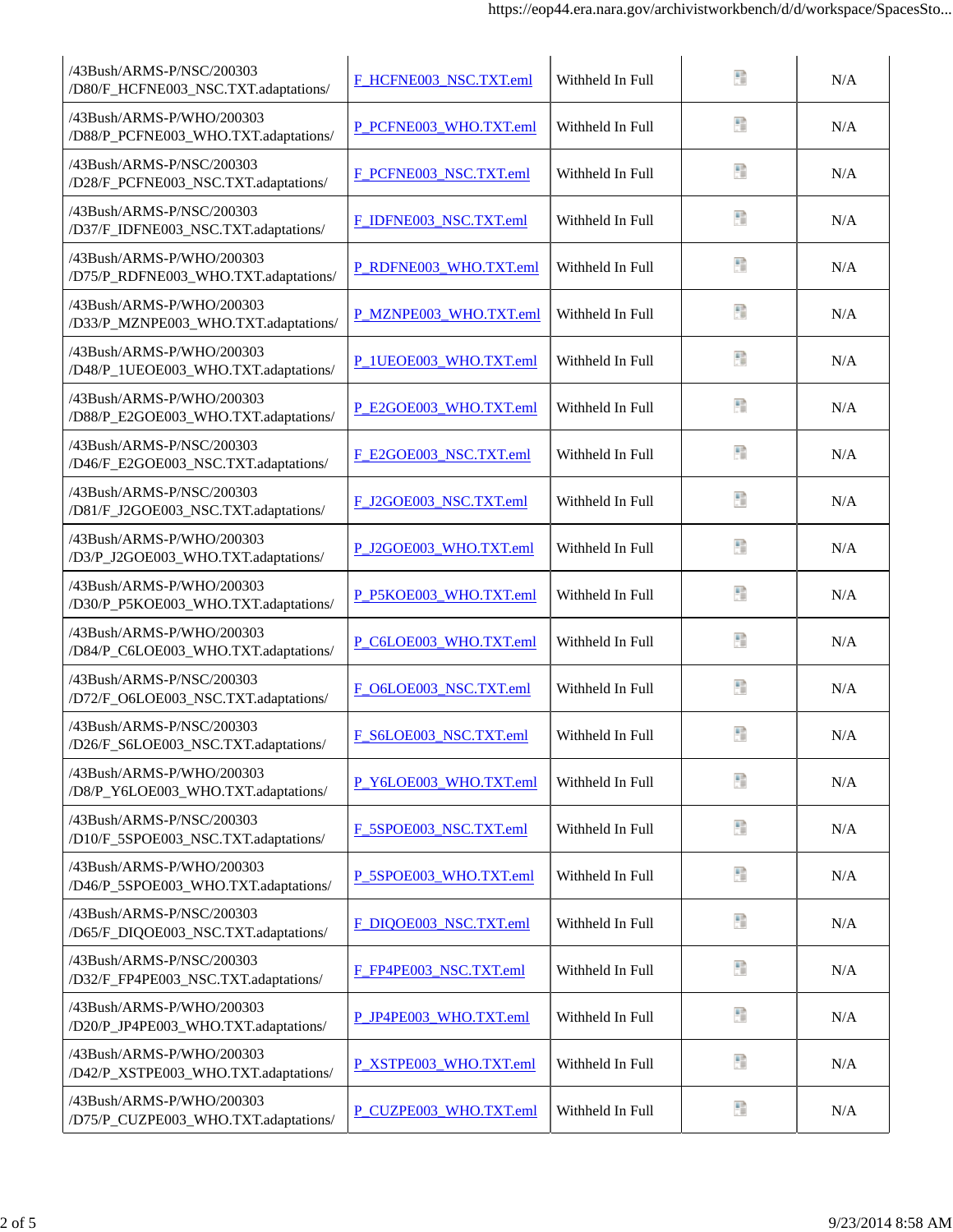| /43Bush/ARMS-P/WHO/200303<br>/D40/P_WU4QE003_WHO.TXT.adaptations/ | P_WU4QE003_WHO.TXT.eml | Withheld In Full | 腊   | N/A |
|-------------------------------------------------------------------|------------------------|------------------|-----|-----|
| /43Bush/ARMS-P/NSC/200303<br>/D54/F_QN5QE003_NSC.TXT.adaptations/ | F_QN5QE003_NSC.TXT.eml | Withheld In Full | n   | N/A |
| /43Bush/ARMS-P/WHO/200303<br>/D22/P_PO5QE003_WHO.TXT.adaptations/ | P_PO5QE003_WHO.TXT.eml | Withheld In Full | B   | N/A |
| /43Bush/ARMS-P/WHO/200303<br>/D24/P_ZF6QE003_WHO.TXT.adaptations/ | P_ZF6QE003_WHO.TXT.eml | Withheld In Full | n   | N/A |
| /43Bush/ARMS-P/WHO/200303<br>/D4/P_A67QE003_WHO.TXT.adaptations/  | P_A67QE003_WHO.TXT.eml | Withheld In Full | Ð   | N/A |
| /43Bush/ARMS-P/NSC/200303<br>/D79/F_A67QE003_NSC.TXT.adaptations/ | F_A67QE003_NSC.TXT.eml | Withheld In Full | Ŧ   | N/A |
| /43Bush/ARMS-P/WHO/200303<br>/D43/P_2W8QE003_WHO.TXT.adaptations/ | P_2W8QE003_WHO.TXT.eml | Withheld In Full | 醋   | N/A |
| /43Bush/ARMS-P/WHO/200303<br>/D38/P_S3CQE003_WHO.TXT.adaptations/ | P_S3CQE003_WHO.TXT.eml | Withheld In Full | Ð   | N/A |
| /43Bush/ARMS-P/WHO/200303<br>/D68/P_24CQE003_WHO.TXT.adaptations/ | P 24CQE003 WHO.TXT.eml | Withheld In Full | Ħ   | N/A |
| /43Bush/ARMS-P/WHO/200303<br>/D79/P_W1GQE003_WHO.TXT.adaptations/ | P W1GQE003 WHO.TXT.eml | Withheld In Full | Đ   | N/A |
| /43Bush/ARMS-P/WHO/200303<br>/D20/P_GNPQE003_WHO.TXT.adaptations/ | P_GNPQE003_WHO.TXT.eml | Withheld In Full | Ŧ   | N/A |
| /43Bush/ARMS-P/NSC/200303<br>/D2/F_VNPQE003_NSC.TXT.adaptations/  | F_VNPQE003_NSC.TXT.eml | Withheld In Full | Đ   | N/A |
| /43Bush/ARMS-P/WHO/200303<br>/D39/P_WSWQE003_WHO.TXT.adaptations/ | P_WSWQE003_WHO.TXT.eml | Withheld In Full | Đ   | N/A |
| /43Bush/ARMS-P/NSC/200303<br>/D2/F_WSWQE003_NSC.TXT.adaptations/  | F_WSWQE003_NSC.TXT.eml | Withheld In Full | 팔   | N/A |
| /43Bush/ARMS-P/WHO/200303<br>/D19/P_3TWQE003_WHO.TXT.adaptations/ | P_3TWQE003_WHO.TXT.eml | Withheld In Full | Đ   | N/A |
| /43Bush/ARMS-P/NSC/200303<br>/D15/F_6TWQE003_NSC.TXT.adaptations/ | F_6TWQE003_NSC.TXT.eml | Withheld In Full | 醋   | N/A |
| /43Bush/ARMS-P/WHO/200303<br>/D82/P_53YQE003_WHO.TXT.adaptations/ | P_53YQE003_WHO.TXT.eml | Withheld In Full | Đ   | N/A |
| /43Bush/ARMS-P/NSC/200303<br>/D44/F_83YQE003_NSC.TXT.adaptations/ | F_83YQE003_NSC.TXT.eml | Withheld In Full | Đ   | N/A |
| /43Bush/ARMS-P/WHO/200303<br>/D56/P_6R2RE003_WHO.TXT.adaptations/ | P_6R2RE003_WHO.TXT.eml | Release In Full  | N/A | N/A |
| /43Bush/ARMS-P/NSC/200303<br>/D74/F_AR2RE003_NSC.TXT.adaptations/ | F_AR2RE003_NSC.TXT.eml | Release In Full  | N/A | N/A |
| /43Bush/ARMS-P/NSC/200303<br>/D36/F_ZT2RE003_NSC.TXT.adaptations/ | F_ZT2RE003_NSC.TXT.eml | Release In Full  | N/A | N/A |
| /43Bush/ARMS-P/WHO/200303<br>/D62/P_5U2RE003_WHO.TXT.adaptations/ | P_5U2RE003_WHO.TXT.eml | Release In Full  | N/A | N/A |
| /43Bush/ARMS-P/NSC/200303<br>/D34/F_Q95RE003_NSC.TXT.adaptations/ | F_Q95RE003_NSC.TXT.eml | Release In Full  | N/A | N/A |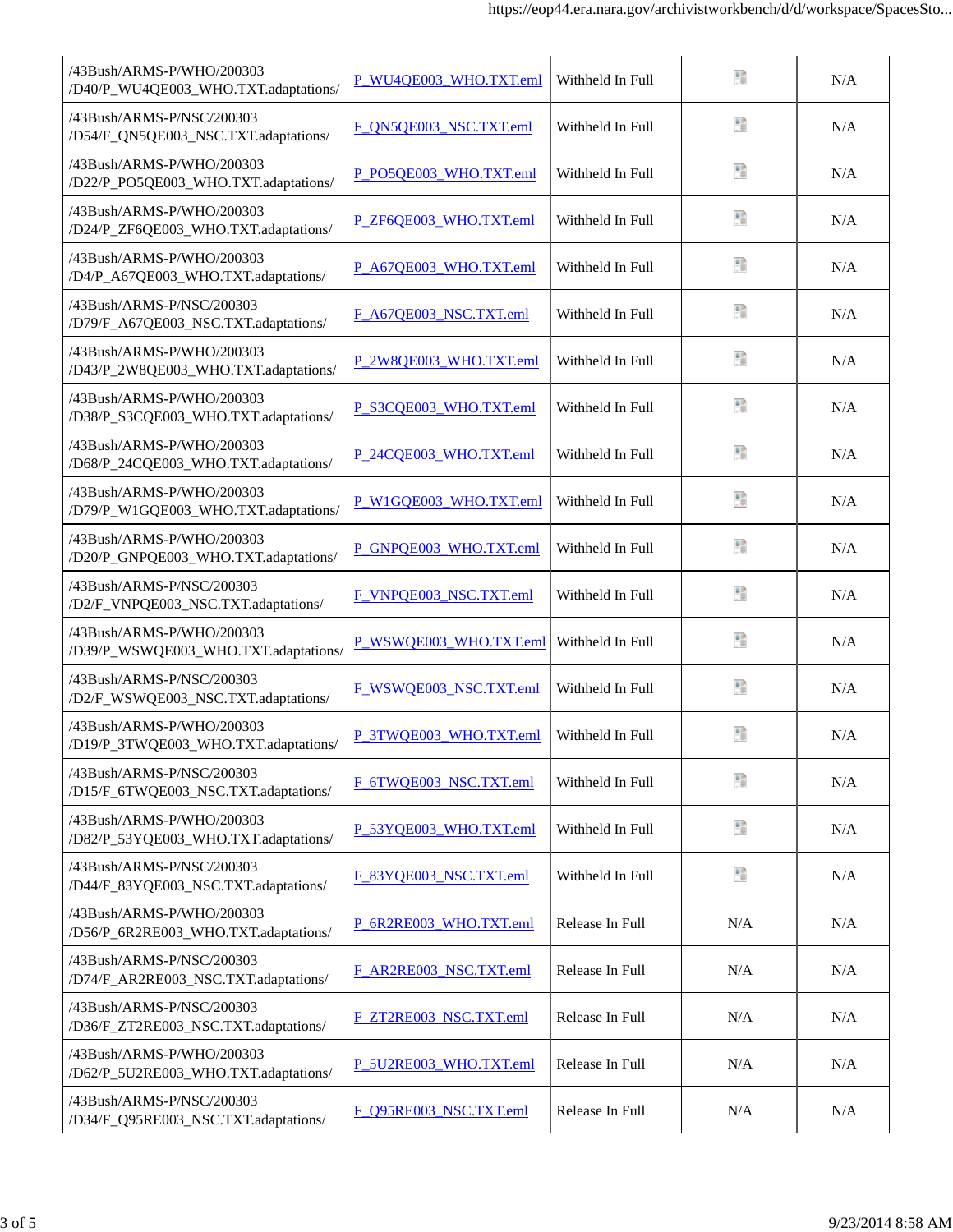| /43Bush/ARMS-P/WHO/200303<br>/D63/P_S95RE003_WHO.TXT.adaptations/ | P_S95RE003_WHO.TXT.eml | Release In Full  | N/A | N/A |
|-------------------------------------------------------------------|------------------------|------------------|-----|-----|
| /43Bush/ARMS-P/WHO/200303<br>/D76/P_BS5RE003_WHO.TXT.adaptations/ | P BS5RE003 WHO.TXT.eml | Release In Full  | N/A | N/A |
| /43Bush/ARMS-P/NSC/200303<br>/D16/F_PJ2SE003_NSC.TXT.adaptations/ | F_PJ2SE003_NSC.TXT.eml | Withheld In Full | Đ   | N/A |
| /43Bush/ARMS-P/WHO/200303<br>/D18/P_SK2SE003_WHO.TXT.adaptations/ | P_SK2SE003_WHO.TXT.eml | Withheld In Full | n   | N/A |
| /43Bush/ARMS-P/WHO/200303<br>/D54/P_YR3SE003_WHO.TXT.adaptations/ | P_YR3SE003_WHO.TXT.eml | Withheld In Full | n   | N/A |
| /43Bush/ARMS-P/NSC/200303<br>/D26/F_785SE003_NSC.TXT.adaptations/ | F_785SE003_NSC.TXT.eml | Withheld In Full | Ŧ   | N/A |
| /43Bush/ARMS-P/WHO/200303<br>/D51/P_785SE003_WHO.TXT.adaptations/ | P_785SE003_WHO.TXT.eml | Withheld In Full | Ŧ   | N/A |
| /43Bush/ARMS-P/WHO/200303<br>/D17/P_OQ5SE003_WHO.TXT.adaptations/ | P_OQ5SE003_WHO.TXT.eml | Withheld In Full | Đ   | N/A |
| /43Bush/ARMS-P/NSC/200303<br>/D57/F_OQ5SE003_NSC.TXT.adaptations/ | F OQ5SE003 NSC.TXT.eml | Withheld In Full | Đ   | N/A |
| /43Bush/ARMS-P/NSC/200303<br>/D19/F_B26SE003_NSC.TXT.adaptations/ | F_B26SE003_NSC.TXT.eml | Withheld In Full | Ð   | N/A |
| /43Bush/ARMS-P/WHO/200303<br>/D7/P_B26SE003_WHO.TXT.adaptations/  | P_B26SE003_WHO.TXT.eml | Withheld In Full | Đ   | N/A |
| /43Bush/ARMS-P/NSC/200303<br>/D47/F_G76SE003_NSC.TXT.adaptations/ | F_G76SE003_NSC.TXT.eml | Withheld In Full | Đ   | N/A |
| /43Bush/ARMS-P/NSC/200303<br>/D49/F_68NTE003_NSC.TXT.adaptations/ | F_68NTE003_NSC.TXT.eml | Withheld In Full | Đ   | N/A |
| /43Bush/ARMS-P/WHO/200303<br>/D50/P_68NTE003_WHO.TXT.adaptations/ | P 68NTE003 WHO.TXT.eml | Withheld In Full | Ð   | N/A |
| /43Bush/ARMS-P/NSC/200303<br>/D78/F_88NTE003_NSC.TXT.adaptations/ | F_88NTE003_NSC.TXT.eml | Withheld In Full | Đ   | N/A |
| /43Bush/ARMS-P/WHO/200303<br>/D55/P_88NTE003_WHO.TXT.adaptations/ | P_88NTE003_WHO.TXT.eml | Withheld In Full | Đ   | N/A |
| /43Bush/ARMS-P/WHO/200303<br>/D29/P_W8NTE003_WHO.TXT.adaptations/ | P_W8NTE003_WHO.TXT.eml | Withheld In Full | Đ   | N/A |
| /43Bush/ARMS-P/NSC/200303<br>/D36/F_W8NTE003_NSC.TXT.adaptations/ | F_W8NTE003_NSC.TXT.eml | Withheld In Full | Đ   | N/A |
| /43Bush/ARMS-P/WHO/200303<br>/D61/P_R9NTE003_WHO.TXT.adaptations/ | P_R9NTE003_WHO.TXT.eml | Withheld In Full | Đ   | N/A |
| /43Bush/ARMS-P/WHO/200303<br>/D75/P_QDNTE003_WHO.TXT.adaptations/ | P_QDNTE003_WHO.TXT.eml | Withheld In Full | Đ   | N/A |
| /43Bush/ARMS-P/WHO/200303<br>/D87/P_CZ2UE003_WHO.TXT.adaptations/ | P_CZ2UE003_WHO.TXT.eml | Withheld In Full | Đ   | N/A |
| /43Bush/ARMS-P/WHO/200303<br>/D81/P_BJ4UE003_WHO.TXT.adaptations/ | P_BJ4UE003_WHO.TXT.eml | Withheld In Full | Đ   | N/A |
| /43Bush/ARMS-P/WHO/200303<br>/D49/P_CA5UE003_WHO.TXT.adaptations/ | P_CA5UE003_WHO.TXT.eml | Withheld In Full | Đ   | N/A |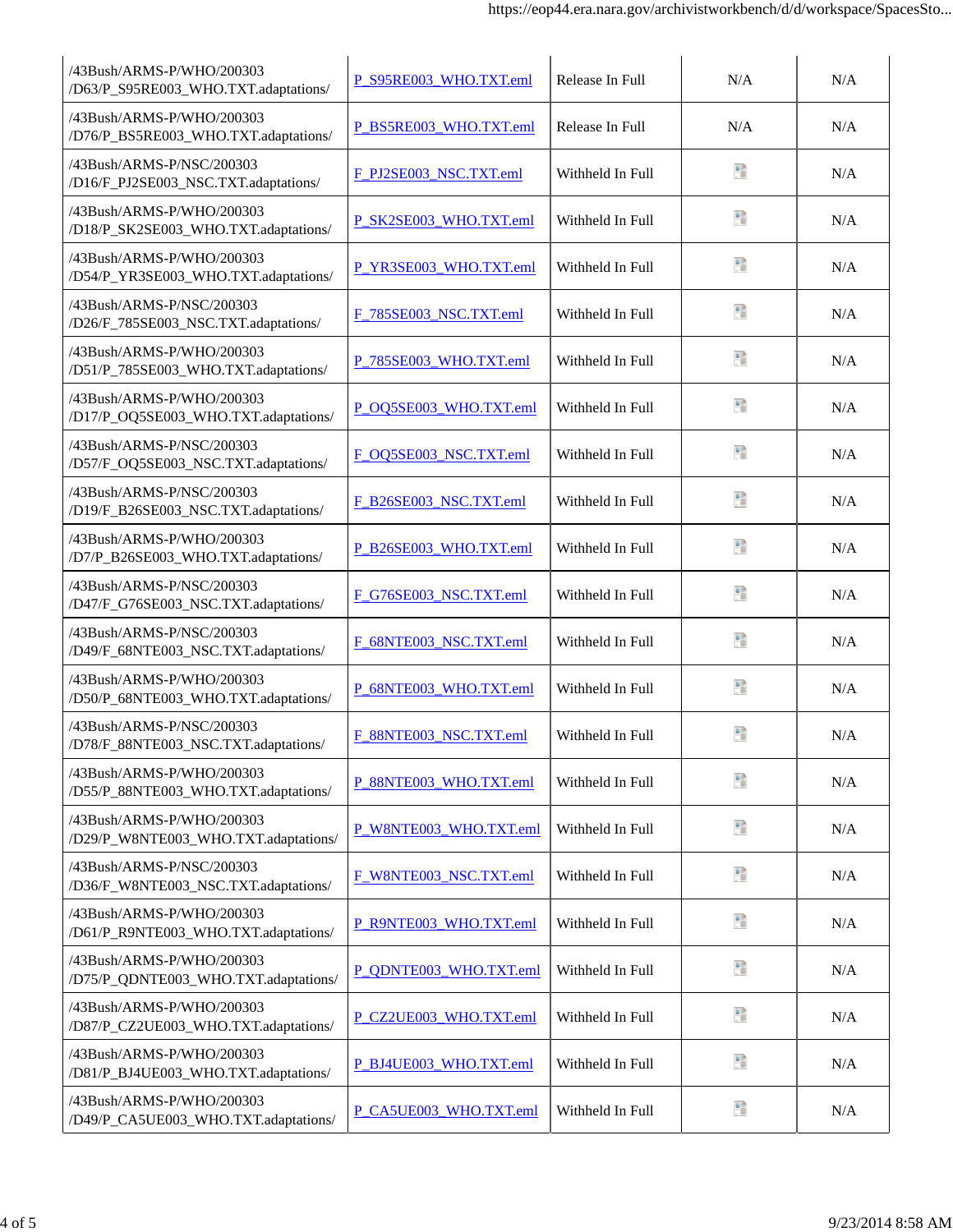| /43Bush/ARMS-P/WHO/200303<br>/D16/P IX6UE003 WHO.TXT.adaptations/ | P IX6UE003 WHO.TXT.eml | Withheld In Part |  |
|-------------------------------------------------------------------|------------------------|------------------|--|
| /43Bush/ARMS-P/WHO/200303<br>/D27/P_VZ6UE003_WHO.TXT.adaptations/ | P VZ6UE003 WHO.TXT.eml | Withheld In Part |  |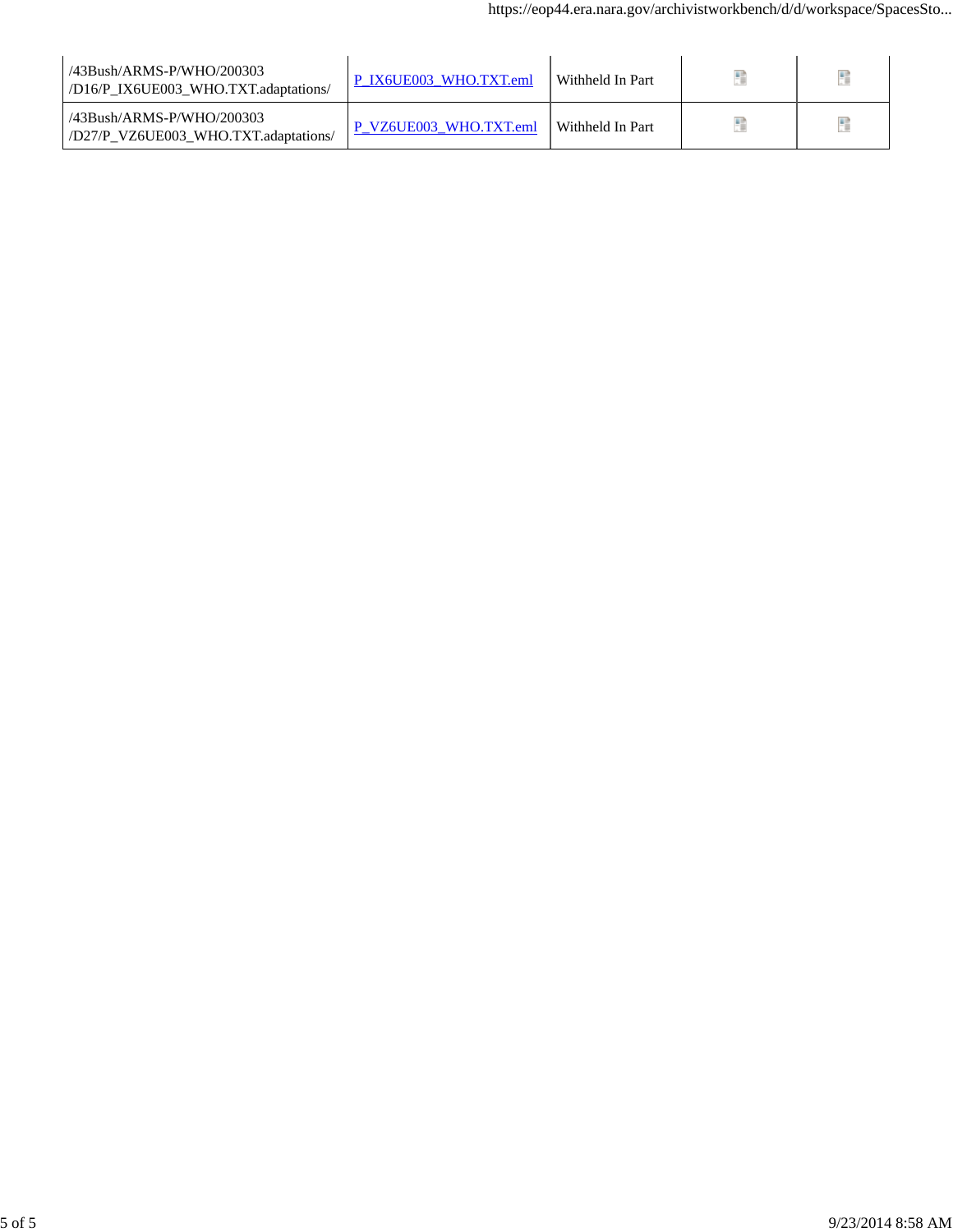#### **ERA Sensitive**

## **The records included here are George W. Bush presidential records reproduced from holdings of the National Archives and Records Administration.**

#### **Total Number of Assets: 399**

| <b>PATH</b>                                                                                           | <b>FILENAME</b>                                      | <b>RELEASABILITY</b> | WITHDRAWAL<br><b>SHEET</b> | <b>REDACTED</b><br><b>VERSION</b> |
|-------------------------------------------------------------------------------------------------------|------------------------------------------------------|----------------------|----------------------------|-----------------------------------|
| /43Bush/EXCHANGE-P/EML/Issues<br>/1c9d754a-ad69-41e9-b4c9-2e61a581b396<br>/Duplicate/                 | 0000000090F1DFEAD652BA45A1DDC21ABE6D8B2FA48A2C00.eml | Withheld In Full     | Ħ                          | N/A                               |
| /43Bush/EXCHANGE-P/EML/WHO/2003/3<br>/12/12d49d86-6c1f-<br>431e-a264-39d936608dde.pst.adaptations/    | 0000000018A854FCE599054EAA9139C19B5A33E9A48A2C00.eml | Withheld In Full     | ÷.                         | N/A                               |
| /43Bush/EXCHANGE-P/EML/Issues<br>/12d49d86-6c1f-431e-a264-39d936608dde<br>/Master/                    | 0000000018A854FCE599054EAA9139C19B5A33E9A48A2C00.eml | Withheld In Full     | n                          | N/A                               |
| /43Bush/EXCHANGE-P/EML/NSC/2003/3<br>/12/12d49d86-6c1f-<br>431e-a264-39d936608dde.pst.adaptations/    | 0000000018A854FCE599054EAA9139C19B5A33E9C4B92C00.eml | Withheld In Full     | Ħ.                         | N/A                               |
| /43Bush/EXCHANGE-P/EML/WHO/2003/3<br>/12/12d49d86-6c1f-<br>431e-a264-39d936608dde.pst.adaptations/    | 0000000018A854FCE599054EAA9139C19B5A33E9C4B92C00.eml | Withheld In Full     | Ħ.                         | N/A                               |
| /43Bush/EXCHANGE-P/EML/Issues<br>/12d49d86-6c1f-431e-a264-39d936608dde<br>/Master/                    | 0000000018A854FCE599054EAA9139C19B5A33E924BA2C00.eml | Withheld In Full     | Ħ                          | N/A                               |
| /43Bush/EXCHANGE-P/EML/Issues<br>/1c9d754a-ad69-41e9-b4c9-2e61a581b396<br>/Duplicate/                 | 0000000090F1DFEAD652BA45A1DDC21ABE6D8B2FC4B92C00.eml | Withheld In Full     | Ŧ                          | N/A                               |
| /43Bush/EXCHANGE-P/EML/Issues<br>/1c9d754a-ad69-41e9-b4c9-2e61a581b396<br>/Duplicate/                 | 0000000090F1DFEAD652BA45A1DDC21ABE6D8B2F24BA2C00.eml | Withheld In Full     | Ŧ                          | N/A                               |
| /43Bush/EXCHANGE-P/EML/Issues<br>/12d49d86-6c1f-431e-a264-39d936608dde<br>/Master/                    | 0000000018A854FCE599054EAA9139C19B5A33E9C4B92C00.eml | Withheld In Full     | Ŧ                          | N/A                               |
| /43Bush/EXCHANGE-P/EML/WHO/2003/3<br>/12/12d49d86-6c1f-<br>431e-a264-39d936608dde.pst.adaptations/    | 0000000018A854FCE599054EAA9139C19B5A33E924BA2C00.eml | Withheld In Full     | n                          | N/A                               |
| /43Bush/EXCHANGE-P/EML/System/2003/3<br>/12/12d49d86-6c1f-<br>431e-a264-39d936608dde.pst.adaptations/ | 0000000018A854FCE599054EAA9139C19B5A33E9C4B92C00.eml | Withheld In Full     | Ŧ                          | N/A                               |
| /43Bush/EXCHANGE-P/EML/System/2003/3<br>/12/12d49d86-6c1f-<br>431e-a264-39d936608dde.pst.adaptations/ | 0000000018A854FCE599054EAA9139C19B5A33E924BA2C00.eml | Withheld In Full     | Ŧ                          | N/A                               |
| /43Bush/EXCHANGE-P/EML/NSC/2003/3<br>/12/12d49d86-6c1f-<br>431e-a264-39d936608dde.pst.adaptations/    | 0000000018A854FCE599054EAA9139C19B5A33E924BA2C00.eml | Withheld In Full     | 9                          | N/A                               |
| /43Bush/EXCHANGE-P/EML/Issues<br>/12d49d86-6c1f-431e-a264-39d936608dde<br>/Master/                    | 0000000018A854FCE599054EAA9139C19B5A33E964C72C00.eml | Withheld In Full     | 昵                          | N/A                               |
| /43Bush/EXCHANGE-P/EML/Issues<br>/1c9d754a-ad69-41e9-b4c9-2e61a581b396<br>/Duplicate/                 | 0000000090F1DFEAD652BA45A1DDC21ABE6D8B2F64C72C00.eml | Withheld In Full     | P)                         | N/A                               |
| /43Bush/EXCHANGE-P/EML/System/2003/3<br>/12/12d49d86-6c1f-<br>431e-a264-39d936608dde.pst.adaptations/ | 0000000018A854FCE599054EAA9139C19B5A33E964C72C00.eml | Withheld In Full     | P)                         | N/A                               |
| /43Bush/EXCHANGE-P/EML/WHO/2003/3<br>/12/12d49d86-6c1f-<br>431e-a264-39d936608dde.pst.adaptations/    | 0000000018A854FCE599054EAA9139C19B5A33E964C72C00.eml | Withheld In Full     | 50                         | N/A                               |
| /43Bush/EXCHANGE-P/EML/Issues<br>/1c9d754a-ad69-41e9-b4c9-2e61a581b396<br>/Duplicate/                 | 0000000090F1DFEAD652BA45A1DDC21ABE6D8B2FE40A2E00.eml | Withheld In Full     | 50                         | N/A                               |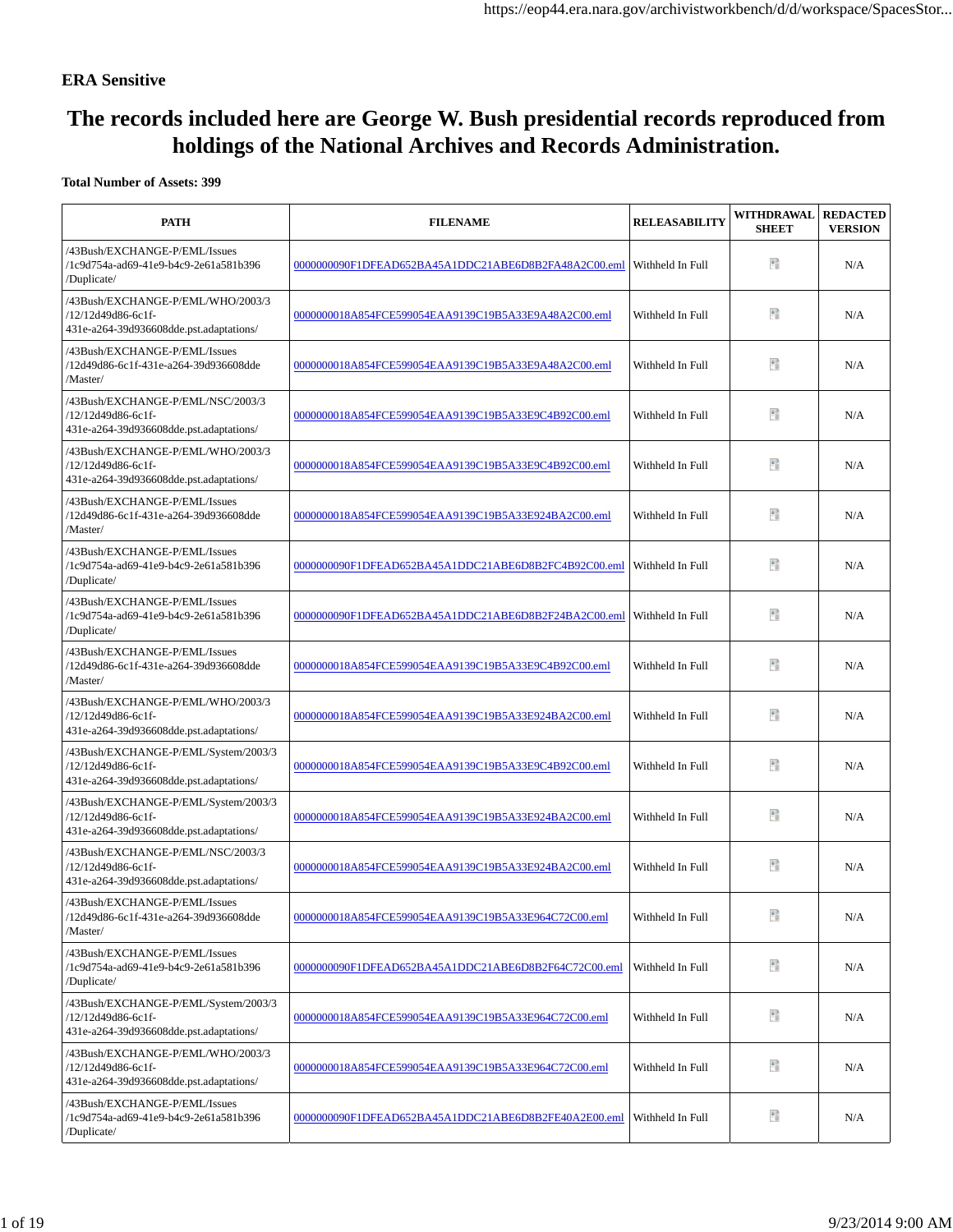| /43Bush/EXCHANGE-P/EML/Issues<br>/12d49d86-6c1f-431e-a264-39d936608dde<br>/Master/                    | 0000000018A854FCE599054EAA9139C19B5A33E9E40A2E00.eml | Withheld In Full | Ħ  | N/A |
|-------------------------------------------------------------------------------------------------------|------------------------------------------------------|------------------|----|-----|
| /43Bush/EXCHANGE-P/EML/WHO/2003/3<br>/12/12d49d86-6c1f-<br>431e-a264-39d936608dde.pst.adaptations/    | 0000000018A854FCE599054EAA9139C19B5A33E9E40A2E00.eml | Withheld In Full | Ŧ  | N/A |
| /43Bush/EXCHANGE-P/EML/NSC/2003/3<br>/12/12d49d86-6c1f-<br>431e-a264-39d936608dde.pst.adaptations/    | 0000000018A854FCE599054EAA9139C19B5A33E9445F2E00.eml | Withheld In Full | Ŧ  | N/A |
| /43Bush/EXCHANGE-P/EML/WHO/2003/3<br>/12/12d49d86-6c1f-<br>431e-a264-39d936608dde.pst.adaptations/    | 0000000018A854FCE599054EAA9139C19B5A33E9845E2E00.eml | Withheld In Full | Ŧ  | N/A |
| /43Bush/EXCHANGE-P/EML/System/2003/3<br>/12/12d49d86-6c1f-<br>431e-a264-39d936608dde.pst.adaptations/ | 0000000018A854FCE599054EAA9139C19B5A33E9845E2E00.eml | Withheld In Full | Ŧ  | N/A |
| /43Bush/EXCHANGE-P/EML/Issues<br>/12d49d86-6c1f-431e-a264-39d936608dde<br>/Master/                    | 0000000018A854FCE599054EAA9139C19B5A33E9445F2E00.eml | Withheld In Full | Ŧ  | N/A |
| /43Bush/EXCHANGE-P/EML/Issues<br>/12d49d86-6c1f-431e-a264-39d936608dde<br>/Master/                    | 0000000018A854FCE599054EAA9139C19B5A33E9845E2E00.eml | Withheld In Full | n  | N/A |
| /43Bush/EXCHANGE-P/EML/Issues<br>/1c9d754a-ad69-41e9-b4c9-2e61a581b396<br>/Duplicate/                 | 0000000090F1DFEAD652BA45A1DDC21ABE6D8B2F845E2E00.eml | Withheld In Full | Ħ  | N/A |
| /43Bush/EXCHANGE-P/EML/Issues<br>/1c9d754a-ad69-41e9-b4c9-2e61a581b396<br>/Duplicate/                 | 0000000090F1DFEAD652BA45A1DDC21ABE6D8B2F445F2E00.eml | Withheld In Full | Ŧ  | N/A |
| /43Bush/EXCHANGE-P/EML/WHO/2003/3<br>/12/12d49d86-6c1f-<br>431e-a264-39d936608dde.pst.adaptations/    | 0000000018A854FCE599054EAA9139C19B5A33E9445F2E00.eml | Withheld In Full | Ħ  | N/A |
| /43Bush/EXCHANGE-P/EML/System/2003/3<br>/12/12d49d86-6c1f-<br>431e-a264-39d936608dde.pst.adaptations/ | 0000000018A854FCE599054EAA9139C19B5A33E9445F2E00.eml | Withheld In Full | n  | N/A |
| /43Bush/EXCHANGE-P/EML/NSC/2003/3<br>/12/12d49d86-6c1f-<br>431e-a264-39d936608dde.pst.adaptations/    | 0000000018A854FCE599054EAA9139C19B5A33E9845E2E00.eml | Withheld In Full | Ħ  | N/A |
| /43Bush/EXCHANGE-P/EML/Issues<br>/1c9d754a-ad69-41e9-b4c9-2e61a581b396<br>/Duplicate/                 | 0000000090F1DFEAD652BA45A1DDC21ABE6D8B2FE45E2E00.eml | Withheld In Full | n  | N/A |
| /43Bush/EXCHANGE-P/EML/WHO/2003/3<br>/12/12d49d86-6c1f-<br>431e-a264-39d936608dde.pst.adaptations/    | 0000000018A854FCE599054EAA9139C19B5A33E9E45E2E00.eml | Withheld In Full | Ŧ. | N/A |
| /43Bush/EXCHANGE-P/EML/Issues<br>/12d49d86-6c1f-431e-a264-39d936608dde<br>/Master/                    | 0000000018A854FCE599054EAA9139C19B5A33E9E45E2E00.eml | Withheld In Full | 9  | N/A |
| /43Bush/EXCHANGE-P/EML/WHO/2003/3<br>/12/12d49d86-6c1f-<br>431e-a264-39d936608dde.pst.adaptations/    | 0000000018A854FCE599054EAA9139C19B5A33E9049A2E00.eml | Withheld In Full | ÷. | N/A |
| /43Bush/EXCHANGE-P/EML/Issues<br>/1c9d754a-ad69-41e9-b4c9-2e61a581b396<br>/Duplicate/                 | 0000000090F1DFEAD652BA45A1DDC21ABE6D8B2F049A2E00.eml | Withheld In Full | n  | N/A |
| /43Bush/EXCHANGE-P/EML/Issues<br>/12d49d86-6c1f-431e-a264-39d936608dde<br>/Master/                    | 0000000018A854FCE599054EAA9139C19B5A33E9049A2E00.eml | Withheld In Full | Ħ  | N/A |
| /43Bush/EXCHANGE-P/EML/System/2003/3<br>/12/12d49d86-6c1f-<br>431e-a264-39d936608dde.pst.adaptations/ | 0000000018A854FCE599054EAA9139C19B5A33E9049A2E00.eml | Withheld In Full | 90 | N/A |
| /43Bush/EXCHANGE-P/EML/Issues<br>/1c9d754a-ad69-41e9-b4c9-2e61a581b396<br>/Duplicate/                 | 0000000090F1DFEAD652BA45A1DDC21ABE6D8B2F44053100.eml | Withheld In Full | Đ  | N/A |
| /43Bush/EXCHANGE-P/EML/Issues<br>/1c9d754a-ad69-41e9-b4c9-2e61a581b396<br>/Duplicate/                 | 0000000090F1DFEAD652BA45A1DDC21ABE6D8B2F04853100.eml | Withheld In Full | n  | N/A |
| /43Bush/EXCHANGE-P/EML/Issues<br>/1c9d754a-ad69-41e9-b4c9-2e61a581b396<br>/Duplicate/                 | 0000000090F1DFEAD652BA45A1DDC21ABE6D8B2FC4B53100.eml | Withheld In Full | Ŧ  | N/A |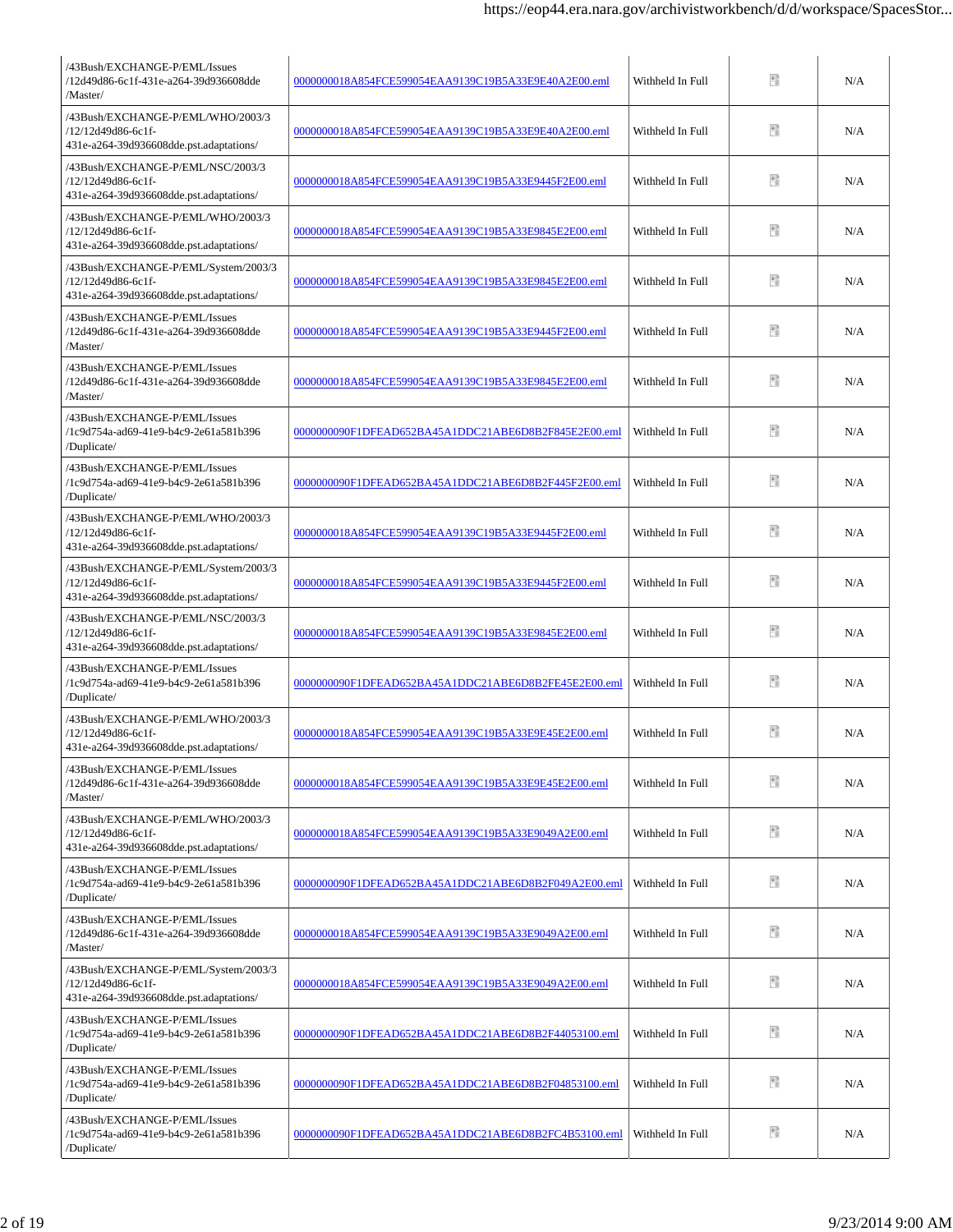| /43Bush/EXCHANGE-P/EML/Issues<br>/1c9d754a-ad69-41e9-b4c9-2e61a581b396<br>/Duplicate/                 | 0000000090F1DFEAD652BA45A1DDC21ABE6D8B2F64B53100.eml | Withheld In Full | Đ  | N/A |
|-------------------------------------------------------------------------------------------------------|------------------------------------------------------|------------------|----|-----|
| /43Bush/EXCHANGE-P/EML/Issues<br>/1c9d754a-ad69-41e9-b4c9-2e61a581b396<br>/Duplicate/                 | 0000000090F1DFEAD652BA45A1DDC21ABE6D8B2F44B63100.eml | Withheld In Full | Ŧ  | N/A |
| /43Bush/EXCHANGE-P/EML/Issues<br>/c4a19b4a-15d6-4400-8a63-10755615b5a6<br>/Master/                    | 00000000A9558934D42CD1468026432C0254CD0704332300.eml | Withheld In Full | Ŧ  | N/A |
| /43Bush/EXCHANGE-P/EML/WHO/2003/3<br>/14/c4a19b4a-<br>15d6-4400-8a63-10755615b5a6.pst.adaptations/    | 00000000A9558934D42CD1468026432C0254CD0704332300.eml | Withheld In Full | 昵  | N/A |
| /43Bush/EXCHANGE-P/EML/Issues<br>/9e665d8e-031b-4b7a-b08e-f3934736d1e4<br>/Master/                    | 00000000F1DA789B66A7D447B2DFA8F0F13908D704332300.eml | Withheld In Full | Ŧ  | N/A |
| /43Bush/EXCHANGE-P/EML/WHO/2003/3<br>/14/9e665d8e-031b-4b7a-<br>b08e-f3934736d1e4.pst.adaptations/    | 00000000F1DA789B66A7D447B2DFA8F0F13908D704332300.eml | Withheld In Full | Ŧ  | N/A |
| /43Bush/EXCHANGE-P/EML/Issues<br>/9e665d8e-031b-4b7a-b08e-f3934736d1e4<br>/Master/                    | 00000000F1DA789B66A7D447B2DFA8F0F13908D7E4C12300.eml | Withheld In Full | 昵  | N/A |
| /43Bush/EXCHANGE-P/EML/Issues<br>/c4a19b4a-15d6-4400-8a63-10755615b5a6<br>/Master/                    | 00000000A9558934D42CD1468026432C0254CD07E4C12300.eml | Withheld In Full | n  | N/A |
| /43Bush/EXCHANGE-P/EML/WHO/2003/3<br>/14/c4a19b4a-<br>15d6-4400-8a63-10755615b5a6.pst.adaptations/    | 00000000A9558934D42CD1468026432C0254CD07E4C12300.eml | Withheld In Full | Đ  | N/A |
| /43Bush/EXCHANGE-P/EML/WHO/2003/3<br>/14/9e665d8e-031b-4b7a-<br>b08e-f3934736d1e4.pst.adaptations/    | 00000000F1DA789B66A7D447B2DFA8F0F13908D7E4C12300.eml | Withheld In Full | n  | N/A |
| /43Bush/EXCHANGE-P/EML/NSC/2003/3<br>/14/9e665d8e-031b-4b7a-<br>b08e-f3934736d1e4.pst.adaptations/    | 00000000F1DA789B66A7D447B2DFA8F0F13908D7E4E52300.eml | Withheld In Full | Ŧ  | N/A |
| /43Bush/EXCHANGE-P/EML/System/2003/3<br>/14/9e665d8e-031b-4b7a-<br>b08e-f3934736d1e4.pst.adaptations/ | 00000000F1DA789B66A7D447B2DFA8F0F13908D764E52300.eml | Withheld In Full | P) | N/A |
| /43Bush/EXCHANGE-P/EML/NSC/2003/3<br>/14/c4a19b4a-<br>15d6-4400-8a63-10755615b5a6.pst.adaptations/    | 00000000A9558934D42CD1468026432C0254CD0764E52300.eml | Withheld In Full | n  | N/A |
| /43Bush/EXCHANGE-P/EML/NSC/2003/3<br>/14/c4a19b4a-<br>15d6-4400-8a63-10755615b5a6.pst.adaptations/    | 00000000A9558934D42CD1468026432C0254CD07E4E52300.eml | Withheld In Full | ÷. | N/A |
| /43Bush/EXCHANGE-P/EML/WHO/2003/3<br>/14/9e665d8e-031b-4b7a-<br>b08e-f3934736d1e4.pst.adaptations/    | 00000000F1DA789B66A7D447B2DFA8F0F13908D7E4E52300.eml | Withheld In Full | 9  | N/A |
| /43Bush/EXCHANGE-P/EML/System/2003/3<br>/14/c4a19b4a-<br>15d6-4400-8a63-10755615b5a6.pst.adaptations/ | 00000000A9558934D42CD1468026432C0254CD0764E52300.eml | Withheld In Full | 50 | N/A |
| /43Bush/EXCHANGE-P/EML/WHO/2003/3<br>/14/c4a19b4a-<br>15d6-4400-8a63-10755615b5a6.pst.adaptations/    | 00000000A9558934D42CD1468026432C0254CD07E4E52300.eml | Withheld In Full | Ŧ  | N/A |
| /43Bush/EXCHANGE-P/EML/WHO/2003/3<br>/14/9e665d8e-031b-4b7a-<br>b08e-f3934736d1e4.pst.adaptations/    | 00000000F1DA789B66A7D447B2DFA8F0F13908D764E52300.eml | Withheld In Full | Đ  | N/A |
| /43Bush/EXCHANGE-P/EML/WHO/2003/3<br>/14/c4a19b4a-<br>15d6-4400-8a63-10755615b5a6.pst.adaptations/    | 00000000A9558934D42CD1468026432C0254CD0764E52300.eml | Withheld In Full | 9  | N/A |
| /43Bush/EXCHANGE-P/EML/Issues<br>/9e665d8e-031b-4b7a-b08e-f3934736d1e4<br>/Master/                    | 00000000F1DA789B66A7D447B2DFA8F0F13908D764E52300.eml | Withheld In Full | 昵  | N/A |
| /43Bush/EXCHANGE-P/EML/System/2003/3<br>/14/9e665d8e-031b-4b7a-<br>b08e-f3934736d1e4.pst.adaptations/ | 00000000F1DA789B66A7D447B2DFA8F0F13908D7E4E52300.eml | Withheld In Full | 昵  | N/A |
| /43Bush/EXCHANGE-P/EML/System/2003/3<br>/14/c4a19b4a-<br>15d6-4400-8a63-10755615b5a6.pst.adaptations/ | 00000000A9558934D42CD1468026432C0254CD07E4E52300.eml | Withheld In Full | Ŧ  | N/A |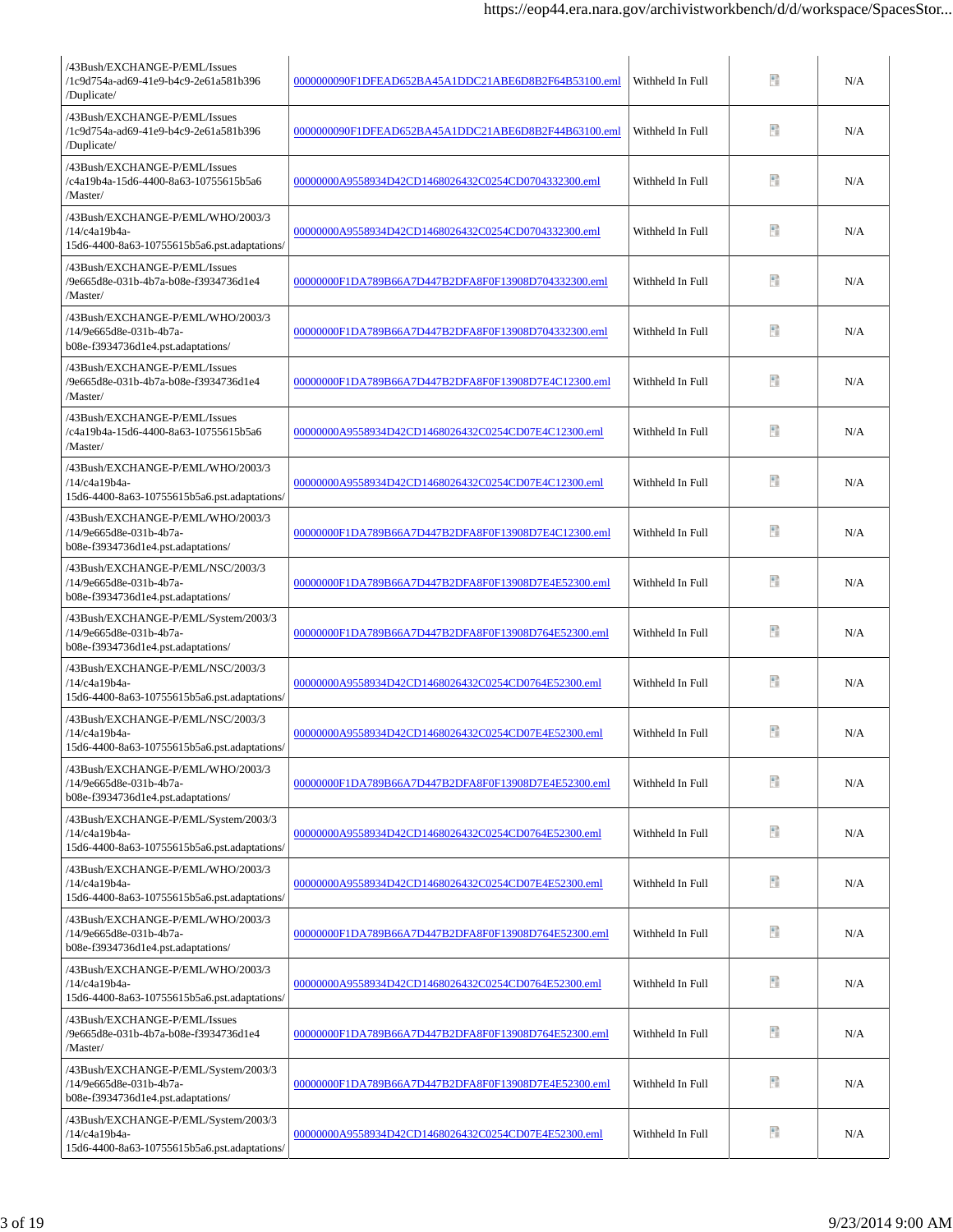| /43Bush/EXCHANGE-P/EML/Issues<br>/9e665d8e-031b-4b7a-b08e-f3934736d1e4<br>/Master/                    | 00000000F1DA789B66A7D447B2DFA8F0F13908D7E4E52300.eml | Withheld In Full | 9   | N/A |
|-------------------------------------------------------------------------------------------------------|------------------------------------------------------|------------------|-----|-----|
| /43Bush/EXCHANGE-P/EML/Issues<br>/c4a19b4a-15d6-4400-8a63-10755615b5a6<br>/Master/                    | 00000000A9558934D42CD1468026432C0254CD0764E52300.eml | Withheld In Full | 90  | N/A |
| /43Bush/EXCHANGE-P/EML/Issues<br>/c4a19b4a-15d6-4400-8a63-10755615b5a6<br>/Master/                    | 00000000A9558934D42CD1468026432C0254CD07E4E52300.eml | Withheld In Full | н   | N/A |
| /43Bush/EXCHANGE-P/EML/NSC/2003/3<br>/14/9e665d8e-031b-4b7a-<br>b08e-f3934736d1e4.pst.adaptations/    | 00000000F1DA789B66A7D447B2DFA8F0F13908D764E52300.eml | Withheld In Full | 暗   | N/A |
| /43Bush/EXCHANGE-P/EML/WHO/2003/3<br>/14/9e665d8e-031b-4b7a-<br>b08e-f3934736d1e4.pst.adaptations/    | 00000000F1DA789B66A7D447B2DFA8F0F13908D7245F2400.eml | Withheld In Full | 90  | N/A |
| /43Bush/EXCHANGE-P/EML/Issues<br>/9e665d8e-031b-4b7a-b08e-f3934736d1e4<br>/Master/                    | 00000000F1DA789B66A7D447B2DFA8F0F13908D7245F2400.eml | Withheld In Full | 暗   | N/A |
| /43Bush/EXCHANGE-P/EML/WHO/2003/3<br>/14/c4a19b4a-<br>15d6-4400-8a63-10755615b5a6.pst.adaptations/    | 00000000A9558934D42CD1468026432C0254CD07245F2400.eml | Withheld In Full | 暗   | N/A |
| /43Bush/EXCHANGE-P/EML/Issues<br>/c4a19b4a-15d6-4400-8a63-10755615b5a6<br>/Master/                    | 00000000A9558934D42CD1468026432C0254CD07245F2400.eml | Withheld In Full | P.  | N/A |
| /43Bush/EXCHANGE-P/EML/System/2003/3<br>/14/9e665d8e-031b-4b7a-<br>b08e-f3934736d1e4.pst.adaptations/ | 00000000F1DA789B66A7D447B2DFA8F0F13908D764752400.eml | Withheld In Full | Ŧ   | N/A |
| /43Bush/EXCHANGE-P/EML/WHO/2003/3<br>/14/9e665d8e-031b-4b7a-<br>b08e-f3934736d1e4.pst.adaptations/    | 00000000F1DA789B66A7D447B2DFA8F0F13908D764752400.eml | Withheld In Full | PD. | N/A |
| /43Bush/EXCHANGE-P/EML/WHO/2003/3<br>/14/9e665d8e-031b-4b7a-<br>b08e-f3934736d1e4.pst.adaptations/    | 00000000F1DA789B66A7D447B2DFA8F0F13908D7C4752400.eml | Withheld In Full | PD. | N/A |
| /43Bush/EXCHANGE-P/EML/NSC/2003/3<br>/14/9e665d8e-031b-4b7a-<br>b08e-f3934736d1e4.pst.adaptations/    | 00000000F1DA789B66A7D447B2DFA8F0F13908D764752400.eml | Withheld In Full | PD. | N/A |
| /43Bush/EXCHANGE-P/EML/Issues<br>/9e665d8e-031b-4b7a-b08e-f3934736d1e4<br>/Master/                    | 00000000F1DA789B66A7D447B2DFA8F0F13908D764752400.eml | Withheld In Full | PD. | N/A |
| /43Bush/EXCHANGE-P/EML/Issues<br>/c4a19b4a-15d6-4400-8a63-10755615b5a6<br>/Duplicate/                 | 00000000A9558934D42CD1468026432C0254CD07C4752400.eml | Withheld In Full | ÷.  | N/A |
| /43Bush/EXCHANGE-P/EML/Issues<br>/c4a19b4a-15d6-4400-8a63-10755615b5a6<br>/Master/                    | 00000000A9558934D42CD1468026432C0254CD0764752400.eml | Withheld In Full | ÷.  | N/A |
| /43Bush/EXCHANGE-P/EML/WHO/2003/3<br>/14/c4a19b4a-<br>15d6-4400-8a63-10755615b5a6.pst.adaptations/    | 00000000A9558934D42CD1468026432C0254CD0764752400.eml | Withheld In Full | ÷.  | N/A |
| /43Bush/EXCHANGE-P/EML/Issues<br>/9e665d8e-031b-4b7a-b08e-f3934736d1e4<br>/Master/                    | 00000000F1DA789B66A7D447B2DFA8F0F13908D7C4752400.eml | Withheld In Full | Ŧ   | N/A |
| /43Bush/EXCHANGE-P/EML/NSC/2003/3<br>/14/9e665d8e-031b-4b7a-<br>b08e-f3934736d1e4.pst.adaptations/    | 00000000F1DA789B66A7D447B2DFA8F0F13908D7C4752400.eml | Withheld In Full | Ŧ   | N/A |
| /43Bush/EXCHANGE-P/EML/System/2003/3<br>/14/c4a19b4a-<br>15d6-4400-8a63-10755615b5a6.pst.adaptations/ | 00000000A9558934D42CD1468026432C0254CD0764752400.eml | Withheld In Full | 90  | N/A |
| /43Bush/EXCHANGE-P/EML/System/2003/3<br>/14/9e665d8e-031b-4b7a-<br>b08e-f3934736d1e4.pst.adaptations/ | 00000000F1DA789B66A7D447B2DFA8F0F13908D7C4752400.eml | Withheld In Full | 昵   | N/A |
| /43Bush/EXCHANGE-P/EML/NSC/2003/3<br>/14/c4a19b4a-<br>15d6-4400-8a63-10755615b5a6.pst.adaptations/    | 00000000A9558934D42CD1468026432C0254CD0764752400.eml | Withheld In Full | н   | N/A |
| /43Bush/EXCHANGE-P/EML/System/2003/3<br>/14/c4a19b4a-<br>15d6-4400-8a63-10755615b5a6.pst.adaptations/ | 00000000A9558934D42CD1468026432C0254CD0744762400.eml | Withheld In Full | Ŧ   | N/A |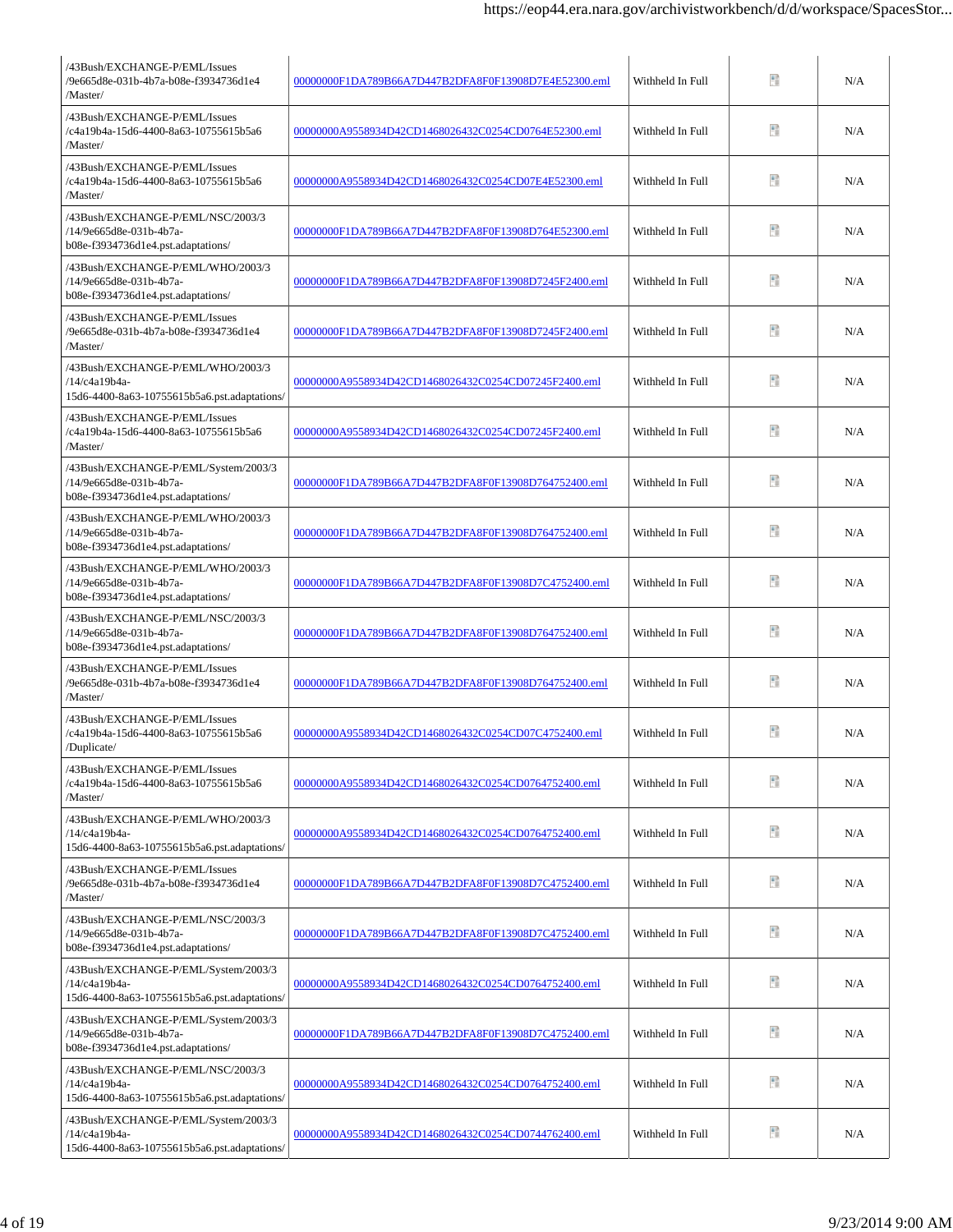| /43Bush/EXCHANGE-P/EML/WHO/2003/3<br>/14/c4a19b4a-<br>15d6-4400-8a63-10755615b5a6.pst.adaptations/                                  | 00000000A9558934D42CD1468026432C0254CD0744762400.eml | Withheld In Full | Ŧ  | N/A |
|-------------------------------------------------------------------------------------------------------------------------------------|------------------------------------------------------|------------------|----|-----|
| /43Bush/EXCHANGE-P/EML/Issues<br>/c4a19b4a-15d6-4400-8a63-10755615b5a6<br>/Master/                                                  | 00000000A9558934D42CD1468026432C0254CD0744762400.eml | Withheld In Full | Ŧ  | N/A |
| /43Bush/EXCHANGE-P/EML/System/2003/3<br>/14/9e665d8e-031b-4b7a-<br>b08e-f3934736d1e4.pst.adaptations/                               | 00000000F1DA789B66A7D447B2DFA8F0F13908D744762400.eml | Withheld In Full | Ŧ  | N/A |
| /43Bush/EXCHANGE-P/EML/WHO/2003/3<br>/14/9e665d8e-031b-4b7a-<br>b08e-f3934736d1e4.pst.adaptations/                                  | 00000000F1DA789B66A7D447B2DFA8F0F13908D744762400.eml | Withheld In Full | Ŧ  | N/A |
| /43Bush/EXCHANGE-P/EML/Issues<br>/9e665d8e-031b-4b7a-b08e-f3934736d1e4<br>/Master/                                                  | 00000000F1DA789B66A7D447B2DFA8F0F13908D744762400.eml | Withheld In Full | Ŧ  | N/A |
| /43Bush/EXCHANGE-P/EML/WHO/2003/3<br>/14/9e665d8e-031b-4b7a-<br>b08e-f3934736d1e4.pst.adaptations/                                  | 00000000F1DA789B66A7D447B2DFA8F0F13908D744F12400.eml | Withheld In Full | Ŧ  | N/A |
| /43Bush/EXCHANGE-P/EML/Issues<br>/c4a19b4a-15d6-4400-8a63-10755615b5a6<br>/Master/                                                  | 00000000A9558934D42CD1468026432C0254CD0744F12400.eml | Withheld In Full | Ŧ  | N/A |
| /43Bush/EXCHANGE-P/EML/NSC/2003/3<br>/14/c4a19b4a-<br>15d6-4400-8a63-10755615b5a6.pst.adaptations/                                  | 00000000A9558934D42CD1468026432C0254CD0744F12400.eml | Withheld In Full | 醋  | N/A |
| /43Bush/EXCHANGE-P/EML/WHO/2003/3<br>/14/c4a19b4a-<br>15d6-4400-8a63-10755615b5a6.pst.adaptations/                                  | 00000000A9558934D42CD1468026432C0254CD0744F12400.eml | Withheld In Full | 9  | N/A |
| /43Bush/EXCHANGE-P/EML/NSC/2003/3<br>/14/9e665d8e-031b-4b7a-<br>b08e-f3934736d1e4.pst.adaptations/                                  | 00000000F1DA789B66A7D447B2DFA8F0F13908D744F12400.eml | Withheld In Full | n  | N/A |
| /43Bush/EXCHANGE-P/EML/Issues<br>/9e665d8e-031b-4b7a-b08e-f3934736d1e4<br>/Master/                                                  | 00000000F1DA789B66A7D447B2DFA8F0F13908D744F12400.eml | Withheld In Full | ÷, | N/A |
| /43Bush/EXCHANGE-P/EML/WHO/2003/3<br>/14/9e665d8e-031b-4b7a-<br>b08e-f3934736d1e4.pst.adaptations/                                  | 00000000F1DA789B66A7D447B2DFA8F0F13908D784562500.eml | Withheld In Full | Ħ  | N/A |
| /43Bush/EXCHANGE-P/EML/Issues<br>/c4a19b4a-15d6-4400-8a63-10755615b5a6<br>/Master/                                                  | 00000000A9558934D42CD1468026432C0254CD0784562500.eml | Withheld In Full | n  | N/A |
| /43Bush/EXCHANGE-P/EML/WHO/2003/3<br>/14/c4a19b4a-<br>$15d6\mbox{-} 4400\mbox{-} 8a63\mbox{-} 10755615b5a6.\mbox{pst.adaptations/}$ | 00000000A9558934D42CD1468026432C0254CD0784562500.eml | Withheld In Full | B  | N/A |
| /43Bush/EXCHANGE-P/EML/Issues<br>/9e665d8e-031b-4b7a-b08e-f3934736d1e4<br>/Master/                                                  | 00000000F1DA789B66A7D447B2DFA8F0F13908D784562500.eml | Withheld In Full | 9  | N/A |
| /43Bush/EXCHANGE-P/EML/WHO/2003/3<br>/15/c4a19b4a-<br>15d6-4400-8a63-10755615b5a6.pst.adaptations/                                  | 00000000A9558934D42CD1468026432C0254CD0744422600.eml | Withheld In Full | 50 | N/A |
| /43Bush/EXCHANGE-P/EML/System/2003/3<br>/15/c4a19b4a-<br>15d6-4400-8a63-10755615b5a6.pst.adaptations/                               | 00000000A9558934D42CD1468026432C0254CD0744422600.eml | Withheld In Full | Ŧ  | N/A |
| /43Bush/EXCHANGE-P/EML/NSC/2003/3<br>/15/9e665d8e-031b-4b7a-<br>b08e-f3934736d1e4.pst.adaptations/                                  | 00000000F1DA789B66A7D447B2DFA8F0F13908D744422600.eml | Withheld In Full | 腊  | N/A |
| /43Bush/EXCHANGE-P/EML/Issues<br>/9e665d8e-031b-4b7a-b08e-f3934736d1e4<br>/Master/                                                  | 00000000F1DA789B66A7D447B2DFA8F0F13908D744422600.eml | Withheld In Full | 90 | N/A |
| /43Bush/EXCHANGE-P/EML/NSC/2003/3<br>/15/c4a19b4a-<br>15d6-4400-8a63-10755615b5a6.pst.adaptations/                                  | 0000000A9558934D42CD1468026432C0254CD0764422600.eml  | Withheld In Full | Đ  | N/A |
| /43Bush/EXCHANGE-P/EML/Issues<br>/c4a19b4a-15d6-4400-8a63-10755615b5a6<br>/Master/                                                  | 00000000A9558934D42CD1468026432C0254CD0764422600.eml | Withheld In Full | Ŧ  | N/A |
| /43Bush/EXCHANGE-P/EML/Issues<br>/c4a19b4a-15d6-4400-8a63-10755615b5a6<br>/Master/                                                  | 00000000A9558934D42CD1468026432C0254CD0744422600.eml | Withheld In Full | Ŧ  | N/A |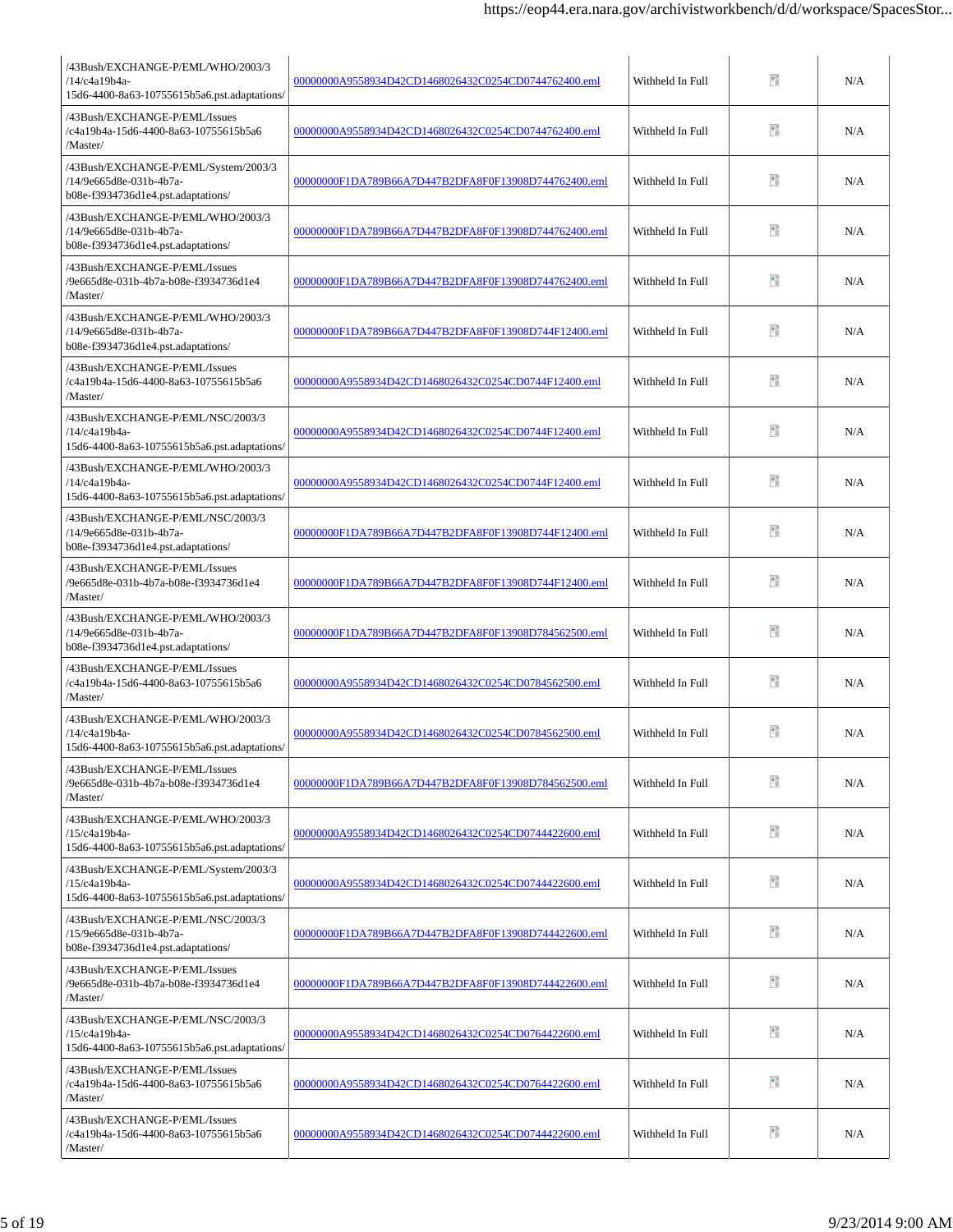| /43Bush/EXCHANGE-P/EML/WHO/2003/3<br>/15/c4a19b4a-<br>15d6-4400-8a63-10755615b5a6.pst.adaptations/    | 00000000A9558934D42CD1468026432C0254CD0764422600.eml | Withheld In Full | Ħ  | N/A |
|-------------------------------------------------------------------------------------------------------|------------------------------------------------------|------------------|----|-----|
| /43Bush/EXCHANGE-P/EML/WHO/2003/3<br>/15/9e665d8e-031b-4b7a-<br>b08e-f3934736d1e4.pst.adaptations/    | 00000000F1DA789B66A7D447B2DFA8F0F13908D744422600.eml | Withheld In Full | 50 | N/A |
| /43Bush/EXCHANGE-P/EML/System/2003/3<br>/15/c4a19b4a-<br>15d6-4400-8a63-10755615b5a6.pst.adaptations/ | 00000000A9558934D42CD1468026432C0254CD0764422600.eml | Withheld In Full | Ŧ  | N/A |
| /43Bush/EXCHANGE-P/EML/WHO/2003/3<br>/15/9e665d8e-031b-4b7a-<br>b08e-f3934736d1e4.pst.adaptations/    | 00000000F1DA789B66A7D447B2DFA8F0F13908D764422600.eml | Withheld In Full | 50 | N/A |
| /43Bush/EXCHANGE-P/EML/Issues<br>/9e665d8e-031b-4b7a-b08e-f3934736d1e4<br>/Master/                    | 00000000F1DA789B66A7D447B2DFA8F0F13908D764422600.eml | Withheld In Full | 90 | N/A |
| /43Bush/EXCHANGE-P/EML/NSC/2003/3<br>/15/c4a19b4a-<br>15d6-4400-8a63-10755615b5a6.pst.adaptations/    | 00000000A9558934D42CD1468026432C0254CD0744422600.eml | Withheld In Full | 90 | N/A |
| /43Bush/EXCHANGE-P/EML/System/2003/3<br>/15/9e665d8e-031b-4b7a-<br>b08e-f3934736d1e4.pst.adaptations/ | 00000000F1DA789B66A7D447B2DFA8F0F13908D744422600.eml | Withheld In Full | n  | N/A |
| /43Bush/EXCHANGE-P/EML/System/2003/3<br>/15/9e665d8e-031b-4b7a-<br>b08e-f3934736d1e4.pst.adaptations/ | 00000000F1DA789B66A7D447B2DFA8F0F13908D764422600.eml | Withheld In Full | n  | N/A |
| /43Bush/EXCHANGE-P/EML/NSC/2003/3<br>/15/9e665d8e-031b-4b7a-<br>b08e-f3934736d1e4.pst.adaptations/    | 00000000F1DA789B66A7D447B2DFA8F0F13908D764422600.eml | Withheld In Full | 90 | N/A |
| /43Bush/EXCHANGE-P/EML/Issues<br>/c4a19b4a-15d6-4400-8a63-10755615b5a6<br>/Master/                    | 00000000A9558934D42CD1468026432C0254CD07E4422600.eml | Withheld In Full | 醋  | N/A |
| /43Bush/EXCHANGE-P/EML/WHO/2003/3<br>/15/9e665d8e-031b-4b7a-<br>b08e-f3934736d1e4.pst.adaptations/    | 00000000F1DA789B66A7D447B2DFA8F0F13908D7E4422600.eml | Withheld In Full | ÷, | N/A |
| /43Bush/EXCHANGE-P/EML/Issues<br>/9e665d8e-031b-4b7a-b08e-f3934736d1e4<br>/Master/                    | 00000000F1DA789B66A7D447B2DFA8F0F13908D7E4422600.eml | Withheld In Full | 醋  | N/A |
| /43Bush/EXCHANGE-P/EML/WHO/2003/3<br>/15/c4a19b4a-<br>15d6-4400-8a63-10755615b5a6.pst.adaptations/    | 00000000A9558934D42CD1468026432C0254CD07E4422600.eml | Withheld In Full | Ŧ  | N/A |
| /43Bush/EXCHANGE-P/EML/Issues<br>/9e665d8e-031b-4b7a-b08e-f3934736d1e4<br>/Master/                    | 00000000F1DA789B66A7D447B2DFA8F0F13908D7E4CC2600.eml | Withheld In Full | B  | N/A |
| /43Bush/EXCHANGE-P/EML/Issues<br>/c4a19b4a-15d6-4400-8a63-10755615b5a6<br>/Master/                    | 00000000A9558934D42CD1468026432C0254CD07E4CC2600.eml | Withheld In Full | ÷. | N/A |
| /43Bush/EXCHANGE-P/EML/WHO/2003/3<br>/17/9e665d8e-031b-4b7a-<br>b08e-f3934736d1e4.pst.adaptations/    | 00000000F1DA789B66A7D447B2DFA8F0F13908D7E4CC2600.eml | Withheld In Full | 9  | N/A |
| /43Bush/EXCHANGE-P/EML/WHO/2003/3<br>/17/c4a19b4a-<br>15d6-4400-8a63-10755615b5a6.pst.adaptations/    | 00000000A9558934D42CD1468026432C0254CD07E4CC2600.eml | Withheld In Full | Ŧ  | N/A |
| /43Bush/EXCHANGE-P/EML/WHO/2003/3<br>/17/9e665d8e-031b-4b7a-<br>b08e-f3934736d1e4.pst.adaptations/    | 00000000F1DA789B66A7D447B2DFA8F0F13908D724CD2600.eml | Withheld In Full | n  | N/A |
| /43Bush/EXCHANGE-P/EML/Issues<br>/9e665d8e-031b-4b7a-b08e-f3934736d1e4<br>/Master/                    | 00000000F1DA789B66A7D447B2DFA8F0F13908D724CD2600.eml | Withheld In Full | 9  | N/A |
| /43Bush/EXCHANGE-P/EML/WHO/2003/3<br>/17/c4a19b4a-<br>15d6-4400-8a63-10755615b5a6.pst.adaptations/    | 00000000A9558934D42CD1468026432C0254CD0724CD2600.eml | Withheld In Full | Đ  | N/A |
| /43Bush/EXCHANGE-P/EML/Issues<br>/c4a19b4a-15d6-4400-8a63-10755615b5a6<br>/Master/                    | 00000000A9558934D42CD1468026432C0254CD0724CD2600.eml | Withheld In Full | n  | N/A |
| /43Bush/EXCHANGE-P/EML/WHO/2003/3<br>/17/9e665d8e-031b-4b7a-<br>b08e-f3934736d1e4.pst.adaptations/    | 00000000F1DA789B66A7D447B2DFA8F0F13908D7C40C2700.eml | Withheld In Full | 50 | N/A |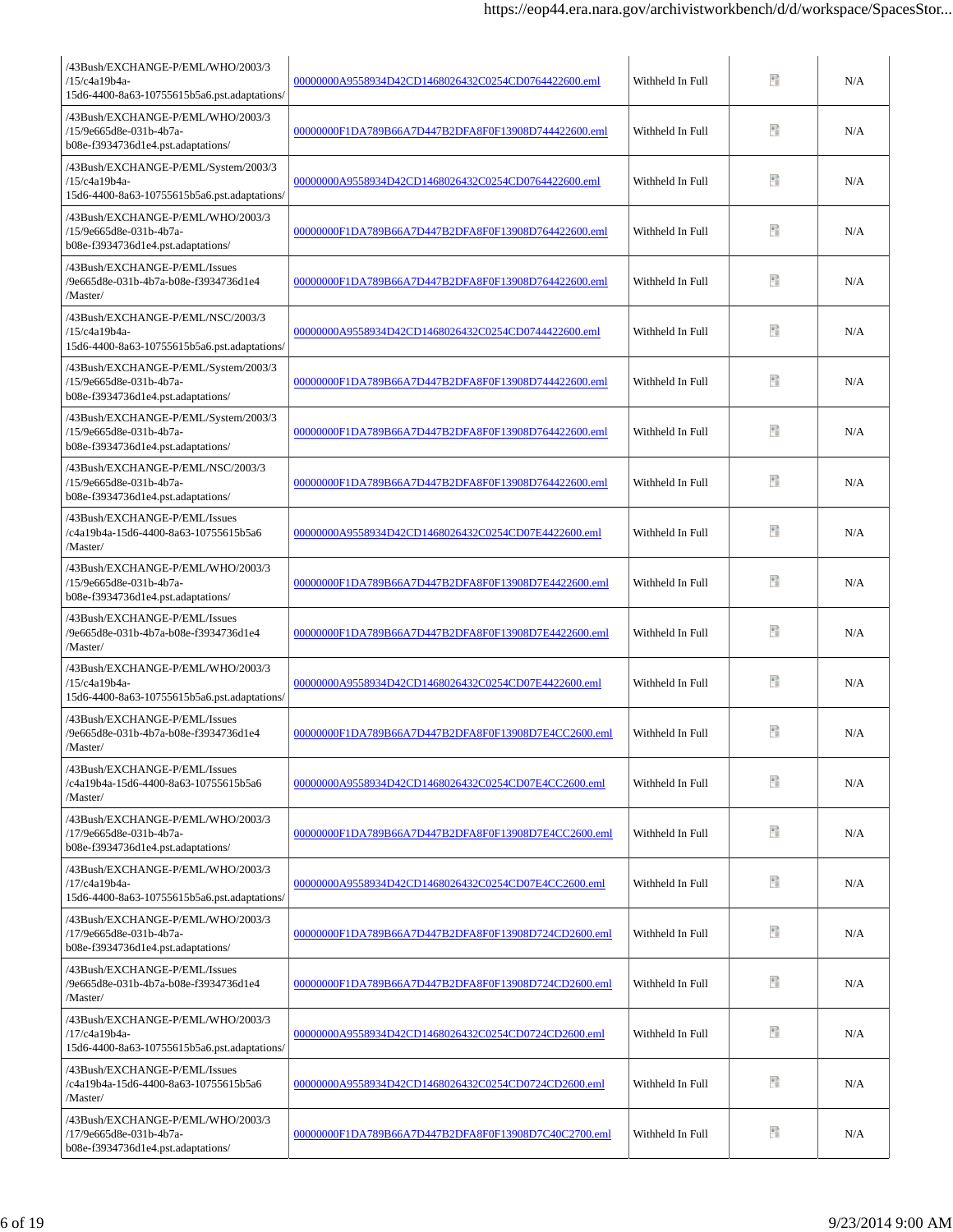| /43Bush/EXCHANGE-P/EML/Issues<br>/9e665d8e-031b-4b7a-b08e-f3934736d1e4<br>/Master/                 | 00000000F1DA789B66A7D447B2DFA8F0F13908D7C40C2700.eml | Withheld In Full | Đ  | N/A |
|----------------------------------------------------------------------------------------------------|------------------------------------------------------|------------------|----|-----|
| /43Bush/EXCHANGE-P/EML/WHO/2003/3<br>/17/c4a19b4a-<br>15d6-4400-8a63-10755615b5a6.pst.adaptations/ | 00000000A9558934D42CD1468026432C0254CD07C40C2700.eml | Withheld In Full | Ŧ  | N/A |
| /43Bush/EXCHANGE-P/EML/Issues<br>/c4a19b4a-15d6-4400-8a63-10755615b5a6<br>/Master/                 | 00000000A9558934D42CD1468026432C0254CD07C40C2700.eml | Withheld In Full | Ŧ  | N/A |
| /43Bush/EXCHANGE-P/EML/WHO/2003/3<br>/17/c4a19b4a-<br>15d6-4400-8a63-10755615b5a6.pst.adaptations/ | 00000000A9558934D42CD1468026432C0254CD07E4122700.eml | Withheld In Full | 昵  | N/A |
| /43Bush/EXCHANGE-P/EML/Issues<br>/9e665d8e-031b-4b7a-b08e-f3934736d1e4<br>/Master/                 | 00000000F1DA789B66A7D447B2DFA8F0F13908D7E4122700.eml | Withheld In Full | Ŧ  | N/A |
| /43Bush/EXCHANGE-P/EML/WHO/2003/3<br>/17/9e665d8e-031b-4b7a-<br>b08e-f3934736d1e4.pst.adaptations/ | 00000000F1DA789B66A7D447B2DFA8F0F13908D7E4122700.eml | Withheld In Full | Ŧ  | N/A |
| /43Bush/EXCHANGE-P/EML/Issues<br>/c4a19b4a-15d6-4400-8a63-10755615b5a6<br>/Master/                 | 00000000A9558934D42CD1468026432C0254CD07E4122700.eml | Withheld In Full | Ŧ  | N/A |
| /43Bush/EXCHANGE-P/EML/Issues<br>9e665d8e-031b-4b7a-b08e-f3934736d1e4<br>/Master/                  | 00000000F1DA789B66A7D447B2DFA8F0F13908D7E45F2700.eml | Withheld In Full | Ŧ  | N/A |
| /43Bush/EXCHANGE-P/EML/Issues<br>/c4a19b4a-15d6-4400-8a63-10755615b5a6<br>/Master/                 | 00000000A9558934D42CD1468026432C0254CD07E45F2700.eml | Withheld In Full | 90 | N/A |
| /43Bush/EXCHANGE-P/EML/WHO/2003/3<br>/17/c4a19b4a-<br>15d6-4400-8a63-10755615b5a6.pst.adaptations/ | 00000000A9558934D42CD1468026432C0254CD07E45F2700.eml | Withheld In Full | n  | N/A |
| /43Bush/EXCHANGE-P/EML/WHO/2003/3<br>/17/9e665d8e-031b-4b7a-<br>b08e-f3934736d1e4.pst.adaptations/ | 00000000F1DA789B66A7D447B2DFA8F0F13908D7E45F2700.eml | Withheld In Full | n  | N/A |
| /43Bush/EXCHANGE-P/EML/WHO/2003/3<br>/17/c4a19b4a-<br>15d6-4400-8a63-10755615b5a6.pst.adaptations/ | 00000000A9558934D42CD1468026432C0254CD07C4822700.eml | Withheld In Full | Ŧ  | N/A |
| /43Bush/EXCHANGE-P/EML/Issues<br>/9e665d8e-031b-4b7a-b08e-f3934736d1e4<br>/Master/                 | 00000000F1DA789B66A7D447B2DFA8F0F13908D7C4822700.eml | Withheld In Full | н  | N/A |
| /43Bush/EXCHANGE-P/EML/WHO/2003/3<br>/17/9e665d8e-031b-4b7a-<br>b08e-f3934736d1e4.pst.adaptations/ | 00000000F1DA789B66A7D447B2DFA8F0F13908D7C4822700.eml | Withheld In Full | ÷. | N/A |
| /43Bush/EXCHANGE-P/EML/Issues<br>/c4a19b4a-15d6-4400-8a63-10755615b5a6<br>/Master/                 | 00000000A9558934D42CD1468026432C0254CD07C4822700.eml | Withheld In Full | Ŧ  | N/A |
| /43Bush/EXCHANGE-P/EML/Issues<br>/9e665d8e-031b-4b7a-b08e-f3934736d1e4<br>/Master/                 | 00000000F1DA789B66A7D447B2DFA8F0F13908D704942700.eml | Withheld In Full | 90 | N/A |
| /43Bush/EXCHANGE-P/EML/WHO/2003/3<br>/17/c4a19b4a-<br>15d6-4400-8a63-10755615b5a6.pst.adaptations/ | 00000000A9558934D42CD1468026432C0254CD0704942700.eml | Withheld In Full | Ŧ  | N/A |
| /43Bush/EXCHANGE-P/EML/WHO/2003/3<br>/17/9e665d8e-031b-4b7a-<br>b08e-f3934736d1e4.pst.adaptations/ | 00000000F1DA789B66A7D447B2DFA8F0F13908D704942700.eml | Withheld In Full | Đ  | N/A |
| /43Bush/EXCHANGE-P/EML/Issues<br>/c4a19b4a-15d6-4400-8a63-10755615b5a6<br>/Master/                 | 00000000A9558934D42CD1468026432C0254CD0704942700.eml | Withheld In Full | 9  | N/A |
| /43Bush/EXCHANGE-P/EML/Issues<br>/9e665d8e-031b-4b7a-b08e-f3934736d1e4<br>/Master/                 | 00000000F1DA789B66A7D447B2DFA8F0F13908D704B62700.eml | Withheld In Full | 50 | N/A |
| /43Bush/EXCHANGE-P/EML/WHO/2003/3<br>/17/9e665d8e-031b-4b7a-<br>b08e-f3934736d1e4.pst.adaptations/ | 00000000F1DA789B66A7D447B2DFA8F0F13908D704B62700.eml | Withheld In Full | Đ  | N/A |
| /43Bush/EXCHANGE-P/EML/WHO/2003/3<br>/17/c4a19b4a-<br>15d6-4400-8a63-10755615b5a6.pst.adaptations/ | 00000000A9558934D42CD1468026432C0254CD0704B62700.eml | Withheld In Full | 9  | N/A |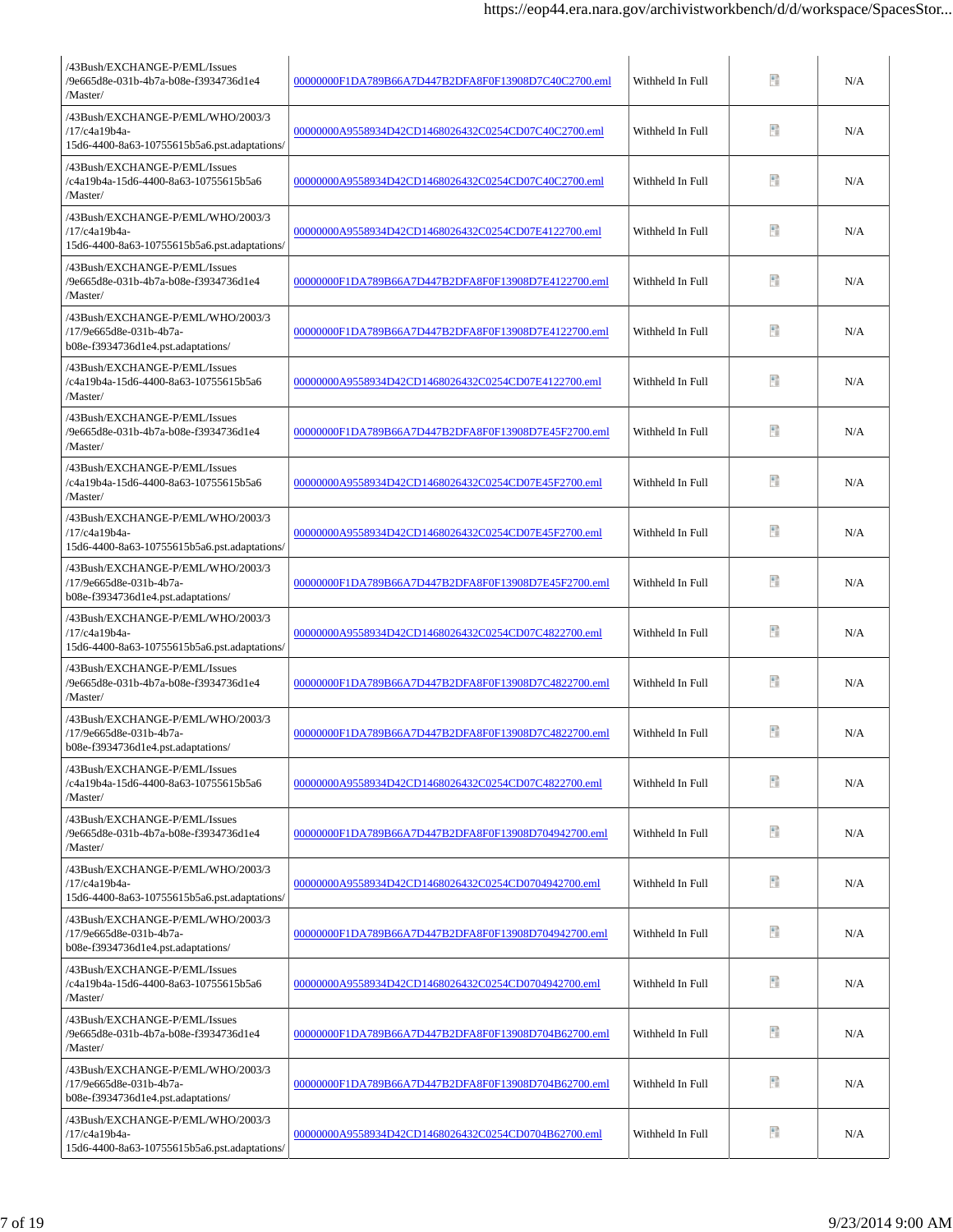| /43Bush/EXCHANGE-P/EML/Issues<br>/c4a19b4a-15d6-4400-8a63-10755615b5a6<br>/Master/                       | 00000000A9558934D42CD1468026432C0254CD0704B62700.eml | Withheld In Full | Ħ  | N/A |
|----------------------------------------------------------------------------------------------------------|------------------------------------------------------|------------------|----|-----|
| /43Bush/EXCHANGE-P/EML/Issues<br>/c4a19b4a-15d6-4400-8a63-10755615b5a6<br>/Duplicate/                    | 00000000A9558934D42CD1468026432C0254CD0724BD2700.eml | Withheld In Full | n  | N/A |
| /43Bush/EXCHANGE-P/EML/WHO/2003/3<br>/17/9e665d8e-031b-4b7a-<br>b08e-f3934736d1e4.pst.adaptations/       | 00000000F1DA789B66A7D447B2DFA8F0F13908D724BD2700.eml | Withheld In Full | 90 | N/A |
| /43Bush/EXCHANGE-P/EML/Issues<br>9e665d8e-031b-4b7a-b08e-f3934736d1e4<br>/Master/                        | 00000000F1DA789B66A7D447B2DFA8F0F13908D724BD2700.eml | Withheld In Full | 90 | N/A |
| /43Bush/EXCHANGE-P/EML/Issues<br>b5d0a67f-8075-4f51-a914-fe1183759424/<br>/Master/                       | 00000000C34B29918D4D354480C9CD817E661C9C042F2300.eml | Withheld In Full | 90 | N/A |
| /43Bush/EXCHANGE-P/EML/WHO/2003/3<br>/17/b5d0a67f-8075-4f51-<br>a914-fe1183759424.pst.adaptations/       | 00000000C34B29918D4D354480C9CD817E661C9C042F2300.eml | Withheld In Full | n  | N/A |
| /43Bush/EXCHANGE-P/EML/Issues<br>/a6dc9c2c-21e2-4df4-997e-e04a7048598a<br>/Duplicate/                    | 0000000010720A47840BF94AB3C76EF65CC5E7AA042F2300.eml | Withheld In Full | n  | N/A |
| /43Bush/EXCHANGE-P/EML/WHO/2003/3<br>/17/b5d0a67f-8075-4f51-<br>a914-fe1183759424.pst.adaptations/       | 00000000C34B29918D4D354480C9CD817E661C9C442F2300.eml | Withheld In Full | 醋  | N/A |
| /43Bush/EXCHANGE-P/EML/System/2003/3<br>/17/b5d0a67f-8075-4f51-<br>a914-fe1183759424.pst.adaptations/    | 00000000C34B29918D4D354480C9CD817E661C9C442F2300.eml | Withheld In Full | n  | N/A |
| /43Bush/EXCHANGE-P/EML/Issues<br>/b5d0a67f-8075-4f51-a914-fe1183759424<br>/Master/                       | 00000000C34B29918D4D354480C9CD817E661C9C442F2300.eml | Withheld In Full | B  | N/A |
| /43Bush/EXCHANGE-P/EML/Issues<br>/a6dc9c2c-21e2-4df4-997e-e04a7048598a<br>/Duplicate/                    | 0000000010720A47840BF94AB3C76EF65CC5E7AA442F2300.eml | Withheld In Full | 醋  | N/A |
| /43Bush/EXCHANGE-P/EML/Issues<br>/a6dc9c2c-21e2-4df4-997e-e04a7048598a<br>/Master/                       | 0000000010720A47840BF94AB3C76EF65CC5E7AA84302300.eml | Withheld In Full | 醋  | N/A |
| /43Bush/EXCHANGE-P/EML/WHO/2003/3<br>/17/a6dc9c2c-21e2-4df4-997e-<br>e04a7048598a.pst.adaptations/       | 0000000010720A47840BF94AB3C76EF65CC5E7AA84302300.eml | Withheld In Full | n  | N/A |
| /43Bush/EXCHANGE-P/EML/System/2003/3<br>/17/a6dc9c2c-21e2-4df4-997e-<br>$e04a7048598a.pst. adaptations/$ | 0000000010720A47840BF94AB3C76EF65CC5E7AA84302300.eml | Withheld In Full | B  | N/A |
| /43Bush/EXCHANGE-P/EML/Issues<br>/b5d0a67f-8075-4f51-a914-fe1183759424<br>/Duplicate/                    | 00000000C34B29918D4D354480C9CD817E661C9C84302300.eml | Withheld In Full | ÷. | N/A |
| /43Bush/EXCHANGE-P/EML/Issues<br>9e665d8e-031b-4b7a-b08e-f3934736d1e4<br>/Master/                        | 00000000F1DA789B66A7D447B2DFA8F0F13908D704C92700.eml | Withheld In Full | 50 | N/A |
| /43Bush/EXCHANGE-P/EML/System/2003/3<br>/17/9e665d8e-031b-4b7a-<br>b08e-f3934736d1e4.pst.adaptations/    | 00000000F1DA789B66A7D447B2DFA8F0F13908D704C92700.eml | Withheld In Full | 50 | N/A |
| /43Bush/EXCHANGE-P/EML/System/2003/3<br>/17/9e665d8e-031b-4b7a-<br>b08e-f3934736d1e4.pst.adaptations/    | 00000000F1DA789B66A7D447B2DFA8F0F13908D704CA2700.eml | Withheld In Full | n  | N/A |
| /43Bush/EXCHANGE-P/EML/Issues<br>9e665d8e-031b-4b7a-b08e-f3934736d1e4<br>/Master/                        | 00000000F1DA789B66A7D447B2DFA8F0F13908D704CA2700.eml | Withheld In Full | Đ  | N/A |
| /43Bush/EXCHANGE-P/EML/NSC/2003/3<br>/17/c4a19b4a-<br>15d6-4400-8a63-10755615b5a6.pst.adaptations/       | 00000000A9558934D42CD1468026432C0254CD0704CA2700.eml | Withheld In Full | Đ  | N/A |
| /43Bush/EXCHANGE-P/EML/NSC/2003/3<br>/17/9e665d8e-031b-4b7a-<br>b08e-f3934736d1e4.pst.adaptations/       | 00000000F1DA789B66A7D447B2DFA8F0F13908D704CA2700.eml | Withheld In Full | n  | N/A |
| /43Bush/EXCHANGE-P/EML/WHO/2003/3<br>/17/9e665d8e-031b-4b7a-<br>b08e-f3934736d1e4.pst.adaptations/       | 00000000F1DA789B66A7D447B2DFA8F0F13908D704C92700.eml | Withheld In Full | Ŧ  | N/A |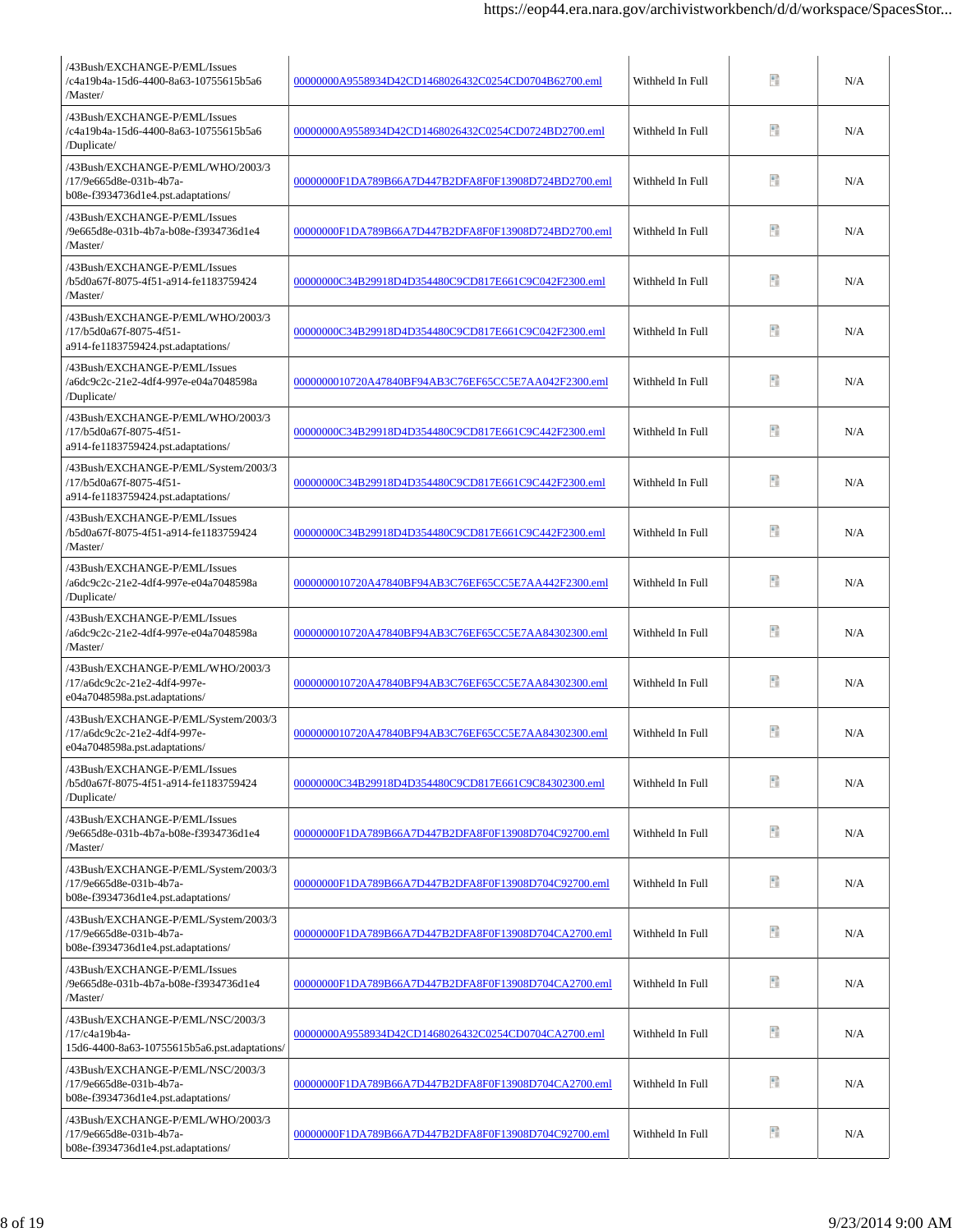| /43Bush/EXCHANGE-P/EML/NSC/2003/3<br>/17/c4a19b4a-<br>15d6-4400-8a63-10755615b5a6.pst.adaptations/    | 00000000A9558934D42CD1468026432C0254CD0704C92700.eml | Withheld In Full | Ħ  | N/A |
|-------------------------------------------------------------------------------------------------------|------------------------------------------------------|------------------|----|-----|
| /43Bush/EXCHANGE-P/EML/NSC/2003/3<br>/17/9e665d8e-031b-4b7a-<br>b08e-f3934736d1e4.pst.adaptations/    | 00000000F1DA789B66A7D447B2DFA8F0F13908D704C92700.eml | Withheld In Full | Ŧ  | N/A |
| /43Bush/EXCHANGE-P/EML/WHO/2003/3<br>/17/9e665d8e-031b-4b7a-<br>b08e-f3934736d1e4.pst.adaptations/    | 00000000F1DA789B66A7D447B2DFA8F0F13908D704CA2700.eml | Withheld In Full | Ŧ  | N/A |
| /43Bush/EXCHANGE-P/EML/WHO/2003/3<br>/17/c4a19b4a-<br>15d6-4400-8a63-10755615b5a6.pst.adaptations/    | 00000000A9558934D42CD1468026432C0254CD0704CA2700.eml | Withheld In Full | Ŧ  | N/A |
| /43Bush/EXCHANGE-P/EML/Issues<br>/c4a19b4a-15d6-4400-8a63-10755615b5a6<br>/Master/                    | 00000000A9558934D42CD1468026432C0254CD0704CA2700.eml | Withheld In Full | Ŧ  | N/A |
| /43Bush/EXCHANGE-P/EML/System/2003/3<br>/17/c4a19b4a-<br>15d6-4400-8a63-10755615b5a6.pst.adaptations/ | 00000000A9558934D42CD1468026432C0254CD0704CA2700.eml | Withheld In Full | Ŧ  | N/A |
| /43Bush/EXCHANGE-P/EML/WHO/2003/3<br>/17/c4a19b4a-<br>15d6-4400-8a63-10755615b5a6.pst.adaptations/    | 00000000A9558934D42CD1468026432C0254CD0704C92700.eml | Withheld In Full | Ŧ  | N/A |
| /43Bush/EXCHANGE-P/EML/System/2003/3<br>/17/c4a19b4a-<br>15d6-4400-8a63-10755615b5a6.pst.adaptations/ | 00000000A9558934D42CD1468026432C0254CD0704C92700.eml | Withheld In Full | n  | N/A |
| /43Bush/EXCHANGE-P/EML/Issues<br>/c4a19b4a-15d6-4400-8a63-10755615b5a6<br>/Master/                    | 00000000A9558934D42CD1468026432C0254CD0704C92700.eml | Withheld In Full | Ŧ  | N/A |
| /43Bush/EXCHANGE-P/EML/WHO/2003/3<br>/17/9e665d8e-031b-4b7a-<br>b08e-f3934736d1e4.pst.adaptations/    | 00000000F1DA789B66A7D447B2DFA8F0F13908D704DD2700.eml | Withheld In Full | n  | N/A |
| /43Bush/EXCHANGE-P/EML/Issues<br>/9e665d8e-031b-4b7a-b08e-f3934736d1e4<br>/Master/                    | 00000000F1DA789B66A7D447B2DFA8F0F13908D704DD2700.eml | Withheld In Full | n  | N/A |
| /43Bush/EXCHANGE-P/EML/WHO/2003/3<br>/17/c4a19b4a-<br>15d6-4400-8a63-10755615b5a6.pst.adaptations/    | 00000000A9558934D42CD1468026432C0254CD0704DD2700.eml | Withheld In Full | n  | N/A |
| /43Bush/EXCHANGE-P/EML/Issues<br>/c4a19b4a-15d6-4400-8a63-10755615b5a6<br>/Master/                    | 00000000A9558934D42CD1468026432C0254CD0704DD2700.eml | Withheld In Full | Ħ  | N/A |
| /43Bush/EXCHANGE-P/EML/WHO/2003/3<br>/17/9e665d8e-031b-4b7a-<br>b08e-f3934736d1e4.pst.adaptations/    | 00000000F1DA789B66A7D447B2DFA8F0F13908D704EF2700.eml | Withheld In Full | m  | N/A |
| /43Bush/EXCHANGE-P/EML/System/2003/3<br>/17/c4a19b4a-<br>15d6-4400-8a63-10755615b5a6.pst.adaptations/ | 00000000A9558934D42CD1468026432C0254CD0704EF2700.eml | Withheld In Full | 9  | N/A |
| /43Bush/EXCHANGE-P/EML/System/2003/3<br>/17/9e665d8e-031b-4b7a-<br>b08e-f3934736d1e4.pst.adaptations/ | 00000000F1DA789B66A7D447B2DFA8F0F13908D704EF2700.eml | Withheld In Full | ÷. | N/A |
| /43Bush/EXCHANGE-P/EML/WHO/2003/3<br>/17/c4a19b4a-<br>15d6-4400-8a63-10755615b5a6.pst.adaptations/    | 00000000A9558934D42CD1468026432C0254CD0704EF2700.eml | Withheld In Full | Ŧ  | N/A |
| /43Bush/EXCHANGE-P/EML/Issues<br>/c4a19b4a-15d6-4400-8a63-10755615b5a6<br>/Master/                    | 00000000A9558934D42CD1468026432C0254CD0704EF2700.eml | Withheld In Full | Đ  | N/A |
| /43Bush/EXCHANGE-P/EML/Issues<br>/9e665d8e-031b-4b7a-b08e-f3934736d1e4<br>/Master/                    | 00000000F1DA789B66A7D447B2DFA8F0F13908D704EF2700.eml | Withheld In Full | 9  | N/A |
| /43Bush/EXCHANGE-P/EML/Issues<br>/a6dc9c2c-21e2-4df4-997e-e04a7048598a<br>/Duplicate/                 | 0000000010720A47840BF94AB3C76EF65CC5E7AA84492300.eml | Withheld In Full | Ŧ  | N/A |
| /43Bush/EXCHANGE-P/EML/Issues<br>/b5d0a67f-8075-4f51-a914-fe1183759424<br>/Master/                    | 00000000C34B29918D4D354480C9CD817E661C9C84492300.eml | Withheld In Full | n  | N/A |
| /43Bush/EXCHANGE-P/EML/WHO/2003/3<br>/17/b5d0a67f-8075-4f51-<br>a914-fe1183759424.pst.adaptations/    | 00000000C34B29918D4D354480C9CD817E661C9C84492300.eml | Withheld In Full | Ŧ  | N/A |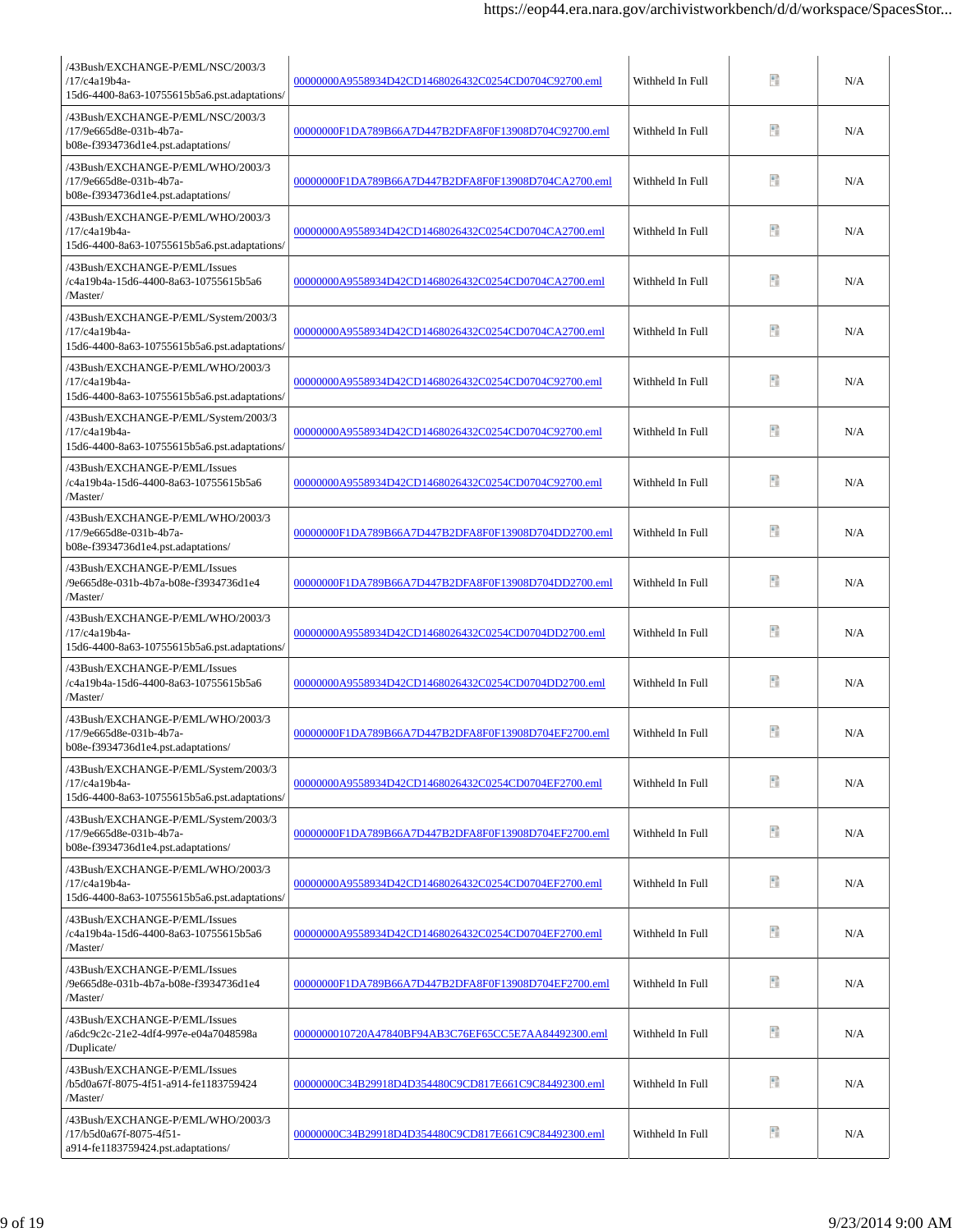| /43Bush/EXCHANGE-P/EML/Issues<br>/b5d0a67f-8075-4f51-a914-fe1183759424<br>/Master/                 | 00000000C34B29918D4D354480C9CD817E661C9CA44A2300.eml | Withheld In Full | Ŧ  | N/A |
|----------------------------------------------------------------------------------------------------|------------------------------------------------------|------------------|----|-----|
| /43Bush/EXCHANGE-P/EML/Issues<br>/a6dc9c2c-21e2-4df4-997e-e04a7048598a<br>/Duplicate/              | 0000000010720A47840BF94AB3C76EF65CC5E7AAA44A2300.eml | Withheld In Full | Ŧ  | N/A |
| /43Bush/EXCHANGE-P/EML/WHO/2003/3<br>/17/b5d0a67f-8075-4f51-<br>a914-fe1183759424.pst.adaptations/ | 00000000C34B29918D4D354480C9CD817E661C9CA44A2300.eml | Withheld In Full | Ŧ  | N/A |
| /43Bush/EXCHANGE-P/EML/Issues<br>9e665d8e-031b-4b7a-b08e-f3934736d1e4<br>/Master/                  | 00000000F1DA789B66A7D447B2DFA8F0F13908D7841D2800.eml | Withheld In Full | 昵  | N/A |
| /43Bush/EXCHANGE-P/EML/WHO/2003/3<br>/17/c4a19b4a-<br>15d6-4400-8a63-10755615b5a6.pst.adaptations/ | 00000000A9558934D42CD1468026432C0254CD07841D2800.eml | Withheld In Full | Ŧ  | N/A |
| /43Bush/EXCHANGE-P/EML/WHO/2003/3<br>/17/9e665d8e-031b-4b7a-<br>b08e-f3934736d1e4.pst.adaptations/ | 00000000F1DA789B66A7D447B2DFA8F0F13908D7841D2800.eml | Withheld In Full | Ŧ  | N/A |
| /43Bush/EXCHANGE-P/EML/Issues<br>/c4a19b4a-15d6-4400-8a63-10755615b5a6<br>/Master/                 | 00000000A9558934D42CD1468026432C0254CD07841D2800.eml | Withheld In Full | 昵  | N/A |
| /43Bush/EXCHANGE-P/EML/WHO/2003/3<br>/17/9e665d8e-031b-4b7a-<br>b08e-f3934736d1e4.pst.adaptations/ | 00000000F1DA789B66A7D447B2DFA8F0F13908D7C4402800.eml | Withheld In Full | n  | N/A |
| /43Bush/EXCHANGE-P/EML/WHO/2003/3<br>/17/c4a19b4a-<br>15d6-4400-8a63-10755615b5a6.pst.adaptations/ | 00000000A9558934D42CD1468026432C0254CD07C4402800.eml | Withheld In Full | Đ  | N/A |
| /43Bush/EXCHANGE-P/EML/Issues<br>/9e665d8e-031b-4b7a-b08e-f3934736d1e4<br>/Master/                 | 00000000F1DA789B66A7D447B2DFA8F0F13908D7C4402800.eml | Withheld In Full | n  | N/A |
| /43Bush/EXCHANGE-P/EML/Issues<br>/c4a19b4a-15d6-4400-8a63-10755615b5a6<br>/Master/                 | 00000000A9558934D42CD1468026432C0254CD07C4402800.eml | Withheld In Full | 醋  | N/A |
| /43Bush/EXCHANGE-P/EML/Issues<br>/9e665d8e-031b-4b7a-b08e-f3934736d1e4<br>/Master/                 | 00000000F1DA789B66A7D447B2DFA8F0F13908D7C44E2800.eml | Withheld In Full | P) | N/A |
| /43Bush/EXCHANGE-P/EML/Issues<br>/c4a19b4a-15d6-4400-8a63-10755615b5a6<br>/Master/                 | 00000000A9558934D42CD1468026432C0254CD07C44E2800.eml | Withheld In Full | Ħ  | N/A |
| /43Bush/EXCHANGE-P/EML/WHO/2003/3<br>/17/9e665d8e-031b-4b7a-<br>b08e-f3934736d1e4.pst.adaptations/ | 00000000F1DA789B66A7D447B2DFA8F0F13908D7C44E2800.eml | Withheld In Full | ÷. | N/A |
| /43Bush/EXCHANGE-P/EML/WHO/2003/3<br>/17/c4a19b4a-<br>15d6-4400-8a63-10755615b5a6.pst.adaptations/ | 00000000A9558934D42CD1468026432C0254CD07C44E2800.eml | Withheld In Full | 9  | N/A |
| /43Bush/EXCHANGE-P/EML/WHO/2003/3<br>/17/c4a19b4a-<br>15d6-4400-8a63-10755615b5a6.pst.adaptations/ | 00000000A9558934D42CD1468026432C0254CD0724692800.eml | Withheld In Full | 90 | N/A |
| 43Bush/EXCHANGE-P/EML/Issues<br>/9e665d8e-031b-4b7a-b08e-f3934736d1e4<br>/Master/                  | 00000000F1DA789B66A7D447B2DFA8F0F13908D724692800.eml | Withheld In Full | Ŧ. | N/A |
| /43Bush/EXCHANGE-P/EML/WHO/2003/3<br>/17/9e665d8e-031b-4b7a-<br>b08e-f3934736d1e4.pst.adaptations/ | 00000000F1DA789B66A7D447B2DFA8F0F13908D724692800.eml | Withheld In Full | Đ  | N/A |
| /43Bush/EXCHANGE-P/EML/Issues<br>/c4a19b4a-15d6-4400-8a63-10755615b5a6<br>/Master/                 | 00000000A9558934D42CD1468026432C0254CD0724692800.eml | Withheld In Full | 9  | N/A |
| /43Bush/EXCHANGE-P/EML/WHO/2003/3<br>/17/c4a19b4a-<br>15d6-4400-8a63-10755615b5a6.pst.adaptations/ | 00000000A9558934D42CD1468026432C0254CD0704C92800.eml | Withheld In Full | 昵  | N/A |
| /43Bush/EXCHANGE-P/EML/Issues<br>/9e665d8e-031b-4b7a-b08e-f3934736d1e4<br>/Master/                 | 00000000F1DA789B66A7D447B2DFA8F0F13908D704C92800.eml | Withheld In Full | 昵  | N/A |
| /43Bush/EXCHANGE-P/EML/WHO/2003/3<br>/17/9e665d8e-031b-4b7a-<br>b08e-f3934736d1e4.pst.adaptations/ | 00000000F1DA789B66A7D447B2DFA8F0F13908D704C92800.eml | Withheld In Full | Ŧ  | N/A |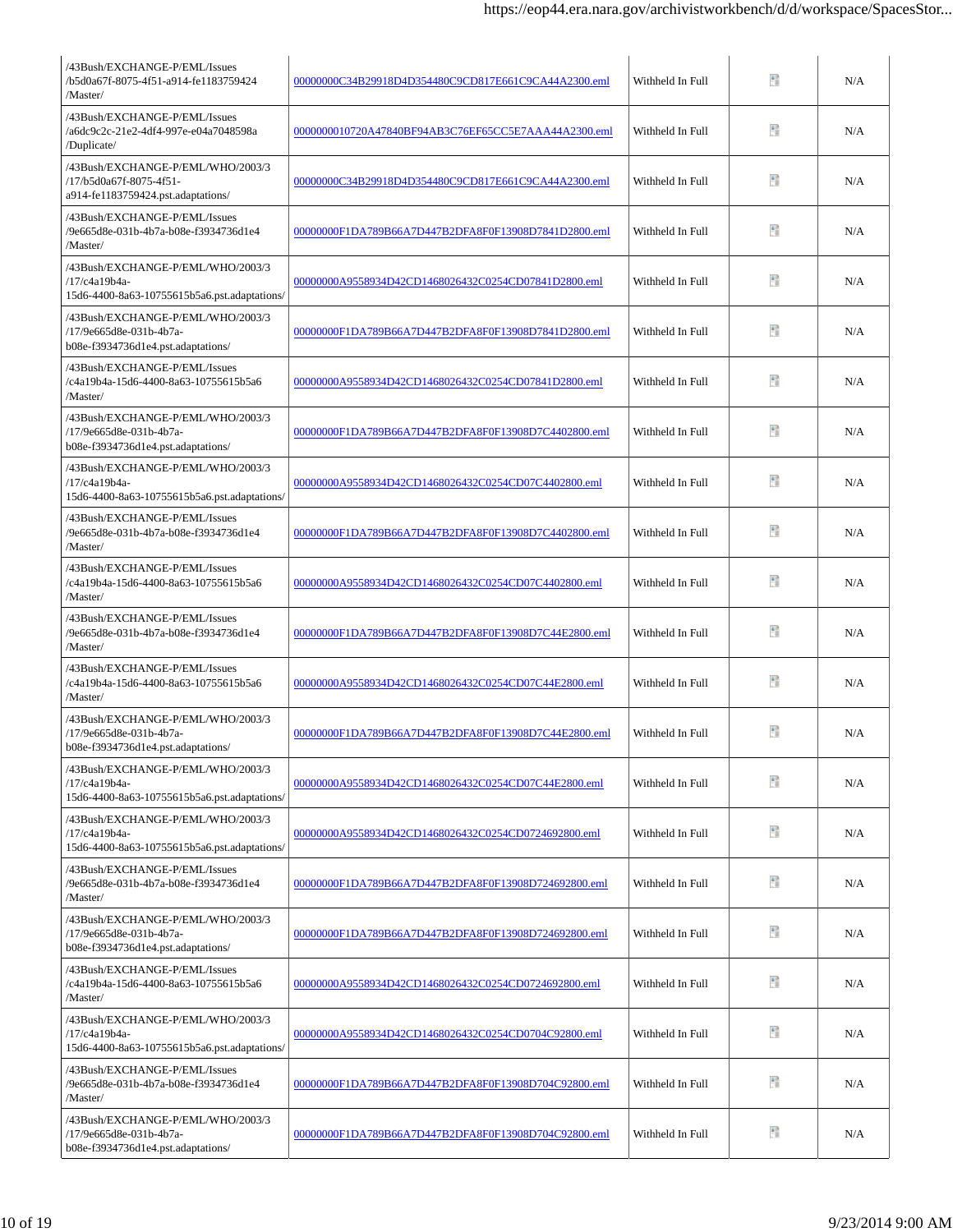| /43Bush/EXCHANGE-P/EML/Issues<br>/c4a19b4a-15d6-4400-8a63-10755615b5a6<br>/Master/                    | 00000000A9558934D42CD1468026432C0254CD0704C92800.eml | Withheld In Full | ÷.  | N/A |
|-------------------------------------------------------------------------------------------------------|------------------------------------------------------|------------------|-----|-----|
| /43Bush/EXCHANGE-P/EML/WHO/2003/3<br>/17/9e665d8e-031b-4b7a-<br>b08e-f3934736d1e4.pst.adaptations/    | 00000000F1DA789B66A7D447B2DFA8F0F13908D704A12900.eml | Withheld In Full | 90  | N/A |
| /43Bush/EXCHANGE-P/EML/Issues<br>/9e665d8e-031b-4b7a-b08e-f3934736d1e4<br>/Master/                    | 00000000F1DA789B66A7D447B2DFA8F0F13908D784A22900.eml | Withheld In Full | н   | N/A |
| /43Bush/EXCHANGE-P/EML/System/2003/3<br>/17/9e665d8e-031b-4b7a-<br>b08e-f3934736d1e4.pst.adaptations/ | 00000000F1DA789B66A7D447B2DFA8F0F13908D784A22900.eml | Withheld In Full | н   | N/A |
| /43Bush/EXCHANGE-P/EML/WHO/2003/3<br>/17/c4a19b4a-<br>15d6-4400-8a63-10755615b5a6.pst.adaptations/    | 00000000A9558934D42CD1468026432C0254CD0704A12900.eml | Withheld In Full | 90  | N/A |
| /43Bush/EXCHANGE-P/EML/NSC/2003/3<br>/17/9e665d8e-031b-4b7a-<br>b08e-f3934736d1e4.pst.adaptations/    | 00000000F1DA789B66A7D447B2DFA8F0F13908D784A22900.eml | Withheld In Full | Ŧ.  | N/A |
| /43Bush/EXCHANGE-P/EML/Issues<br>/c4a19b4a-15d6-4400-8a63-10755615b5a6<br>/Duplicate/                 | 00000000A9558934D42CD1468026432C0254CD0784A22900.eml | Withheld In Full | 暗   | N/A |
| /43Bush/EXCHANGE-P/EML/Issues<br>/9e665d8e-031b-4b7a-b08e-f3934736d1e4<br>/Master/                    | 00000000F1DA789B66A7D447B2DFA8F0F13908D704A12900.eml | Withheld In Full | m   | N/A |
| /43Bush/EXCHANGE-P/EML/System/2003/3<br>/17/9e665d8e-031b-4b7a-<br>b08e-f3934736d1e4.pst.adaptations/ | 00000000F1DA789B66A7D447B2DFA8F0F13908D704A12900.eml | Withheld In Full | Ŧ   | N/A |
| /43Bush/EXCHANGE-P/EML/NSC/2003/3<br>/17/9e665d8e-031b-4b7a-<br>b08e-f3934736d1e4.pst.adaptations/    | 00000000F1DA789B66A7D447B2DFA8F0F13908D704A12900.eml | Withheld In Full | PD. | N/A |
| /43Bush/EXCHANGE-P/EML/WHO/2003/3<br>/17/9e665d8e-031b-4b7a-<br>b08e-f3934736d1e4.pst.adaptations/    | 00000000F1DA789B66A7D447B2DFA8F0F13908D784A22900.eml | Withheld In Full | m   | N/A |
| /43Bush/EXCHANGE-P/EML/NSC/2003/3<br>/17/c4a19b4a-<br>15d6-4400-8a63-10755615b5a6.pst.adaptations/    | 00000000A9558934D42CD1468026432C0254CD0704A12900.eml | Withheld In Full | PD. | N/A |
| /43Bush/EXCHANGE-P/EML/Issues<br>/c4a19b4a-15d6-4400-8a63-10755615b5a6<br>/Master/                    | 00000000A9558934D42CD1468026432C0254CD0704A12900.eml | Withheld In Full | PD. | N/A |
| /43Bush/EXCHANGE-P/EML/System/2003/3<br>/17/c4a19b4a-<br>15d6-4400-8a63-10755615b5a6.pst.adaptations/ | 00000000A9558934D42CD1468026432C0254CD0704A12900.eml | Withheld In Full | ÷.  | N/A |
| /43Bush/EXCHANGE-P/EML/System/2003/3<br>/17/9e665d8e-031b-4b7a-<br>b08e-f3934736d1e4.pst.adaptations/ | 00000000F1DA789B66A7D447B2DFA8F0F13908D7244E2A00.eml | Withheld In Full | ÷.  | N/A |
| /43Bush/EXCHANGE-P/EML/Issues<br>/c4a19b4a-15d6-4400-8a63-10755615b5a6<br>/Master/                    | 00000000A9558934D42CD1468026432C0254CD07444F2A00.eml | Withheld In Full | 90  | N/A |
| /43Bush/EXCHANGE-P/EML/WHO/2003/3<br>/17/c4a19b4a-<br>15d6-4400-8a63-10755615b5a6.pst.adaptations/    | 00000000A9558934D42CD1468026432C0254CD07244E2A00.eml | Withheld In Full | Ŧ   | N/A |
| /43Bush/EXCHANGE-P/EML/WHO/2003/3<br>/17/c4a19b4a-<br>15d6-4400-8a63-10755615b5a6.pst.adaptations/    | 00000000A9558934D42CD1468026432C0254CD07444F2A00.eml | Withheld In Full | 90  | N/A |
| /43Bush/EXCHANGE-P/EML/NSC/2003/3<br>/17/c4a19b4a-<br>15d6-4400-8a63-10755615b5a6.pst.adaptations/    | 00000000A9558934D42CD1468026432C0254CD07244E2A00.eml | Withheld In Full | 90  | N/A |
| /43Bush/EXCHANGE-P/EML/NSC/2003/3<br>/17/9e665d8e-031b-4b7a-<br>b08e-f3934736d1e4.pst.adaptations/    | 00000000F1DA789B66A7D447B2DFA8F0F13908D7444F2A00.eml | Withheld In Full | Ŧ   | N/A |
| /43Bush/EXCHANGE-P/EML/System/2003/3<br>/17/9e665d8e-031b-4b7a-<br>b08e-f3934736d1e4.pst.adaptations/ | 00000000F1DA789B66A7D447B2DFA8F0F13908D7444F2A00.eml | Withheld In Full | н   | N/A |
| /43Bush/EXCHANGE-P/EML/System/2003/3<br>/17/c4a19b4a-<br>15d6-4400-8a63-10755615b5a6.pst.adaptations/ | 00000000A9558934D42CD1468026432C0254CD07444F2A00.eml | Withheld In Full | Ŧ   | N/A |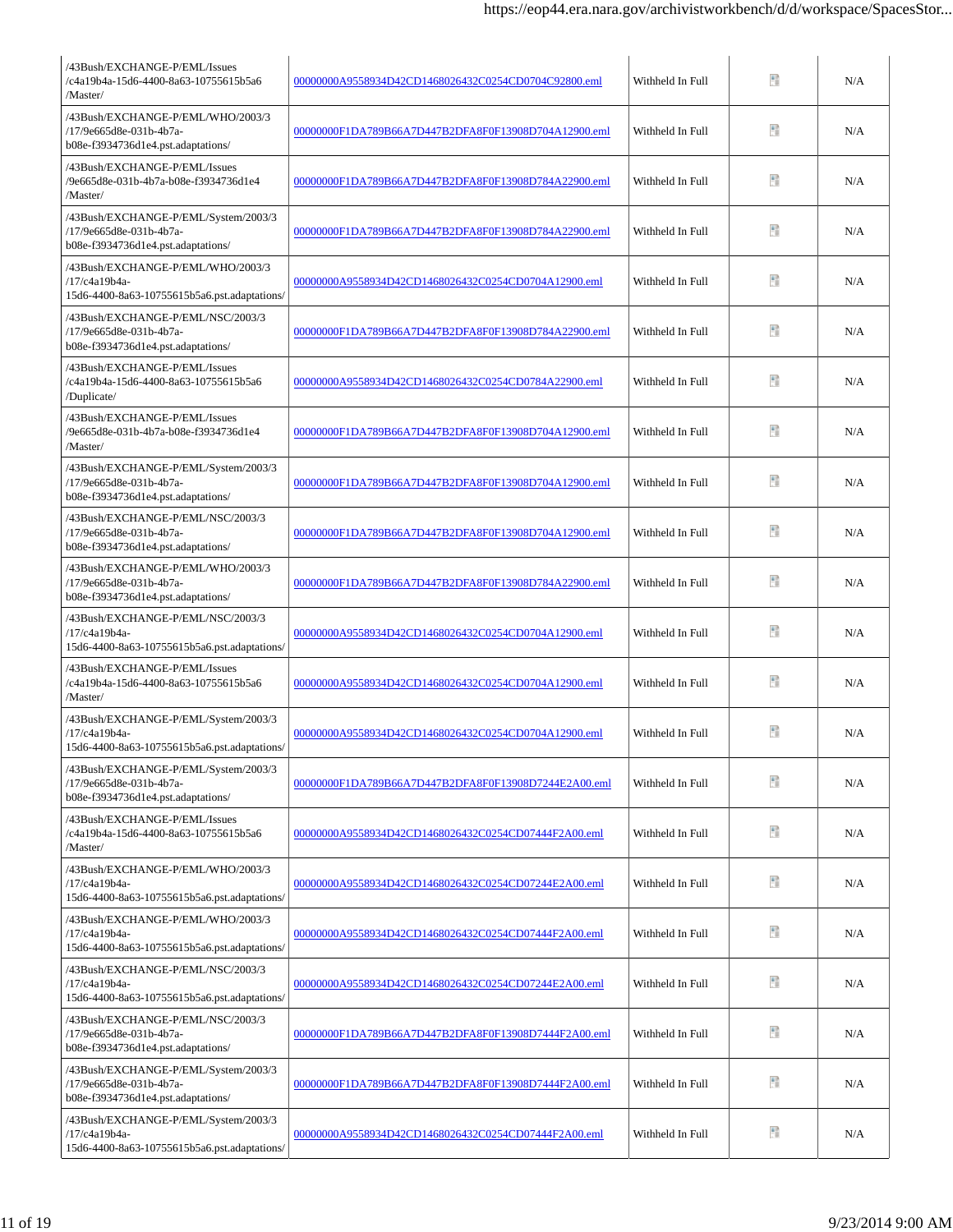| /43Bush/EXCHANGE-P/EML/Issues<br>/c4a19b4a-15d6-4400-8a63-10755615b5a6<br>/Master/                    | 00000000A9558934D42CD1468026432C0254CD07244E2A00.eml | Withheld In Full | Ħ   | N/A |
|-------------------------------------------------------------------------------------------------------|------------------------------------------------------|------------------|-----|-----|
| /43Bush/EXCHANGE-P/EML/NSC/2003/3<br>/17/9e665d8e-031b-4b7a-<br>b08e-f3934736d1e4.pst.adaptations/    | 00000000F1DA789B66A7D447B2DFA8F0F13908D7244E2A00.eml | Withheld In Full | 50  | N/A |
| /43Bush/EXCHANGE-P/EML/WHO/2003/3<br>/17/9e665d8e-031b-4b7a-<br>b08e-f3934736d1e4.pst.adaptations/    | 00000000F1DA789B66A7D447B2DFA8F0F13908D7444F2A00.eml | Withheld In Full | 90  | N/A |
| /43Bush/EXCHANGE-P/EML/Issues<br>/9e665d8e-031b-4b7a-b08e-f3934736d1e4<br>/Master/                    | 00000000F1DA789B66A7D447B2DFA8F0F13908D7444F2A00.eml | Withheld In Full | 90  | N/A |
| /43Bush/EXCHANGE-P/EML/NSC/2003/3<br>/17/c4a19b4a-<br>15d6-4400-8a63-10755615b5a6.pst.adaptations/    | 00000000A9558934D42CD1468026432C0254CD07444F2A00.eml | Withheld In Full | Ŧ   | N/A |
| /43Bush/EXCHANGE-P/EML/WHO/2003/3<br>/17/9e665d8e-031b-4b7a-<br>b08e-f3934736d1e4.pst.adaptations/    | 00000000F1DA789B66A7D447B2DFA8F0F13908D7244E2A00.eml | Withheld In Full | 90  | N/A |
| /43Bush/EXCHANGE-P/EML/Issues<br>/9e665d8e-031b-4b7a-b08e-f3934736d1e4<br>/Master/                    | 00000000F1DA789B66A7D447B2DFA8F0F13908D7244E2A00.eml | Withheld In Full | Ŧ   | N/A |
| /43Bush/EXCHANGE-P/EML/System/2003/3<br>/17/c4a19b4a-<br>15d6-4400-8a63-10755615b5a6.pst.adaptations/ | 00000000A9558934D42CD1468026432C0254CD07244E2A00.eml | Withheld In Full | n   | N/A |
| /43Bush/EXCHANGE-P/EML/Issues<br>/c4a19b4a-15d6-4400-8a63-10755615b5a6<br>/Master/                    | 00000000A9558934D42CD1468026432C0254CD0784722A00.eml | Withheld In Full | 90  | N/A |
| /43Bush/EXCHANGE-P/EML/WHO/2003/3<br>/17/c4a19b4a-<br>15d6-4400-8a63-10755615b5a6.pst.adaptations/    | 00000000A9558934D42CD1468026432C0254CD0784722A00.eml | Withheld In Full | n   | N/A |
| /43Bush/EXCHANGE-P/EML/Issues<br>/9e665d8e-031b-4b7a-b08e-f3934736d1e4<br>/Master/                    | 00000000F1DA789B66A7D447B2DFA8F0F13908D784722A00.eml | Withheld In Full | n   | N/A |
| /43Bush/EXCHANGE-P/EML/System/2003/3<br>/17/c4a19b4a-<br>15d6-4400-8a63-10755615b5a6.pst.adaptations/ | 00000000A9558934D42CD1468026432C0254CD0784722A00.eml | Withheld In Full | 醋   | N/A |
| /43Bush/EXCHANGE-P/EML/WHO/2003/3<br>/17/9e665d8e-031b-4b7a-<br>b08e-f3934736d1e4.pst.adaptations/    | 00000000F1DA789B66A7D447B2DFA8F0F13908D784722A00.eml | Withheld In Full | n   | N/A |
| /43Bush/EXCHANGE-P/EML/System/2003/3<br>/17/9e665d8e-031b-4b7a-<br>b08e-f3934736d1e4.pst.adaptations/ | 00000000F1DA789B66A7D447B2DFA8F0F13908D784722A00.eml | Withheld In Full | B   | N/A |
| /43Bush/EXCHANGE-P/EML/Issues<br>/c4a19b4a-15d6-4400-8a63-10755615b5a6<br>/Master/                    | 00000000A9558934D42CD1468026432C0254CD0764EF2A00.eml | Release In Full  | N/A | N/A |
| /43Bush/EXCHANGE-P/EML/NSC/2003/3<br>/17/9e665d8e-031b-4b7a-<br>b08e-f3934736d1e4.pst.adaptations/    | 00000000F1DA789B66A7D447B2DFA8F0F13908D744F02A00.eml | Release In Full  | N/A | N/A |
| /43Bush/EXCHANGE-P/EML/WHO/2003/3<br>/17/c4a19b4a-<br>15d6-4400-8a63-10755615b5a6.pst.adaptations/    | 00000000A9558934D42CD1468026432C0254CD0764EF2A00.eml | Release In Full  | N/A | N/A |
| /43Bush/EXCHANGE-P/EML/NSC/2003/3<br>/17/9e665d8e-031b-4b7a-<br>b08e-f3934736d1e4.pst.adaptations/    | 00000000F1DA789B66A7D447B2DFA8F0F13908D764EF2A00.eml | Release In Full  | N/A | N/A |
| /43Bush/EXCHANGE-P/EML/NSC/2003/3<br>/17/c4a19b4a-<br>15d6-4400-8a63-10755615b5a6.pst.adaptations/    | 00000000A9558934D42CD1468026432C0254CD0764EF2A00.eml | Release In Full  | N/A | N/A |
| /43Bush/EXCHANGE-P/EML/System/2003/3<br>/17/9e665d8e-031b-4b7a-<br>b08e-f3934736d1e4.pst.adaptations/ | 00000000F1DA789B66A7D447B2DFA8F0F13908D764EF2A00.eml | Release In Full  | N/A | N/A |
| /43Bush/EXCHANGE-P/EML/System/2003/3<br>/17/c4a19b4a-<br>15d6-4400-8a63-10755615b5a6.pst.adaptations/ | 00000000A9558934D42CD1468026432C0254CD0764EF2A00.eml | Release In Full  | N/A | N/A |
| /43Bush/EXCHANGE-P/EML/WHO/2003/3<br>/17/9e665d8e-031b-4b7a-<br>b08e-f3934736d1e4.pst.adaptations/    | 00000000F1DA789B66A7D447B2DFA8F0F13908D744F02A00.eml | Release In Full  | N/A | N/A |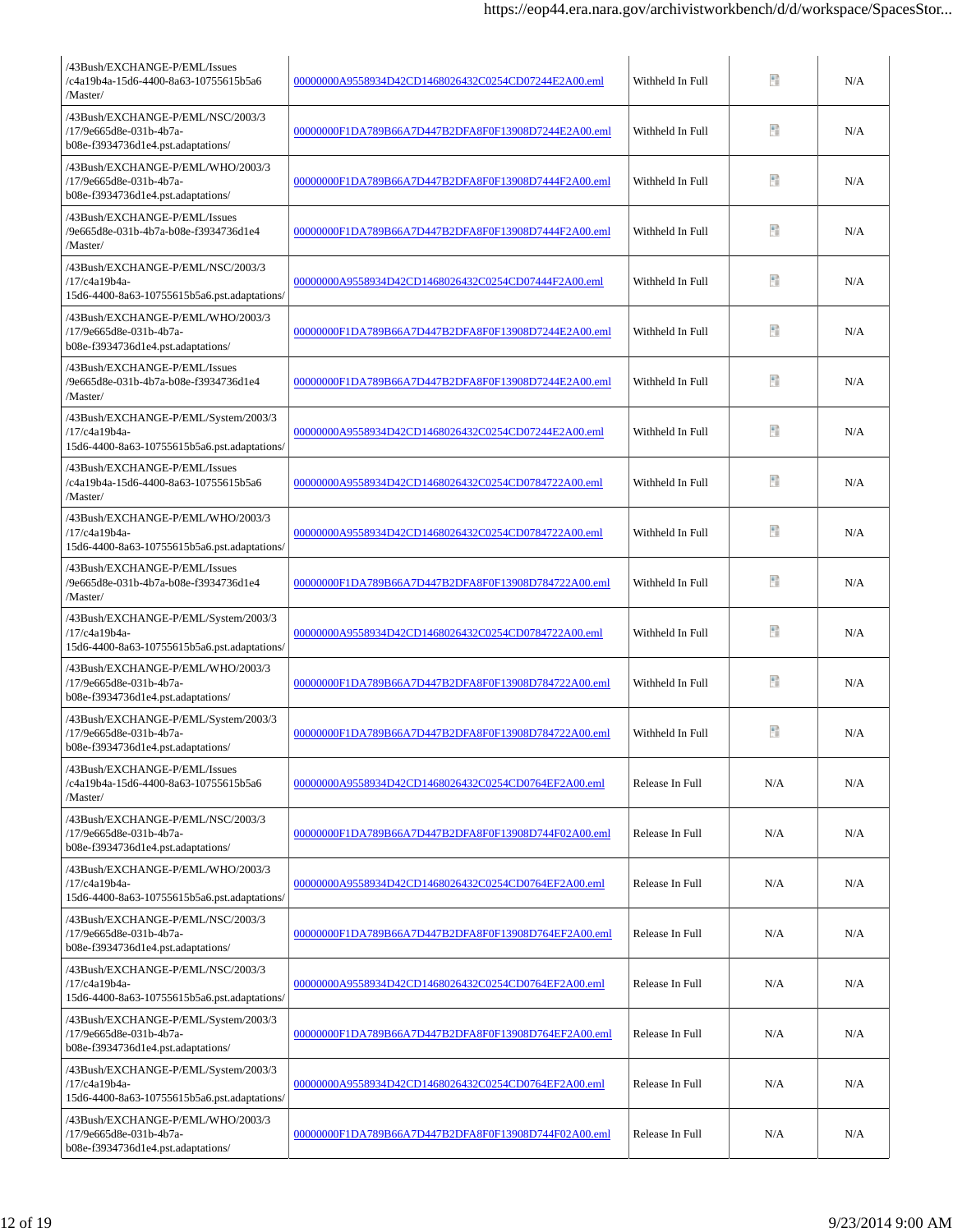| /43Bush/EXCHANGE-P/EML/System/2003/3<br>/17/9e665d8e-031b-4b7a-<br>b08e-f3934736d1e4.pst.adaptations/ | 00000000F1DA789B66A7D447B2DFA8F0F13908D744F02A00.eml | Release In Full | N/A | N/A |
|-------------------------------------------------------------------------------------------------------|------------------------------------------------------|-----------------|-----|-----|
| /43Bush/EXCHANGE-P/EML/Issues<br>/9e665d8e-031b-4b7a-b08e-f3934736d1e4<br>/Master/                    | 00000000F1DA789B66A7D447B2DFA8F0F13908D744F02A00.eml | Release In Full | N/A | N/A |
| /43Bush/EXCHANGE-P/EML/WHO/2003/3<br>/17/9e665d8e-031b-4b7a-<br>b08e-f3934736d1e4.pst.adaptations/    | 00000000F1DA789B66A7D447B2DFA8F0F13908D764EF2A00.eml | Release In Full | N/A | N/A |
| /43Bush/EXCHANGE-P/EML/Issues<br>/9e665d8e-031b-4b7a-b08e-f3934736d1e4<br>/Master/                    | 00000000F1DA789B66A7D447B2DFA8F0F13908D764EF2A00.eml | Release In Full | N/A | N/A |
| /43Bush/EXCHANGE-P/EML/Issues<br>/c4a19b4a-15d6-4400-8a63-10755615b5a6<br>/Duplicate/                 | 00000000A9558934D42CD1468026432C0254CD0744F02A00.eml | Release In Full | N/A | N/A |
| /43Bush/EXCHANGE-P/EML/Issues<br>/c4a19b4a-15d6-4400-8a63-10755615b5a6<br>/Master/                    | 00000000A9558934D42CD1468026432C0254CD07E4F12A00.eml | Release In Full | N/A | N/A |
| /43Bush/EXCHANGE-P/EML/WHO/2003/3<br>/17/9e665d8e-031b-4b7a-<br>b08e-f3934736d1e4.pst.adaptations/    | 00000000F1DA789B66A7D447B2DFA8F0F13908D7E4F12A00.eml | Release In Full | N/A | N/A |
| /43Bush/EXCHANGE-P/EML/Issues<br>/9e665d8e-031b-4b7a-b08e-f3934736d1e4<br>/Master/                    | 00000000F1DA789B66A7D447B2DFA8F0F13908D7E4F12A00.eml | Release In Full | N/A | N/A |
| /43Bush/EXCHANGE-P/EML/System/2003/3<br>/17/c4a19b4a-<br>15d6-4400-8a63-10755615b5a6.pst.adaptations/ | 00000000A9558934D42CD1468026432C0254CD07E4F12A00.eml | Release In Full | N/A | N/A |
| /43Bush/EXCHANGE-P/EML/WHO/2003/3<br>/17/c4a19b4a-<br>15d6-4400-8a63-10755615b5a6.pst.adaptations/    | 00000000A9558934D42CD1468026432C0254CD07E4F12A00.eml | Release In Full | N/A | N/A |
| /43Bush/EXCHANGE-P/EML/System/2003/3<br>/17/9e665d8e-031b-4b7a-<br>b08e-f3934736d1e4.pst.adaptations/ | 00000000F1DA789B66A7D447B2DFA8F0F13908D7E4F12A00.eml | Release In Full | N/A | N/A |
| /43Bush/EXCHANGE-P/EML/Issues<br>/9e665d8e-031b-4b7a-b08e-f3934736d1e4<br>/Master/                    | 00000000F1DA789B66A7D447B2DFA8F0F13908D744FC2A00.eml | Release In Full | N/A | N/A |
| /43Bush/EXCHANGE-P/EML/WHO/2003/3<br>/17/9e665d8e-031b-4b7a-<br>b08e-f3934736d1e4.pst.adaptations/    | 00000000F1DA789B66A7D447B2DFA8F0F13908D744FC2A00.eml | Release In Full | N/A | N/A |
| /43Bush/EXCHANGE-P/EML/Issues<br>/c4a19b4a-15d6-4400-8a63-10755615b5a6<br>/Master/                    | 00000000A9558934D42CD1468026432C0254CD0744FC2A00.eml | Release In Full | N/A | N/A |
| /43Bush/EXCHANGE-P/EML/WHO/2003/3<br>/17/c4a19b4a-<br>15d6-4400-8a63-10755615b5a6.pst.adaptations/    | 00000000A9558934D42CD1468026432C0254CD0744FC2A00.eml | Release In Full | N/A | N/A |
| /43Bush/EXCHANGE-P/EML/NSC/2003/3<br>/17/9e665d8e-031b-4b7a-<br>b08e-f3934736d1e4.pst.adaptations/    | 00000000F1DA789B66A7D447B2DFA8F0F13908D7C4292B00.eml | Release In Full | N/A | N/A |
| /43Bush/EXCHANGE-P/EML/NSC/2003/3<br>/17/c4a19b4a-<br>15d6-4400-8a63-10755615b5a6.pst.adaptations/    | 00000000A9558934D42CD1468026432C0254CD07642A2B00.eml | Release In Full | N/A | N/A |
| /43Bush/EXCHANGE-P/EML/WHO/2003/3<br>/17/9e665d8e-031b-4b7a-<br>b08e-f3934736d1e4.pst.adaptations/    | 00000000F1DA789B66A7D447B2DFA8F0F13908D7C4292B00.eml | Release In Full | N/A | N/A |
| /43Bush/EXCHANGE-P/EML/System/2003/3<br>/17/9e665d8e-031b-4b7a-<br>b08e-f3934736d1e4.pst.adaptations/ | 00000000F1DA789B66A7D447B2DFA8F0F13908D7642A2B00.eml | Release In Full | N/A | N/A |
| /43Bush/EXCHANGE-P/EML/Issues<br>/9e665d8e-031b-4b7a-b08e-f3934736d1e4<br>/Master/                    | 00000000F1DA789B66A7D447B2DFA8F0F13908D7C4292B00.eml | Release In Full | N/A | N/A |
| /43Bush/EXCHANGE-P/EML/System/2003/3<br>/17/9e665d8e-031b-4b7a-<br>b08e-f3934736d1e4.pst.adaptations/ | 00000000F1DA789B66A7D447B2DFA8F0F13908D7C4292B00.eml | Release In Full | N/A | N/A |
| /43Bush/EXCHANGE-P/EML/NSC/2003/3<br>/17/9e665d8e-031b-4b7a-<br>b08e-f3934736d1e4.pst.adaptations/    | 00000000F1DA789B66A7D447B2DFA8F0F13908D7642A2B00.eml | Release In Full | N/A | N/A |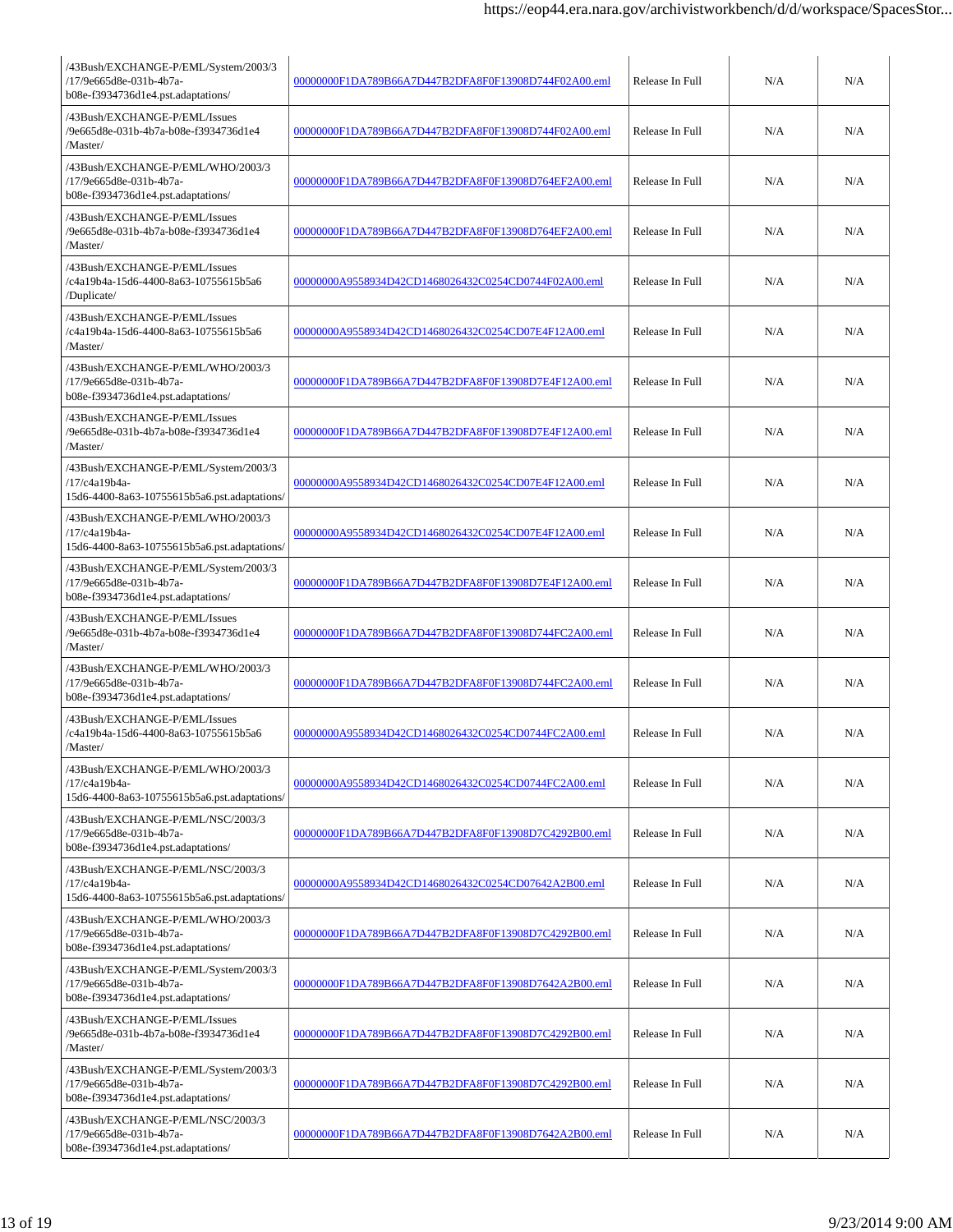| /43Bush/EXCHANGE-P/EML/Issues<br>/c4a19b4a-15d6-4400-8a63-10755615b5a6<br>/Master/                                | 00000000A9558934D42CD1468026432C0254CD07642A2B00.eml | Release In Full  | N/A | N/A |
|-------------------------------------------------------------------------------------------------------------------|------------------------------------------------------|------------------|-----|-----|
| /43Bush/EXCHANGE-P/EML/System/2003/3<br>/17/c4a19b4a-<br>15d6-4400-8a63-10755615b5a6.pst.adaptations/             | 00000000A9558934D42CD1468026432C0254CD07642A2B00.eml | Release In Full  | N/A | N/A |
| /43Bush/EXCHANGE-P/EML/System/2003/3<br>/17/c4a19b4a-<br>15d6-4400-8a63-10755615b5a6.pst.adaptations/             | 00000000A9558934D42CD1468026432C0254CD07C4292B00.eml | Release In Full  | N/A | N/A |
| /43Bush/EXCHANGE-P/EML/Issues<br>/9e665d8e-031b-4b7a-b08e-f3934736d1e4<br>/Master/                                | 00000000F1DA789B66A7D447B2DFA8F0F13908D7642A2B00.eml | Release In Full  | N/A | N/A |
| /43Bush/EXCHANGE-P/EML/WHO/2003/3<br>/17/c4a19b4a-<br>15d6-4400-8a63-10755615b5a6.pst.adaptations/                | 00000000A9558934D42CD1468026432C0254CD07642A2B00.eml | Release In Full  | N/A | N/A |
| /43Bush/EXCHANGE-P/EML/Issues<br>/c4a19b4a-15d6-4400-8a63-10755615b5a6<br>/Master/                                | 00000000A9558934D42CD1468026432C0254CD07C4292B00.eml | Release In Full  | N/A | N/A |
| /43Bush/EXCHANGE-P/EML/WHO/2003/3<br>/17/c4a19b4a-<br>15d6-4400-8a63-10755615b5a6.pst.adaptations/                | 00000000A9558934D42CD1468026432C0254CD07C4292B00.eml | Release In Full  | N/A | N/A |
| /43Bush/EXCHANGE-P/EML/NSC/2003/3<br>/17/c4a19b4a-<br>15d6-4400-8a63-10755615b5a6.pst.adaptations/                | 00000000A9558934D42CD1468026432C0254CD07C4292B00.eml | Release In Full  | N/A | N/A |
| /43Bush/EXCHANGE-P/EML/WHO/2003/3<br>/17/9e665d8e-031b-4b7a-<br>b08e-f3934736d1e4.pst.adaptations/                | 00000000F1DA789B66A7D447B2DFA8F0F13908D7642A2B00.eml | Release In Full  | N/A | N/A |
| /43Bush/EXCHANGE-P/EML/Issues<br>/9e665d8e-031b-4b7a-b08e-f3934736d1e4<br>/Master/                                | 00000000F1DA789B66A7D447B2DFA8F0F13908D7442C2B00.eml | Release In Full  | N/A | N/A |
| /43Bush/EXCHANGE-P/EML/Issues<br>/c4a19b4a-15d6-4400-8a63-10755615b5a6<br>/Master/                                | 00000000A9558934D42CD1468026432C0254CD07442C2B00.eml | Release In Full  | N/A | N/A |
| /43Bush/EXCHANGE-P/EML/WHO/2003/3<br>/17/9e665d8e-031b-4b7a-<br>b08e-f3934736d1e4.pst.adaptations/                | 00000000F1DA789B66A7D447B2DFA8F0F13908D7442C2B00.eml | Release In Full  | N/A | N/A |
| /43Bush/EXCHANGE-P/EML/WHO/2003/3<br>/17/c4a19b4a-<br>15d6-4400-8a63-10755615b5a6.pst.adaptations/                | 00000000A9558934D42CD1468026432C0254CD07442C2B00.eml | Release In Full  | N/A | N/A |
| /43Bush/EXCHANGE-P/EML/WHO/2003/3<br>/17/c4a19b4a-<br>$15d6$ - $4400$ - $8a63$ - $10755615b5a6$ .pst.adaptations/ | 00000000A9558934D42CD1468026432C0254CD0744352B00.eml | Release In Full  | N/A | N/A |
| /43Bush/EXCHANGE-P/EML/WHO/2003/3<br>/17/9e665d8e-031b-4b7a-<br>b08e-f3934736d1e4.pst.adaptations/                | 00000000F1DA789B66A7D447B2DFA8F0F13908D744352B00.eml | Release In Full  | N/A | N/A |
| /43Bush/EXCHANGE-P/EML/Issues<br>9e665d8e-031b-4b7a-b08e-f3934736d1e4<br>/Master/                                 | 00000000F1DA789B66A7D447B2DFA8F0F13908D744352B00.eml | Release In Full  | N/A | N/A |
| /43Bush/EXCHANGE-P/EML/Issues<br>/c4a19b4a-15d6-4400-8a63-10755615b5a6<br>/Master/                                | 00000000A9558934D42CD1468026432C0254CD0744352B00.eml | Release In Full  | N/A | N/A |
| /43Bush/EXCHANGE-P/EML/Issues<br>/804f3a32-6d6f-49b9-8199-e0ebced141a5<br>/Master/                                | 00000000353AFDF54CE4044291CFD0640EEBA22824512100.eml | Withheld In Full | ee. | N/A |
| /43Bush/EXCHANGE-P/EML/Issues<br>/fd45da62-dc42-4d38-814a-b6659c7cd947<br>/Master/                                | 00000000599581C6407E104BB914358405204E3124512100.eml | Withheld In Full | 90  | N/A |
| /43Bush/EXCHANGE-P/EML/WHO/2003/3<br>/18/804f3a32-6d6f-49b9-8199-<br>e0ebced141a5.pst.adaptations/                | 00000000353AFDF54CE4044291CFD0640EEBA22824512100.eml | Withheld In Full | Ŧ   | N/A |
| /43Bush/EXCHANGE-P/EML/WHO/2003/3<br>/18/fd45da62-dc42-4d38-814a-<br>b6659c7cd947.pst.adaptations/                | 00000000599581C6407E104BB914358405204E3124512100.eml | Withheld In Full | 90  | N/A |
| /43Bush/EXCHANGE-P/EML/System/2003/3<br>/18/804f3a32-6d6f-49b9-8199-<br>e0ebced141a5.pst.adaptations/             | 00000000353AFDF54CE4044291CFD0640EEBA22804582100.eml | Withheld In Full | Ŧ   | N/A |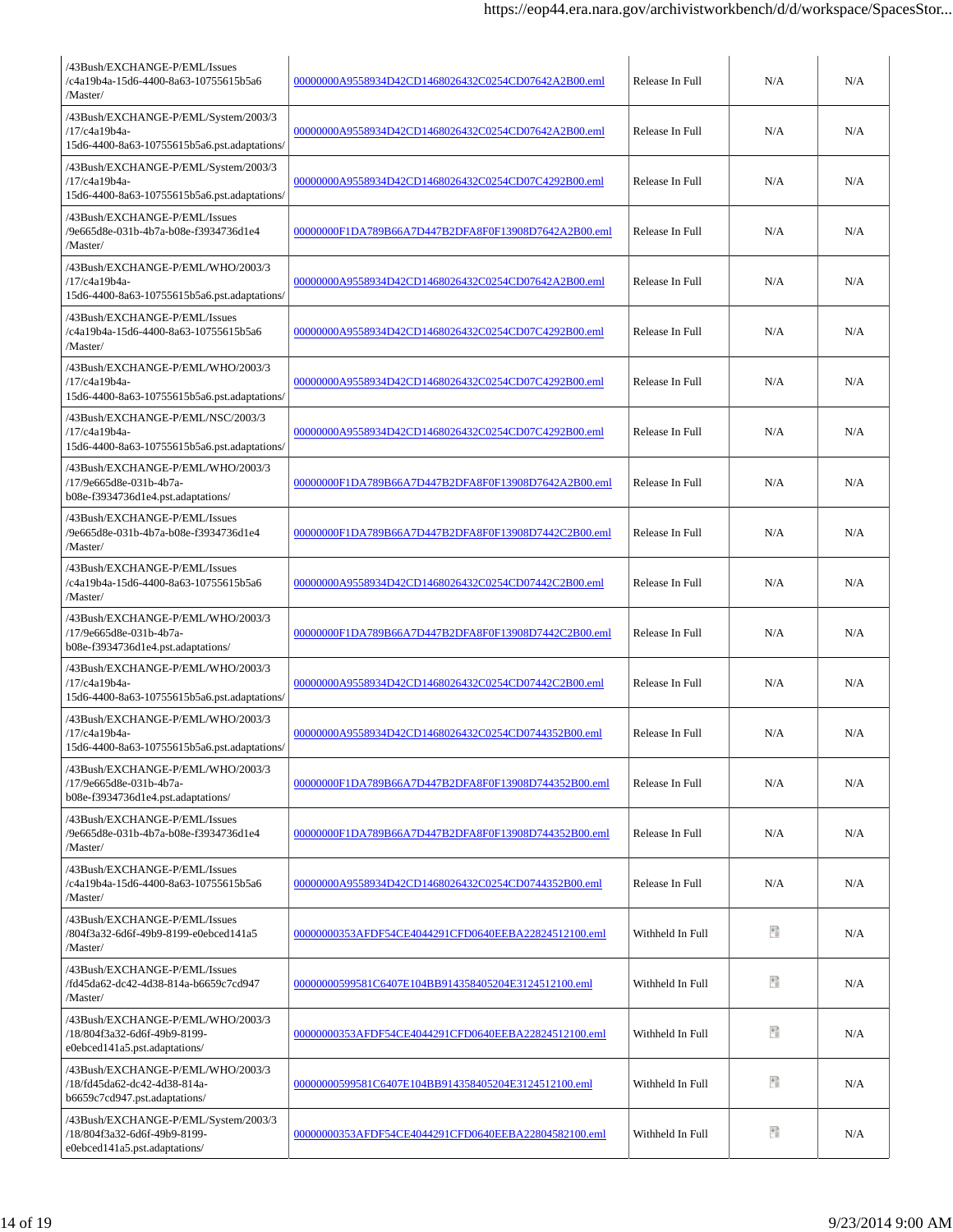| /43Bush/EXCHANGE-P/EML/Issues<br>/804f3a32-6d6f-49b9-8199-e0ebced141a5<br>/Master/                       | 00000000353AFDF54CE4044291CFD0640EEBA22804582100.eml | Withheld In Full | Ħ  | N/A |
|----------------------------------------------------------------------------------------------------------|------------------------------------------------------|------------------|----|-----|
| /43Bush/EXCHANGE-P/EML/NSC/2003/3<br>/18/fd45da62-dc42-4d38-814a-<br>b6659c7cd947.pst.adaptations/       | 00000000599581C6407E104BB914358405204E3104582100.eml | Withheld In Full | n  | N/A |
| /43Bush/EXCHANGE-P/EML/NSC/2003/3<br>/18/804f3a32-6d6f-49b9-8199-<br>e0ebced141a5.pst.adaptations/       | 00000000353AFDF54CE4044291CFD0640EEBA22804582100.eml | Withheld In Full | 90 | N/A |
| /43Bush/EXCHANGE-P/EML/WHO/2003/3<br>/18/fd45da62-dc42-4d38-814a-<br>b6659c7cd947.pst.adaptations/       | 00000000599581C6407E104BB914358405204E3104582100.eml | Withheld In Full | n  | N/A |
| /43Bush/EXCHANGE-P/EML/WHO/2003/3<br>/18/804f3a32-6d6f-49b9-8199-<br>e0ebced141a5.pst.adaptations/       | 00000000353AFDF54CE4044291CFD0640EEBA22804582100.eml | Withheld In Full | 90 | N/A |
| /43Bush/EXCHANGE-P/EML/System/2003/3<br>/18/fd45da62-dc42-4d38-814a-<br>b6659c7cd947.pst.adaptations/    | 00000000599581C6407E104BB914358405204E3104582100.eml | Withheld In Full | n  | N/A |
| /43Bush/EXCHANGE-P/EML/Issues<br>/fd45da62-dc42-4d38-814a-b6659c7cd947<br>/Master/                       | 00000000599581C6407E104BB914358405204E3104582100.eml | Withheld In Full | n  | N/A |
| /43Bush/EXCHANGE-P/EML/WHO/2003/3<br>/18/fd45da62-dc42-4d38-814a-<br>b6659c7cd947.pst.adaptations/       | 00000000599581C6407E104BB914358405204E31445A2100.eml | Withheld In Full | 醋  | N/A |
| /43Bush/EXCHANGE-P/EML/Issues<br>/fd45da62-dc42-4d38-814a-b6659c7cd947<br>/Master/                       | 00000000599581C6407E104BB914358405204E31445A2100.eml | Withheld In Full | n  | N/A |
| /43Bush/EXCHANGE-P/EML/WHO/2003/3<br>/18/804f3a32-6d6f-49b9-8199-<br>e0ebced141a5.pst.adaptations/       | 00000000353AFDF54CE4044291CFD0640EEBA228445A2100.eml | Withheld In Full | n  | N/A |
| /43Bush/EXCHANGE-P/EML/WHO/2003/3<br>/18/fd45da62-dc42-4d38-814a-<br>b6659c7cd947.pst.adaptations/       | 00000000599581C6407E104BB914358405204E31E4842100.eml | Withheld In Full | 醋  | N/A |
| /43Bush/EXCHANGE-P/EML/System/2003/3<br>/18/fd45da62-dc42-4d38-814a-<br>b6659c7cd947.pst.adaptations/    | 00000000599581C6407E104BB914358405204E31E4842100.eml | Withheld In Full | ÷, | N/A |
| /43Bush/EXCHANGE-P/EML/Issues<br>/804f3a32-6d6f-49b9-8199-e0ebced141a5<br>/Master/                       | 00000000353AFDF54CE4044291CFD0640EEBA228E4842100.eml | Withheld In Full | 醋  | N/A |
| /43Bush/EXCHANGE-P/EML/System/2003/3<br>/18/804f3a32-6d6f-49b9-8199-<br>$e0ebeed141a5.pst. adaptations/$ | 00000000353AFDF54CE4044291CFD0640EEBA228E4842100.eml | Withheld In Full | m  | N/A |
| /43Bush/EXCHANGE-P/EML/WHO/2003/3<br>/18/804f3a32-6d6f-49b9-8199-<br>e0ebced141a5.pst.adaptations/       | 00000000353AFDF54CE4044291CFD0640EEBA228E4842100.eml | Withheld In Full | n  | N/A |
| /43Bush/EXCHANGE-P/EML/Issues<br>/fd45da62-dc42-4d38-814a-b6659c7cd947<br>/Master/                       | 00000000599581C6407E104BB914358405204E31E4842100.eml | Withheld In Full | 9  | N/A |
| /43Bush/EXCHANGE-P/EML/System/2003/3<br>/18/804f3a32-6d6f-49b9-8199-<br>e0ebced141a5.pst.adaptations/    | 00000000353AFDF54CE4044291CFD0640EEBA228A4962100.eml | Withheld In Full | Ŧ  | N/A |
| /43Bush/EXCHANGE-P/EML/System/2003/3<br>/18/fd45da62-dc42-4d38-814a-<br>b6659c7cd947.pst.adaptations/    | 00000000599581C6407E104BB914358405204E31A4962100.eml | Withheld In Full | 50 | N/A |
| /43Bush/EXCHANGE-P/EML/WHO/2003/3<br>/18/fd45da62-dc42-4d38-814a-<br>b6659c7cd947.pst.adaptations/       | 00000000599581C6407E104BB914358405204E31A4962100.eml | Withheld In Full | 90 | N/A |
| /43Bush/EXCHANGE-P/EML/WHO/2003/3<br>/18/804f3a32-6d6f-49b9-8199-<br>e0ebced141a5.pst.adaptations/       | 00000000353AFDF54CE4044291CFD0640EEBA228A4962100.eml | Withheld In Full | 90 | N/A |
| /43Bush/EXCHANGE-P/EML/Issues<br>/804f3a32-6d6f-49b9-8199-e0ebced141a5<br>/Master/                       | 00000000353AFDF54CE4044291CFD0640EEBA228A4962100.eml | Withheld In Full | n  | N/A |
| /43Bush/EXCHANGE-P/EML/Issues<br>/fd45da62-dc42-4d38-814a-b6659c7cd947<br>/Master/                       | 00000000599581C6407E104BB914358405204E31A4962100.eml | Withheld In Full | Ŧ  | N/A |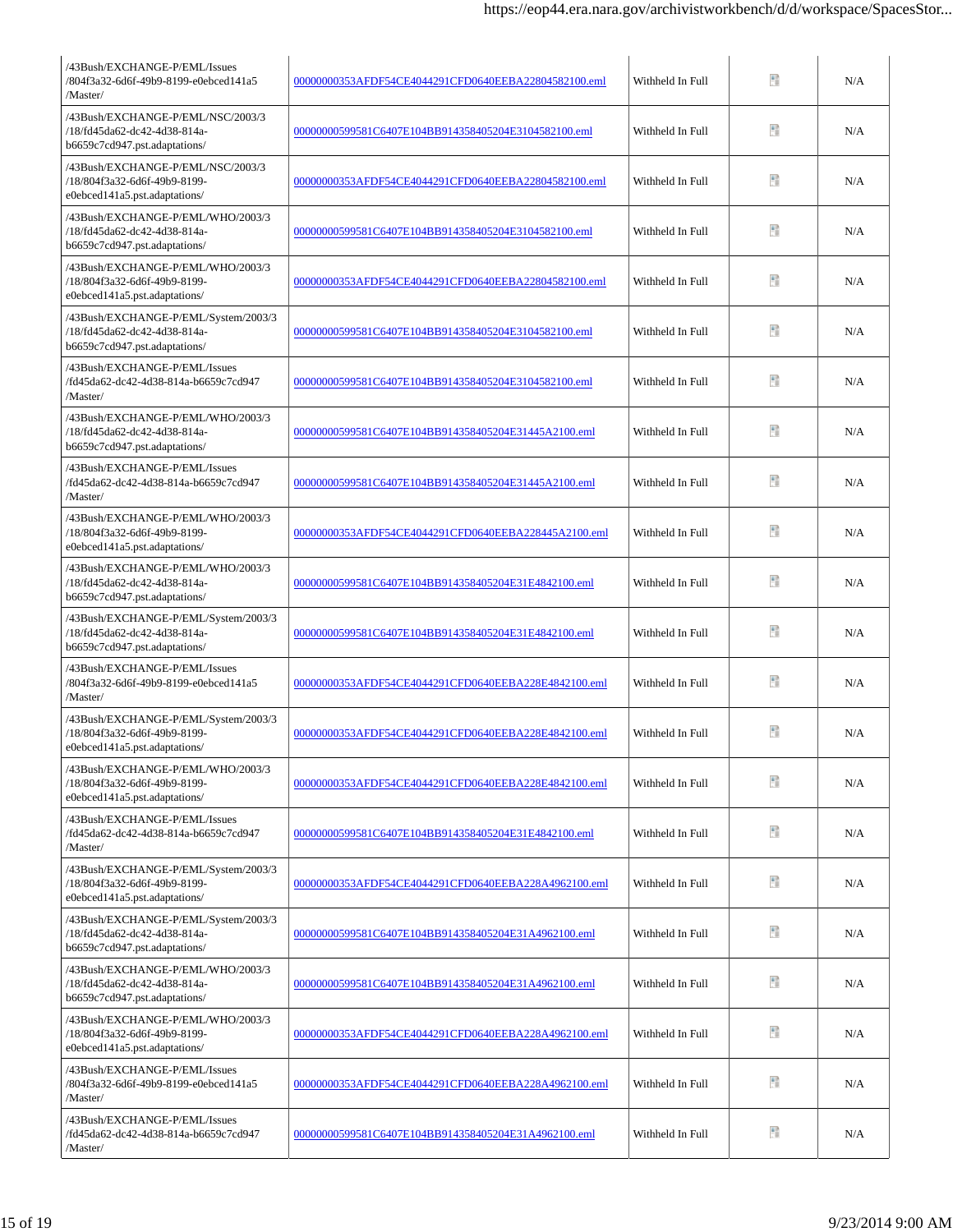| /43Bush/EXCHANGE-P/EML/WHO/2003/3<br>/18/fd45da62-dc42-4d38-814a-<br>b6659c7cd947.pst.adaptations/    | 00000000599581C6407E104BB914358405204E31E49F2100.eml | Withheld In Full | Đ   | N/A |
|-------------------------------------------------------------------------------------------------------|------------------------------------------------------|------------------|-----|-----|
| /43Bush/EXCHANGE-P/EML/Issues<br>/804f3a32-6d6f-49b9-8199-e0ebced141a5<br>/Master/                    | 00000000353AFDF54CE4044291CFD0640EEBA228E49F2100.eml | Withheld In Full | 90  | N/A |
| /43Bush/EXCHANGE-P/EML/System/2003/3<br>/18/804f3a32-6d6f-49b9-8199-<br>e0ebced141a5.pst.adaptations/ | 00000000353AFDF54CE4044291CFD0640EEBA228E49F2100.eml | Withheld In Full | 昵   | N/A |
| /43Bush/EXCHANGE-P/EML/System/2003/3<br>/18/fd45da62-dc42-4d38-814a-<br>b6659c7cd947.pst.adaptations/ | 00000000599581C6407E104BB914358405204E31E49F2100.eml | Withheld In Full | 昵   | N/A |
| /43Bush/EXCHANGE-P/EML/WHO/2003/3<br>/18/804f3a32-6d6f-49b9-8199-<br>e0ebced141a5.pst.adaptations/    | 00000000353AFDF54CE4044291CFD0640EEBA228E49F2100.eml | Withheld In Full | Ŧ   | N/A |
| /43Bush/EXCHANGE-P/EML/Issues<br>/fd45da62-dc42-4d38-814a-b6659c7cd947<br>/Master/                    | 00000000599581C6407E104BB914358405204E31E49F2100.eml | Withheld In Full | Ŧ.  | N/A |
| /43Bush/EXCHANGE-P/EML/WHO/2003/3<br>/19/804f3a32-6d6f-49b9-8199-<br>e0ebced141a5.pst.adaptations/    | 00000000353AFDF54CE4044291CFD0640EEBA228A4542400.eml | Withheld In Full | 昵   | N/A |
| /43Bush/EXCHANGE-P/EML/Issues<br>/fd45da62-dc42-4d38-814a-b6659c7cd947<br>/Master/                    | 00000000599581C6407E104BB914358405204E31A4542400.eml | Withheld In Full | Ŧ   | N/A |
| /43Bush/EXCHANGE-P/EML/Issues<br>/804f3a32-6d6f-49b9-8199-e0ebced141a5<br>/Master/                    | 00000000353AFDF54CE4044291CFD0640EEBA228A4542400.eml | Withheld In Full | 90  | N/A |
| /43Bush/EXCHANGE-P/EML/WHO/2003/3<br>/19/fd45da62-dc42-4d38-814a-<br>b6659c7cd947.pst.adaptations/    | 00000000599581C6407E104BB914358405204E31A4542400.eml | Withheld In Full | PD. | N/A |
| /43Bush/EXCHANGE-P/EML/Issues<br>/fd45da62-dc42-4d38-814a-b6659c7cd947<br>/Master/                    | 00000000599581C6407E104BB914358405204E3124502600.eml | Withheld In Full | n   | N/A |
| /43Bush/EXCHANGE-P/EML/WHO/2003/3<br>/19/804f3a32-6d6f-49b9-8199-<br>e0ebced141a5.pst.adaptations/    | 00000000353AFDF54CE4044291CFD0640EEBA22824502600.eml | Withheld In Full | P)  | N/A |
| /43Bush/EXCHANGE-P/EML/WHO/2003/3<br>/19/fd45da62-dc42-4d38-814a-<br>b6659c7cd947.pst.adaptations/    | 00000000599581C6407E104BB914358405204E3124502600.eml | Withheld In Full | n   | N/A |
| /43Bush/EXCHANGE-P/EML/Issues<br>/804f3a32-6d6f-49b9-8199-e0ebced141a5<br>/Master/                    | 00000000353AFDF54CE4044291CFD0640EEBA22824502600.eml | Withheld In Full | ÷.  | N/A |
| /43Bush/EXCHANGE-P/EML/System/2003/3<br>/19/804f3a32-6d6f-49b9-8199-<br>e0ebced141a5.pst.adaptations/ | 00000000353AFDF54CE4044291CFD0640EEBA228E45D2600.eml | Withheld In Full | 昵   | N/A |
| /43Bush/EXCHANGE-P/EML/WHO/2003/3<br>/19/fd45da62-dc42-4d38-814a-<br>b6659c7cd947.pst.adaptations/    | 00000000599581C6407E104BB914358405204E31E45D2600.eml | Withheld In Full | ÷.  | N/A |
| /43Bush/EXCHANGE-P/EML/NSC/2003/3<br>/19/fd45da62-dc42-4d38-814a-<br>b6659c7cd947.pst.adaptations/    | 00000000599581C6407E104BB914358405204E31E45D2600.eml | Withheld In Full | Ŧ   | N/A |
| /43Bush/EXCHANGE-P/EML/NSC/2003/3<br>/19/804f3a32-6d6f-49b9-8199-<br>e0ebced141a5.pst.adaptations/    | 00000000353AFDF54CE4044291CFD0640EEBA228E45D2600.eml | Withheld In Full | ÷.  | N/A |
| /43Bush/EXCHANGE-P/EML/System/2003/3<br>/19/fd45da62-dc42-4d38-814a-<br>b6659c7cd947.pst.adaptations/ | 00000000599581C6407E104BB914358405204E31E45D2600.eml | Withheld In Full | 90  | N/A |
| /43Bush/EXCHANGE-P/EML/WHO/2003/3<br>/19/804f3a32-6d6f-49b9-8199-<br>e0ebced141a5.pst.adaptations/    | 00000000353AFDF54CE4044291CFD0640EEBA228E45D2600.eml | Withheld In Full | 昵   | N/A |
| /43Bush/EXCHANGE-P/EML/Issues<br>/fd45da62-dc42-4d38-814a-b6659c7cd947<br>/Master/                    | 00000000599581C6407E104BB914358405204E31E45D2600.eml | Withheld In Full | 昵   | N/A |
| /43Bush/EXCHANGE-P/EML/Issues<br>/804f3a32-6d6f-49b9-8199-e0ebced141a5<br>/Master/                    | 00000000353AFDF54CE4044291CFD0640EEBA228E45D2600.eml | Withheld In Full | 50  | N/A |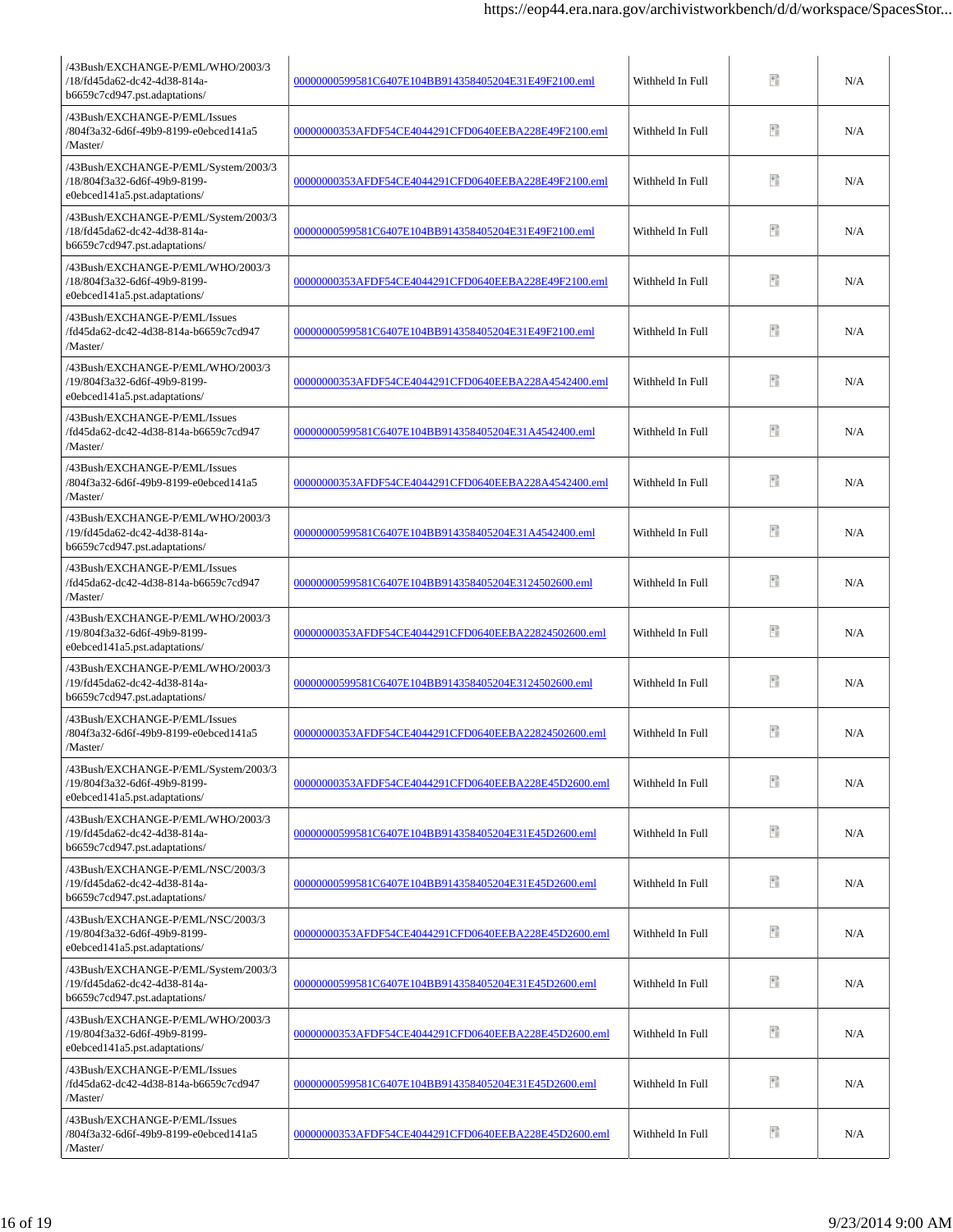| /43Bush/EXCHANGE-P/EML/WHO/2003/3<br>/19/fd45da62-dc42-4d38-814a-<br>b6659c7cd947.pst.adaptations/ | 00000000599581C6407E104BB914358405204E31C45F2600.eml | Withheld In Full | Ħ  | N/A |
|----------------------------------------------------------------------------------------------------|------------------------------------------------------|------------------|----|-----|
| /43Bush/EXCHANGE-P/EML/Issues<br>/fd45da62-dc42-4d38-814a-b6659c7cd947<br>/Master/                 | 00000000599581C6407E104BB914358405204E31C45F2600.eml | Withheld In Full | n  | N/A |
| /43Bush/EXCHANGE-P/EML/WHO/2003/3<br>/19/804f3a32-6d6f-49b9-8199-<br>e0ebced141a5.pst.adaptations/ | 00000000353AFDF54CE4044291CFD0640EEBA228C45F2600.eml | Withheld In Full | n  | N/A |
| /43Bush/EXCHANGE-P/EML/Issues<br>/804f3a32-6d6f-49b9-8199-e0ebced141a5<br>/Master/                 | 00000000353AFDF54CE4044291CFD0640EEBA228C45F2600.eml | Withheld In Full | n  | N/A |
| /43Bush/EXCHANGE-P/EML/Issues<br>/fd45da62-dc42-4d38-814a-b6659c7cd947<br>/Master/                 | 00000000599581C6407E104BB914358405204E3104622600.eml | Withheld In Full | n  | N/A |
| /43Bush/EXCHANGE-P/EML/Issues<br>/804f3a32-6d6f-49b9-8199-e0ebced141a5<br>/Master/                 | 00000000353AFDF54CE4044291CFD0640EEBA22804622600.eml | Withheld In Full | n  | N/A |
| /43Bush/EXCHANGE-P/EML/WHO/2003/3<br>/19/804f3a32-6d6f-49b9-8199-<br>e0ebced141a5.pst.adaptations/ | 00000000353AFDF54CE4044291CFD0640EEBA22804622600.eml | Withheld In Full | n  | N/A |
| /43Bush/EXCHANGE-P/EML/WHO/2003/3<br>/19/fd45da62-dc42-4d38-814a-<br>b6659c7cd947.pst.adaptations/ | 00000000599581C6407E104BB914358405204E3104622600.eml | Withheld In Full | 醋  | N/A |
| /43Bush/EXCHANGE-P/EML/Issues<br>/804f3a32-6d6f-49b9-8199-e0ebced141a5<br>/Master/                 | 00000000353AFDF54CE4044291CFD0640EEBA228E4E42700.eml | Withheld In Full | n  | N/A |
| /43Bush/EXCHANGE-P/EML/Issues<br>/fd45da62-dc42-4d38-814a-b6659c7cd947<br>/Master/                 | 00000000599581C6407E104BB914358405204E31E4E42700.eml | Withheld In Full | m  | N/A |
| /43Bush/EXCHANGE-P/EML/WHO/2003/3<br>/19/804f3a32-6d6f-49b9-8199-<br>e0ebced141a5.pst.adaptations/ | 00000000353AFDF54CE4044291CFD0640EEBA228E4E42700.eml | Withheld In Full | 醋  | N/A |
| /43Bush/EXCHANGE-P/EML/WHO/2003/3<br>/19/fd45da62-dc42-4d38-814a-<br>b6659c7cd947.pst.adaptations/ | 00000000599581C6407E104BB914358405204E31E4E42700.eml | Withheld In Full | n  | N/A |
| /43Bush/EXCHANGE-P/EML/WHO/2003/3<br>/19/804f3a32-6d6f-49b9-8199-<br>e0ebced141a5.pst.adaptations/ | 00000000353AFDF54CE4044291CFD0640EEBA228E4ED2700.eml | Withheld In Full | n  | N/A |
| /43Bush/EXCHANGE-P/EML/WHO/2003/3<br>/19/fd45da62-dc42-4d38-814a-<br>b6659c7cd947.pst.adaptations/ | 00000000599581C6407E104BB914358405204E31E4ED2700.eml | Withheld In Full | Ŧ. | N/A |
| /43Bush/EXCHANGE-P/EML/Issues<br>/804f3a32-6d6f-49b9-8199-e0ebced141a5<br>/Master/                 | 00000000353AFDF54CE4044291CFD0640EEBA228E4ED2700.eml | Withheld In Full | ÷. | N/A |
| /43Bush/EXCHANGE-P/EML/Issues<br>/fd45da62-dc42-4d38-814a-b6659c7cd947<br>/Master/                 | 00000000599581C6407E104BB914358405204E31E4ED2700.eml | Withheld In Full | 50 | N/A |
| /43Bush/EXCHANGE-P/EML/WHO/2003/3<br>/19/fd45da62-dc42-4d38-814a-<br>b6659c7cd947.pst.adaptations/ | 00000000599581C6407E104BB914358405204E3124022800.eml | Withheld In Full | Ŧ  | N/A |
| /43Bush/EXCHANGE-P/EML/Issues<br>/fd45da62-dc42-4d38-814a-b6659c7cd947<br>/Master/                 | 00000000599581C6407E104BB914358405204E3124022800.eml | Withheld In Full | 90 | N/A |
| /43Bush/EXCHANGE-P/EML/WHO/2003/3<br>/19/804f3a32-6d6f-49b9-8199-<br>e0ebced141a5.pst.adaptations/ | 00000000353AFDF54CE4044291CFD0640EEBA22824022800.eml | Withheld In Full | 50 | N/A |
| /43Bush/EXCHANGE-P/EML/Issues<br>/804f3a32-6d6f-49b9-8199-e0ebced141a5<br>/Master/                 | 00000000353AFDF54CE4044291CFD0640EEBA22824022800.eml | Withheld In Full | 90 | N/A |
| /43Bush/EXCHANGE-P/EML/Issues<br>/804f3a32-6d6f-49b9-8199-e0ebced141a5<br>/Master/                 | 00000000353AFDF54CE4044291CFD0640EEBA22884112800.eml | Withheld In Full | 90 | N/A |
| /43Bush/EXCHANGE-P/EML/WHO/2003/3<br>/19/804f3a32-6d6f-49b9-8199-<br>e0ebced141a5.pst.adaptations/ | 00000000353AFDF54CE4044291CFD0640EEBA22884112800.eml | Withheld In Full | ÷. | N/A |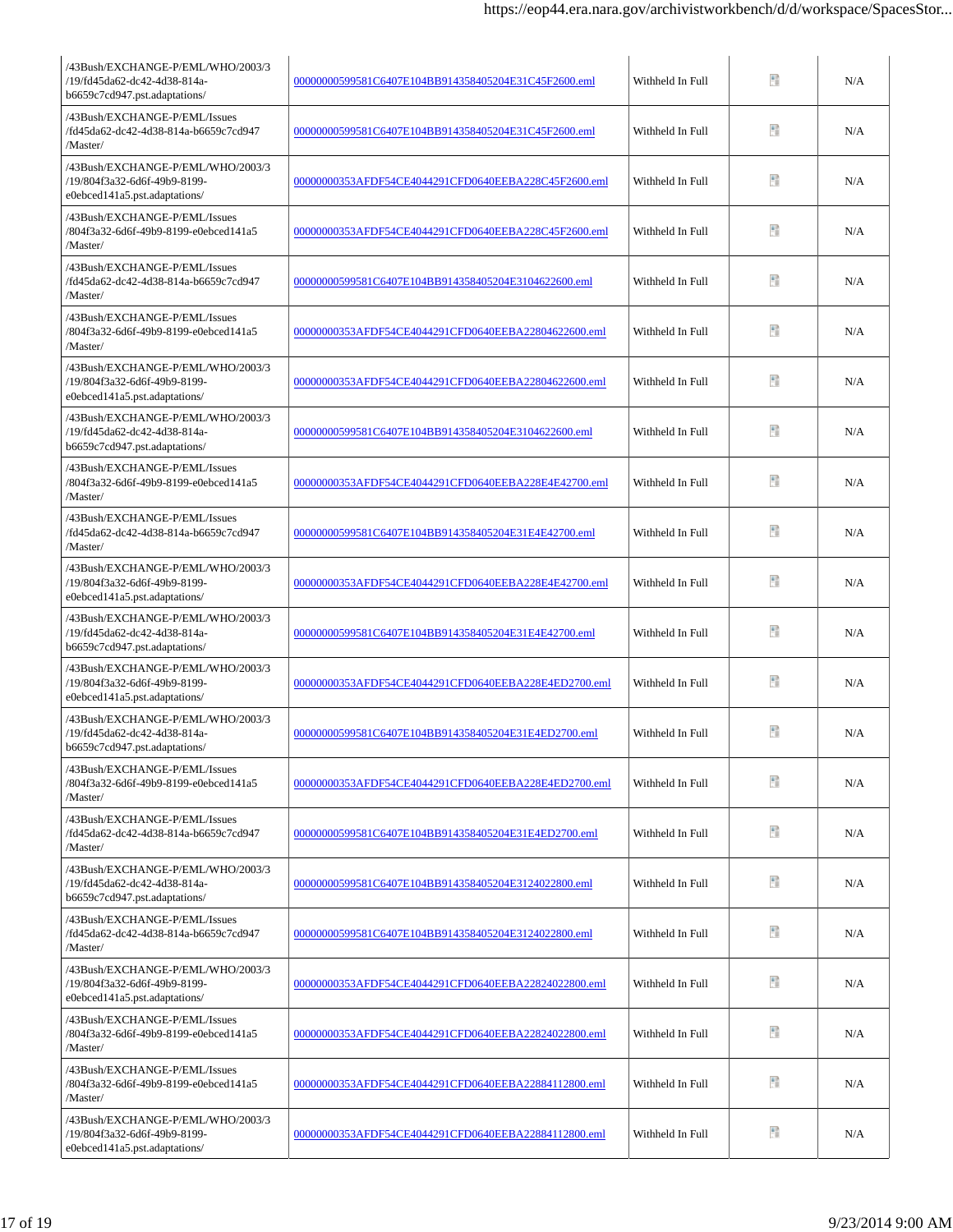| /43Bush/EXCHANGE-P/EML/WHO/2003/3<br>/19/fd45da62-dc42-4d38-814a-<br>b6659c7cd947.pst.adaptations/      | 00000000599581C6407E104BB914358405204E3184112800.eml | Withheld In Full | Ħ  | N/A |
|---------------------------------------------------------------------------------------------------------|------------------------------------------------------|------------------|----|-----|
| /43Bush/EXCHANGE-P/EML/Issues<br>/fd45da62-dc42-4d38-814a-b6659c7cd947<br>/Master/                      | 00000000599581C6407E104BB914358405204E3184112800.eml | Withheld In Full | n  | N/A |
| /43Bush/EXCHANGE-P/EML/Issues<br>/fd45da62-dc42-4d38-814a-b6659c7cd947<br>/Master/                      | 00000000599581C6407E104BB914358405204E3104252800.eml | Withheld In Full | n  | N/A |
| /43Bush/EXCHANGE-P/EML/Issues<br>/804f3a32-6d6f-49b9-8199-e0ebced141a5<br>/Master/                      | 00000000353AFDF54CE4044291CFD0640EEBA22804252800.eml | Withheld In Full | n  | N/A |
| /43Bush/EXCHANGE-P/EML/WHO/2003/3<br>/19/804f3a32-6d6f-49b9-8199-<br>e0ebced141a5.pst.adaptations/      | 00000000353AFDF54CE4044291CFD0640EEBA22804252800.eml | Withheld In Full | n  | N/A |
| /43Bush/EXCHANGE-P/EML/WHO/2003/3<br>/19/fd45da62-dc42-4d38-814a-<br>b6659c7cd947.pst.adaptations/      | 00000000599581C6407E104BB914358405204E3104252800.eml | Withheld In Full | n  | N/A |
| /43Bush/EXCHANGE-P/EML/WHO/2003/3<br>/19/804f3a32-6d6f-49b9-8199-<br>e0ebced141a5.pst.adaptations/      | 00000000353AFDF54CE4044291CFD0640EEBA228C4322800.eml | Withheld In Part | n  | n   |
| /43Bush/EXCHANGE-P/EML/Issues<br>/fd45da62-dc42-4d38-814a-b6659c7cd947<br>/Master/                      | 00000000599581C6407E104BB914358405204E31C4322800.eml | Withheld In Part | n  | 醋   |
| /43Bush/EXCHANGE-P/EML/WHO/2003/3<br>/19/fd45da62-dc42-4d38-814a-<br>b6659c7cd947.pst.adaptations/      | 00000000599581C6407E104BB914358405204E31C4322800.eml | Withheld In Part | n  | Ħ   |
| /43Bush/EXCHANGE-P/EML/Issues<br>/804f3a32-6d6f-49b9-8199-e0ebced141a5<br>/Master/                      | 00000000353AFDF54CE4044291CFD0640EEBA228E4432800.eml | Withheld In Part | m  | Ħ   |
| /43Bush/EXCHANGE-P/EML/Issues<br>/fd45da62-dc42-4d38-814a-b6659c7cd947<br>/Master/                      | 00000000599581C6407E104BB914358405204E31E4432800.eml | Withheld In Part | 醋  | 醋   |
| /43Bush/EXCHANGE-P/EML/WHO/2003/3<br>/19/fd45da62-dc42-4d38-814a-<br>b6659c7cd947.pst.adaptations/      | 00000000599581C6407E104BB914358405204E31E4432800.eml | Withheld In Part | n  | £   |
| /43Bush/EXCHANGE-P/EML/WHO/2003/3<br>/19/804f3a32-6d6f-49b9-8199-<br>e0ebced141a5.pst.adaptations/      | 00000000353AFDF54CE4044291CFD0640EEBA228E4432800.eml | Withheld In Part | n  | ÷.  |
| /43Bush/EXCHANGE-P/EML/System/2003/3<br>/19/fd45da62-dc42-4d38-814a-<br>$b6659c7cd947.pst.adaptations/$ | 00000000599581C6407E104BB914358405204E3144472800.eml | Withheld In Part | B  | Ħ.  |
| /43Bush/EXCHANGE-P/EML/WHO/2003/3<br>/19/804f3a32-6d6f-49b9-8199-<br>e0ebced141a5.pst.adaptations/      | 00000000353AFDF54CE4044291CFD0640EEBA22844472800.eml | Withheld In Part | n  | Ħ.  |
| /43Bush/EXCHANGE-P/EML/WHO/2003/3<br>/19/fd45da62-dc42-4d38-814a-<br>b6659c7cd947.pst.adaptations/      | 00000000599581C6407E104BB914358405204E3164472800.eml | Withheld In Part | 50 | £.  |
| /43Bush/EXCHANGE-P/EML/System/2003/3<br>/19/804f3a32-6d6f-49b9-8199-<br>e0ebced141a5.pst.adaptations/   | 00000000353AFDF54CE4044291CFD0640EEBA22864472800.eml | Withheld In Part | Ŧ  | B   |
| /43Bush/EXCHANGE-P/EML/WHO/2003/3<br>/19/fd45da62-dc42-4d38-814a-<br>b6659c7cd947.pst.adaptations/      | 00000000599581C6407E104BB914358405204E3144472800.eml | Withheld In Part | n  | 醋   |
| /43Bush/EXCHANGE-P/EML/Issues<br>/804f3a32-6d6f-49b9-8199-e0ebced141a5<br>/Master/                      | 00000000353AFDF54CE4044291CFD0640EEBA22864472800.eml | Withheld In Part | n  | 9   |
| /43Bush/EXCHANGE-P/EML/System/2003/3<br>/19/804f3a32-6d6f-49b9-8199-<br>e0ebced141a5.pst.adaptations/   | 00000000353AFDF54CE4044291CFD0640EEBA22844472800.eml | Withheld In Part | 昵  | Ŧ   |
| /43Bush/EXCHANGE-P/EML/System/2003/3<br>/19/fd45da62-dc42-4d38-814a-<br>b6659c7cd947.pst.adaptations/   | 00000000599581C6407E104BB914358405204E3164472800.eml | Withheld In Part | n  | n   |
| /43Bush/EXCHANGE-P/EML/Issues<br>/fd45da62-dc42-4d38-814a-b6659c7cd947<br>/Master/                      | 00000000599581C6407E104BB914358405204E3164472800.eml | Withheld In Part | ÷. | 體   |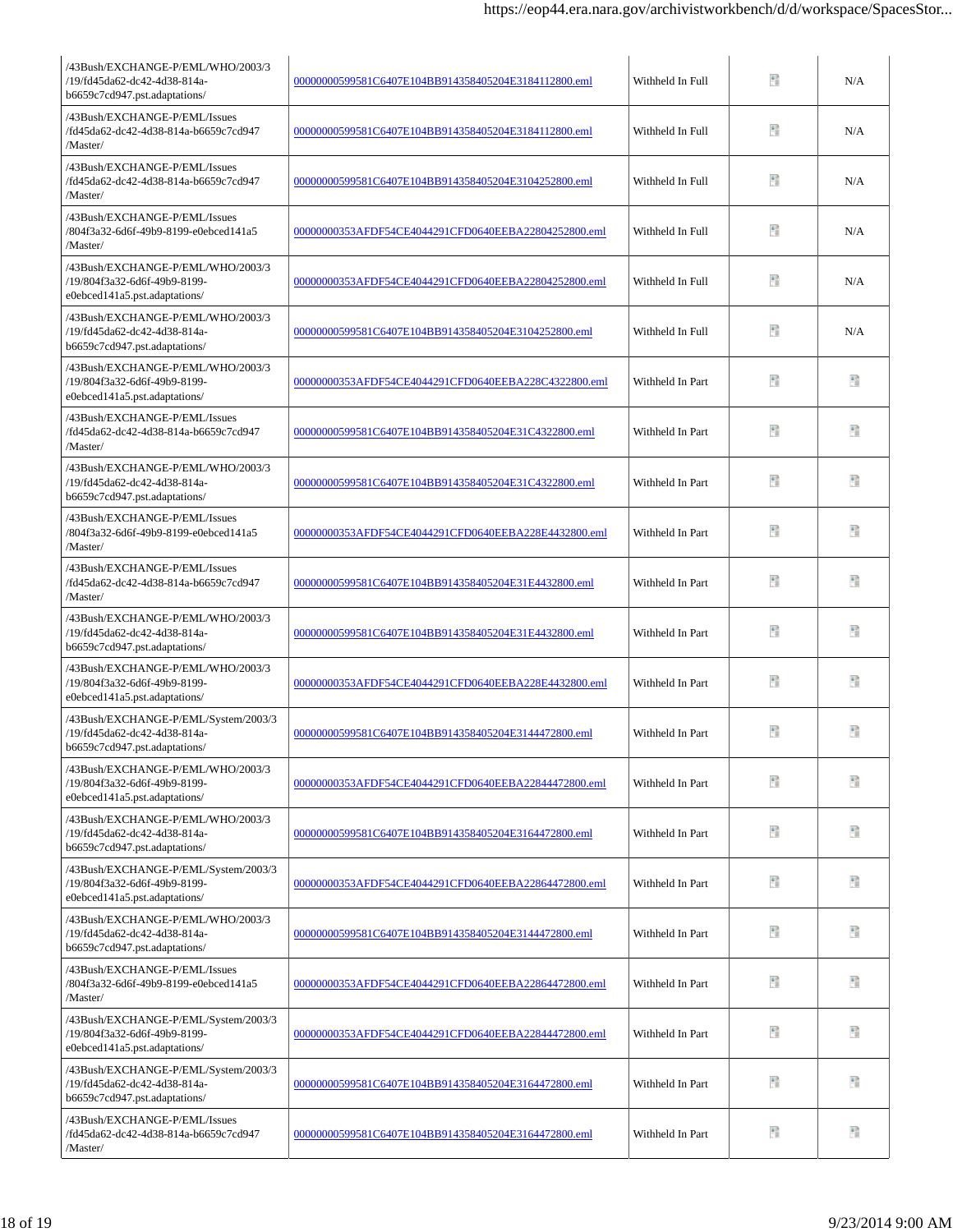| /43Bush/EXCHANGE-P/EML/WHO/2003/3<br>/19/804f3a32-6d6f-49b9-8199-<br>e0ebced141a5.pst.adaptations/ | 00000000353AFDF54CE4044291CFD0640EEBA22864472800.eml | Withheld In Part | n | a in                  |
|----------------------------------------------------------------------------------------------------|------------------------------------------------------|------------------|---|-----------------------|
| /43Bush/EXCHANGE-P/EML/Issues<br>/804f3a32-6d6f-49b9-8199-e0ebced141a5<br>/Master/                 | 00000000353AFDF54CE4044291CFD0640EEBA22844472800.eml | Withheld In Part | n | n                     |
| /43Bush/EXCHANGE-P/EML/Issues<br>/fd45da62-dc42-4d38-814a-b6659c7cd947<br>/Master/                 | 00000000599581C6407E104BB914358405204E3144472800.eml | Withheld In Part | n | n                     |
| /43Bush/EXCHANGE-P/EML/WHO/2003/3<br>/19/fd45da62-dc42-4d38-814a-<br>b6659c7cd947.pst.adaptations/ | 00000000599581C6407E104BB914358405204E3184472800.eml | Withheld In Part | n | <b>A</b> <sub>2</sub> |
| /43Bush/EXCHANGE-P/EML/Issues<br>/fd45da62-dc42-4d38-814a-b6659c7cd947<br>/Master/                 | 00000000599581C6407E104BB914358405204E3184472800.eml | Withheld In Part | n | 暗                     |
| /43Bush/EXCHANGE-P/EML/Issues<br>/804f3a32-6d6f-49b9-8199-e0ebced141a5<br>/Master/                 | 00000000353AFDF54CE4044291CFD0640EEBA22884472800.eml | Withheld In Part | n | a <sup>2</sup>        |
| /43Bush/EXCHANGE-P/EML/WHO/2003/3<br>/19/804f3a32-6d6f-49b9-8199-<br>e0ebced141a5.pst.adaptations/ | 00000000353AFDF54CF4044291CFD0640EEBA22884472800.eml | Withheld In Part | n | a <sup>2</sup>        |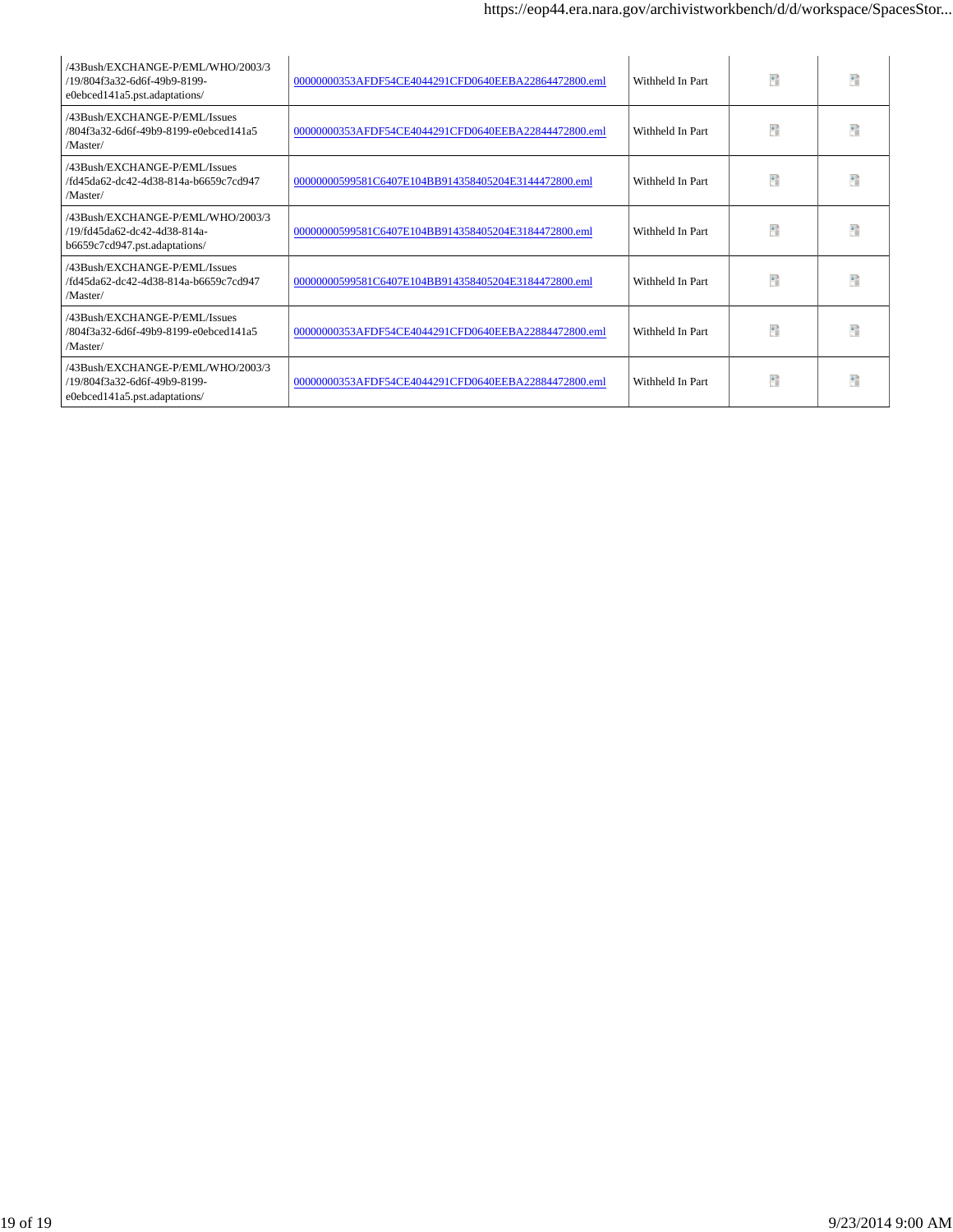## **ERA** Sensitive

# The records included here are George W. Bush presidential records reproduced from holdings of the **National Archives and Records Administration.**

## **Total Number of Assets: 15**

| <b>PATH</b>                                                                                                                                                                                                   | <b>FILENAME</b>                             | <b>RELEASABILITY</b> | <b>WITHDRAWAL</b><br><b>SHEET</b> | <b>REDACTED</b><br><b>VERSION</b> |
|---------------------------------------------------------------------------------------------------------------------------------------------------------------------------------------------------------------|---------------------------------------------|----------------------|-----------------------------------|-----------------------------------|
| /43Bush<br>/Presidential_Share<br>/WHO/Homedir<br>/kropp_e<br>/SPEECHWRITING<br><b>DRIVE/2003</b><br>Remarks by<br>Month/03 March<br>2003/3-19-03 Close<br>Hold Iraq Statement<br>- Declaration of<br>War/    | IraqAnnouncement_pound_3.doc                | Withheld In Full     | Đ                                 | N/A                               |
| /43Bush<br>/Presidential_Share<br>/WHO/Homedir<br>$/$ kropp_e<br>/SPEECHWRITING<br><b>DRIVE/2003</b><br>Remarks by<br>Month/03 March<br>2003/3-14-03<br>Middle East<br>Statement/                             | March2003Statement_pound_11.doc             | Withheld In Full     | Đ                                 | N/A                               |
| /43Bush<br>/Presidential_Share<br>/WHO/Homedir<br>$/$ kropp_e<br>/SPEECHWRITING<br><b>DRIVE/2003</b><br>Remarks by<br>Month/03 March<br>2003/3-19-03 Close<br>Hold Iraq Statement<br>- Declaration of<br>War/ | IraqAnnouncement_pound_6 POTUS<br>Paper.doc | Release In Full      | N/A                               | N/A                               |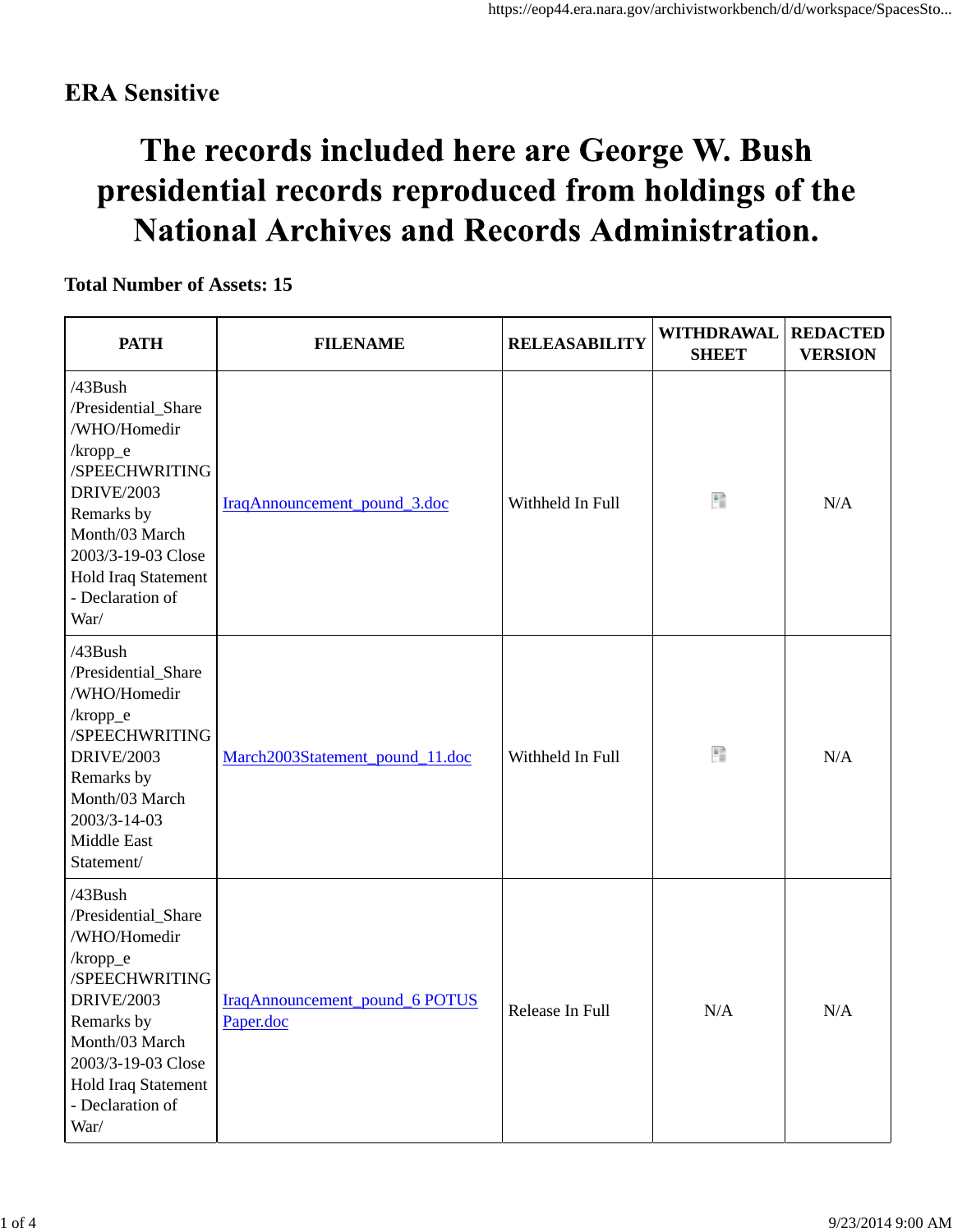| $/43$ Bush<br>/Presidential_Share<br>/WHO/Sharedir<br>/communic<br>/SPEECH/2003<br>Remarks by<br>Month/03 March<br>2003/3-19-03 Iraq<br>Statement/                                                               | IraqAnnouncement_pound_6.doc                | Withheld In Part | Ŧ   | 猎   |
|------------------------------------------------------------------------------------------------------------------------------------------------------------------------------------------------------------------|---------------------------------------------|------------------|-----|-----|
| $/43$ Bush<br>/Presidential_Share<br>/WHO/Sharedir<br>/communic<br>/SPEECH/2003<br>Remarks by<br>Month/03 March<br>2003/3-17-03 Close<br>Hold Statement/                                                         | March172003Statement_pound_22a.doc          | Release In Full  | N/A | N/A |
| $/43$ Bush<br>/Presidential_Share<br>/WHO/Homedir<br>$/$ kropp_e<br>/SPEECHWRITING<br><b>DRIVE/2003</b><br>Remarks by<br>Month/03 March<br>2003/3-19-03 Close<br>Hold Iraq Statement<br>- Declaration of<br>War/ | IraqAnnouncement_pound_6.doc                | Withheld In Part | Ŧ   | 腊   |
| /43Bush<br>/Presidential_Share<br>/WHO/Homedir<br>/kropp_e<br>/SPEECHWRITING<br><b>DRIVE/2003</b><br>Remarks by<br>Month/03 March<br>2003/3-19-03 Close<br>Hold Iraq Statement<br>- Declaration of<br>War/       | IraqAnnouncement_pound_4 POTUS<br>Paper.doc | Withheld In Part | Đ   | 醋   |
| /43Bush<br>/Presidential_Share<br>/WHO/Homedir<br>/kropp_e<br>/SPEECHWRITING<br><b>DRIVE/2003</b><br>Remarks by<br>Month/03 March                                                                                | IraqAnnouncement_pound_5 POTUS<br>Paper.doc | Release In Full  | N/A | N/A |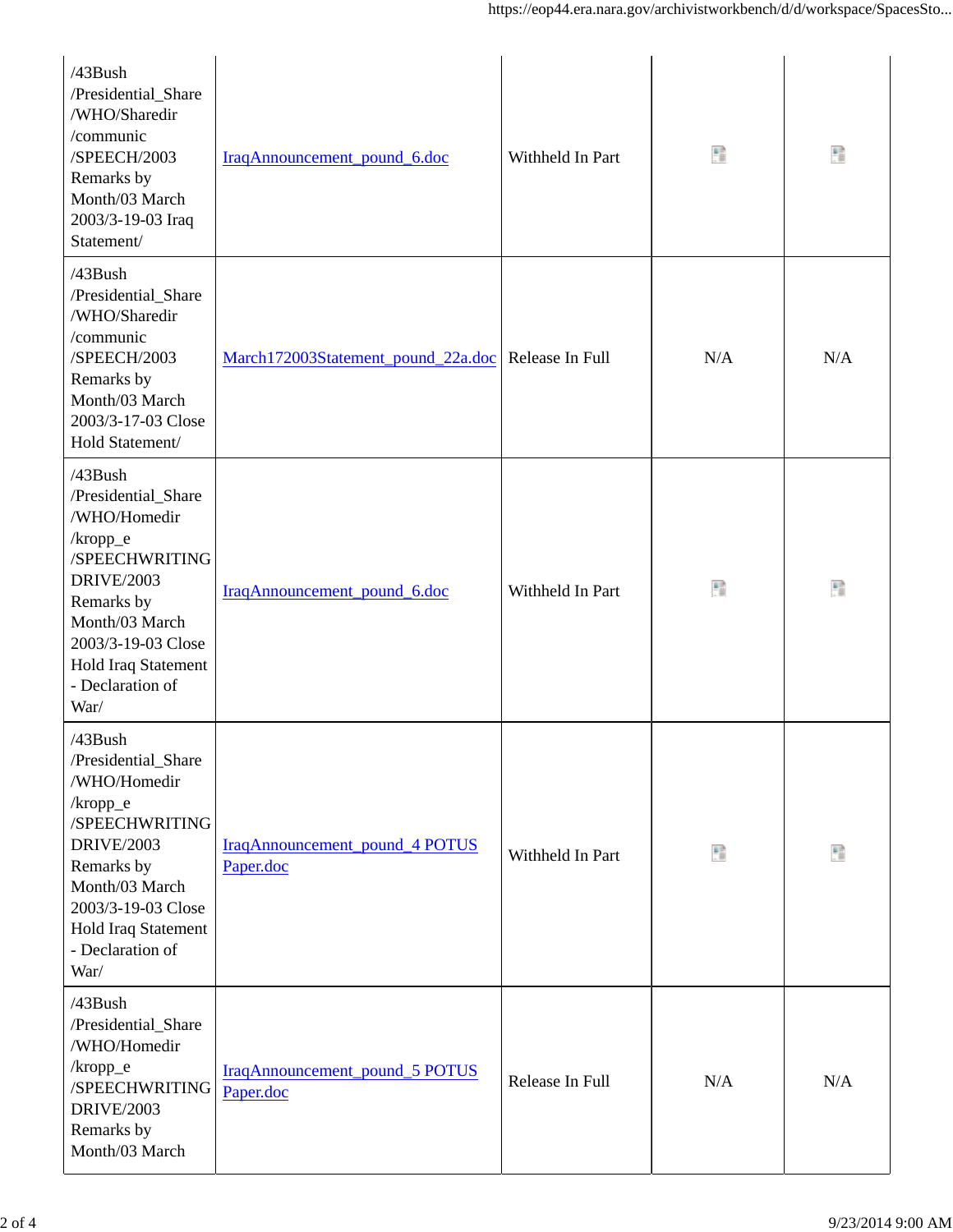| 2003/3-19-03 Close<br>Hold Iraq Statement<br>- Declaration of<br>War/                                                                                                                                         |                                                     |                  |     |     |
|---------------------------------------------------------------------------------------------------------------------------------------------------------------------------------------------------------------|-----------------------------------------------------|------------------|-----|-----|
| /43Bush<br>/Presidential_Share<br>/WHO/Homedir<br>/kropp_e<br>/SPEECHWRITING<br><b>DRIVE/2003</b><br>Remarks by<br>Month/03 March<br>2003/3-19-03 Close<br>Hold Iraq Statement<br>- Declaration of<br>War/    | IraqAnnouncement_pound_2.doc                        | Withheld In Full | Đ   | N/A |
| $/43$ Bush<br>/Presidential_Share<br>/WHO/Homedir<br>/kropp_e<br>/SPEECHWRITING<br><b>DRIVE/2003</b><br>Remarks by<br>Month/03 March<br>2003/3-19-03 Close<br>Hold Iraq Statement<br>- Declaration of<br>War/ | IraqAnnouncement_pound_1.doc                        | Withheld In Full | Đ   | N/A |
| /43Bush<br>/Presidential_Share<br>/WHO/Homedir<br>/kropp_e<br>/SPEECHWRITING<br><b>DRIVE/2003</b><br>Remarks by<br>Month/03 March<br>2003/3-19-03 Close<br>Hold Iraq Statement<br>- Declaration of<br>War/    | <b>IraqAnnouncement_pound_5</b><br>teleprompter.doc | Release In Full  | N/A | N/A |
| /43Bush<br>/Presidential_Share<br>/WHO/Sharedir<br>/communic<br>/SPEECH/2003<br>Remarks by<br>Month/03 March<br>2003/3-14-03<br>Middle East<br>Statement/                                                     | March2003Statement_pound_11.doc                     | Withheld In Full | Đ   | N/A |